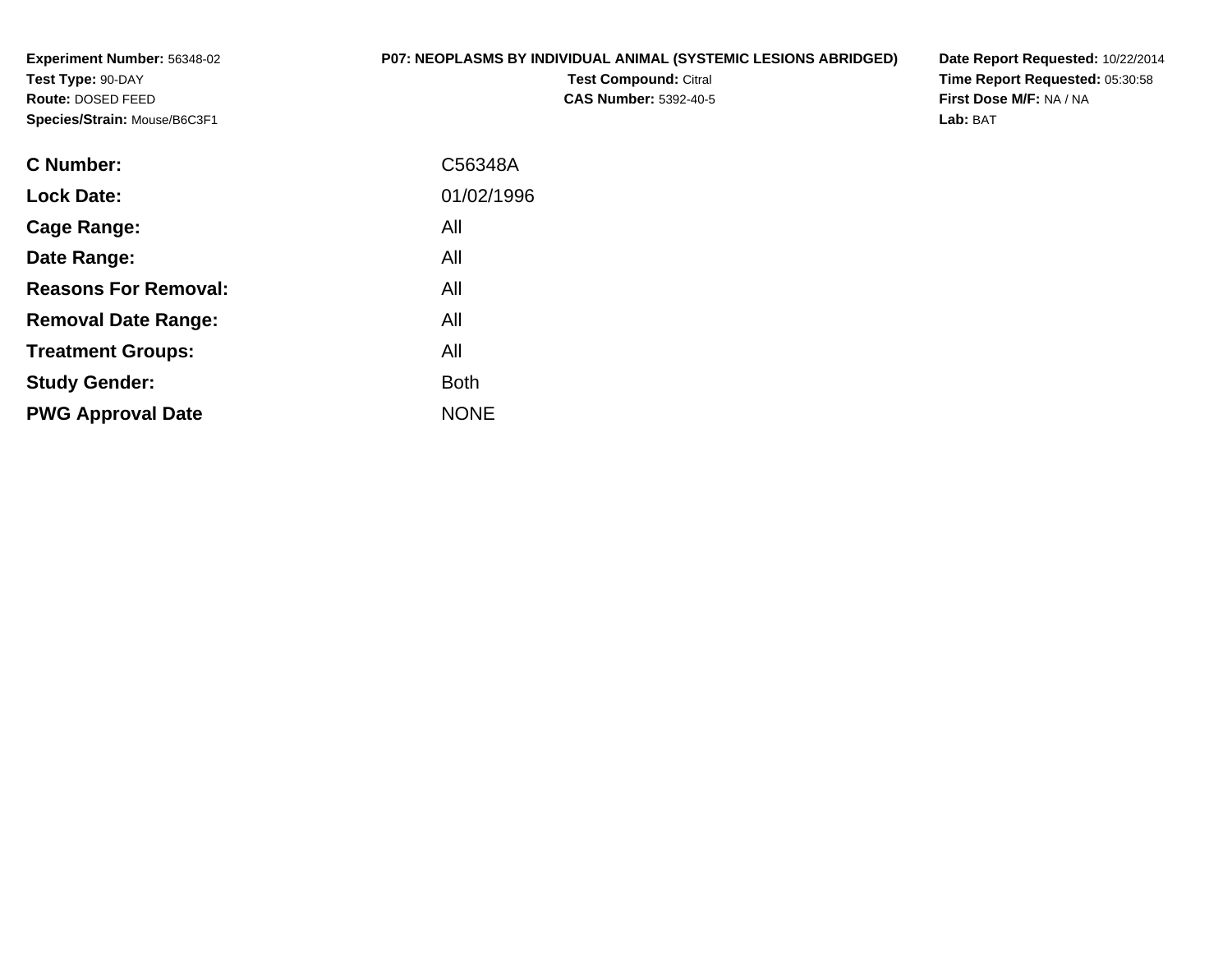# **Experiment Number:** 56348-02**Test Type:** 90-DAY

# **P07: NEOPLASMS BY INDIVIDUAL ANIMAL (SYSTEMIC LESIONS ABRIDGED)**

**Test Compound:** Citral

**CAS Number:** 5392-40-5

**Date Report Requested:** 10/22/2014**Time Report Requested:** 05:30:58**First Dose M/F:** NA / NA**Lab:** BAT

**Route:** DOSED FEED

| Species/Strain: Mouse/B6C3F1 |                  |             |                |                              |                                                |                                         |                                                |                            |                                                |                                         |               |         |
|------------------------------|------------------|-------------|----------------|------------------------------|------------------------------------------------|-----------------------------------------|------------------------------------------------|----------------------------|------------------------------------------------|-----------------------------------------|---------------|---------|
| <b>B6C3F1 Mouse Male</b>     | DAY ON TEST      | 0<br>0      | 0<br>0         | 0<br>$\boldsymbol{\theta}$   | $\boldsymbol{\theta}$<br>$\boldsymbol{\theta}$ | $\pmb{\theta}$<br>$\boldsymbol{\theta}$ | $\boldsymbol{\theta}$<br>$\boldsymbol{\theta}$ | 0<br>$\boldsymbol{\theta}$ | $\boldsymbol{\theta}$<br>$\boldsymbol{\theta}$ | $\pmb{\theta}$<br>$\boldsymbol{\theta}$ | 0<br>0        |         |
|                              |                  | 9<br>3      | 9<br>3         | 9<br>$\overline{\mathbf{3}}$ | 9<br>$\overline{\mathbf{3}}$                   | 9<br>$\mathfrak{z}$                     | 9<br>$\mathfrak{z}$                            | 9<br>$\mathfrak{z}$        | 9<br>$\mathfrak{z}$                            | 9<br>$\mathfrak{z}$                     | 9<br>3        |         |
| <b>UNTREAT CONTROL</b>       |                  | $\mathbf 0$ | $\mathbf 0$    | $\Omega$                     | $\Omega$                                       | $\Omega$                                | $\Omega$                                       | $\mathbf 0$                | $\Omega$                                       | $\mathbf 0$                             | $\mathbf 0$   |         |
|                              | <b>ANIMAL ID</b> | 0           | $\mathbf 0$    | 0                            | 0                                              | 0                                       | 0                                              | 0                          | 0                                              | 0                                       | 0             |         |
|                              |                  | 0<br>0      | 0<br>0         | $\mathbf 0$<br>0             | $\mathbf 0$<br>0                               | $\mathbf 0$<br>0                        | $\mathbf 0$<br>0                               | 0<br>0                     | $\mathbf 0$<br>0                               | $\mathbf 0$<br>0                        | $\Omega$<br>1 |         |
|                              |                  | 1           | $\overline{2}$ | $\overline{3}$               | 4                                              | 5                                       | 6                                              | $\overline{7}$             | 8                                              | 9                                       | $\Omega$      | *TOTALS |
| <b>Alimentary System</b>     |                  |             |                |                              |                                                |                                         |                                                |                            |                                                |                                         |               |         |
| Esophagus                    |                  | +           | +              | +                            | +                                              | +                                       | +                                              | +                          | +                                              | +                                       | +             | 10      |
| Gallbladder                  |                  | M           | $\ddot{}$      | +                            | +                                              | +                                       | +                                              | +                          | $\ddot{}$                                      | +                                       | +             | 9       |
| Intestine Large, Cecum       |                  | $\ddot{}$   | $\ddot{}$      | +                            | +                                              | +                                       | $\ddot{}$                                      | $\ddot{}$                  | $\ddot{}$                                      | $\ddot{}$                               | $\ddot{}$     | 10      |
| Intestine Large, Colon       |                  | +           | +              | +                            | +                                              | $\boldsymbol{+}$                        | $\ddot{}$                                      | +                          | $\ddot{}$                                      | $\ddot{}$                               | $\ddot{}$     | 10      |
| Intestine Large, Rectum      |                  | +           | $\ddot{}$      | +                            | $\ddot{}$                                      | $\ddot{}$                               | $\ddot{}$                                      | $\ddot{}$                  | $\ddot{}$                                      | $\ddot{}$                               | $\ddot{}$     | 10      |
| Intestine Small, Duodenum    |                  | +           | $\ddot{}$      | $\ddot{}$                    | $\ddot{}$                                      | $\ddot{}$                               | $\ddot{}$                                      | $\ddot{}$                  | $\ddot{}$                                      | $\ddot{}$                               | $\ddot{}$     | 10      |
| Intestine Small, Ileum       |                  | +           | $\ddot{}$      | +                            | $\ddot{}$                                      | +                                       | $\ddot{}$                                      | +                          | $\ddot{}$                                      | $\ddot{}$                               | $\ddot{}$     | 10      |
| Intestine Small, Jejunum     |                  | +           | $\ddot{}$      | +                            | $\ddot{}$                                      | $\ddot{}$                               | $\ddot{}$                                      | $\ddot{}$                  | $\ddot{}$                                      | $\ddot{}$                               | $\ddot{}$     | 10      |
| Liver                        |                  | $\ddot{}$   | $\ddot{}$      | +                            | $\ddot{}$                                      | $\ddot{}$                               | $\ddot{}$                                      | $\ddot{}$                  | $\ddot{}$                                      | +                                       | +             | 10      |
| Pancreas                     |                  | $\ddot{}$   | +              | $\ddot{}$                    | $\ddot{}$                                      | $\ddot{}$                               | $\ddot{}$                                      | $\ddot{}$                  | $+$                                            | $\ddot{}$                               | $\ddot{}$     | 10      |
| Salivary Glands              |                  | +           | $\ddot{}$      | +                            | $\ddot{}$                                      | $\ddot{}$                               | $\ddot{}$                                      | $\ddot{}$                  | $\ddot{}$                                      | $\ddot{}$                               | $\ddot{}$     | 10      |
| Stomach, Forestomach         |                  | +           | +              | +                            | +                                              | +                                       | $\ddot{}$                                      | $\ddot{}$                  | $\ddot{}$                                      | $\ddot{}$                               | +             | 10      |
| Stomach, Glandular           |                  | +           | Ł              | $\ddot{}$                    | Ŧ.                                             | $\ddot{}$                               |                                                | $\ddot{}$                  |                                                | $\ddot{}$                               | $\ddot{}$     | 10      |
| <b>Cardiovascular System</b> |                  |             |                |                              |                                                |                                         |                                                |                            |                                                |                                         |               |         |
| <b>Blood Vessel</b>          |                  | +           | +              | +                            | +                                              | +                                       |                                                |                            |                                                | +                                       | +             | 10      |
| Heart                        |                  | $\ddot{}$   | $\ddot{}$      | $\ddot{}$                    | $\ddot{}$                                      | $\ddot{}$                               | $\ddot{}$                                      | $\ddot{}$                  | $\ddot{}$                                      | $\ddot{}$                               | $\ddot{}$     | 10      |
| <b>Endocrine System</b>      |                  |             |                |                              |                                                |                                         |                                                |                            |                                                |                                         |               |         |
| <b>Adrenal Cortex</b>        |                  | +           | +              | +                            | +                                              | +                                       |                                                | +                          | +                                              | +                                       | +             | 10      |
| Adrenal Medulla              |                  | +           |                | +                            | +                                              | +                                       |                                                | +                          | +                                              | +                                       | +             | 10      |
| Islets, Pancreatic           |                  | +           | +              | +                            | +                                              | $\ddot{}$                               | $\ddot{}$                                      | $\ddot{}$                  | $\ddot{}$                                      | $\ddot{}$                               | $\ddot{}$     | 10      |

\* ..Total animals with tissue examined microscopically; Total animals with tumor **M** . Missing tissue M ..Missing tissue

+ ..Tissue examined microscopically

I ..Insufficient tissue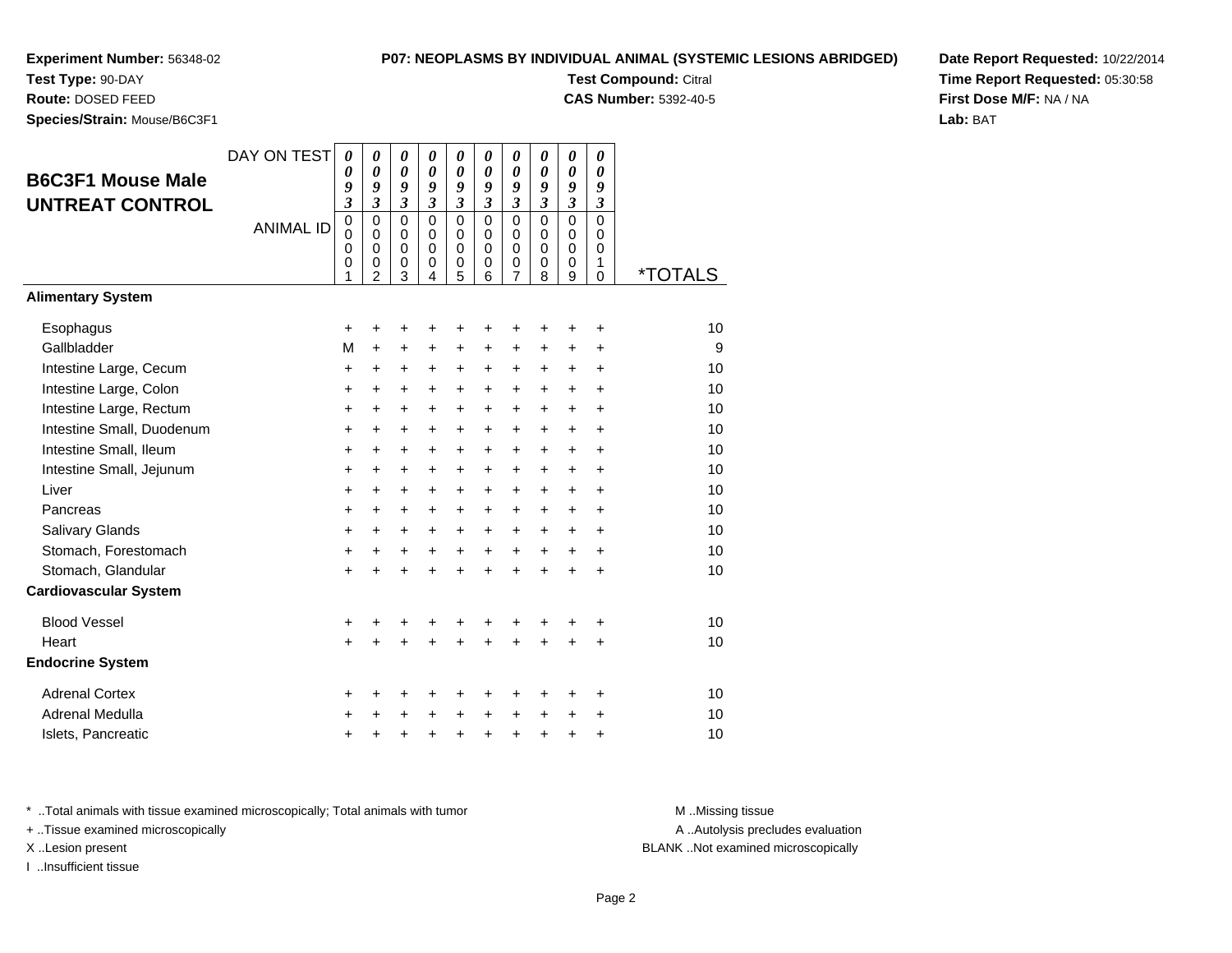**Test Type:** 90-DAY**Route:** DOSED FEED

**Species/Strain:** Mouse/B6C3F1

**Test Compound:** Citral

**CAS Number:** 5392-40-5

**Date Report Requested:** 10/22/2014**Time Report Requested:** 05:30:58**First Dose M/F:** NA / NA**Lab:** BAT

| <b>B6C3F1 Mouse Male</b><br><b>UNTREAT CONTROL</b> | DAY ON TEST<br><b>ANIMAL ID</b> | $\boldsymbol{\theta}$<br>$\boldsymbol{\theta}$<br>9<br>$\mathfrak{z}$<br>$\overline{0}$<br>$\mathbf 0$<br>$\mathbf 0$<br>0<br>1 | 0<br>$\boldsymbol{\theta}$<br>9<br>$\overline{\mathbf{3}}$<br>$\mathbf 0$<br>$\mathbf 0$<br>$\mathbf 0$<br>0<br>$\overline{2}$ | 0<br>$\boldsymbol{\theta}$<br>9<br>$\mathfrak{z}$<br>$\mathbf 0$<br>$\mathbf 0$<br>$\mathbf 0$<br>$\mathbf 0$<br>3 | 0<br>$\boldsymbol{\theta}$<br>9<br>$\mathfrak{z}$<br>$\Omega$<br>$\mathbf 0$<br>$\Omega$<br>$\mathbf 0$<br>$\overline{4}$ | 0<br>$\boldsymbol{\theta}$<br>9<br>$\boldsymbol{\mathfrak{z}}$<br>$\mathbf 0$<br>0<br>$\mathbf 0$<br>$\mathbf 0$<br>5 | 0<br>0<br>9<br>$\mathfrak{z}$<br>$\Omega$<br>$\mathbf 0$<br>$\Omega$<br>0<br>6 | 0<br>$\boldsymbol{\theta}$<br>9<br>$\mathfrak{z}$<br>$\mathbf 0$<br>$\mathbf 0$<br>$\mathbf 0$<br>$\boldsymbol{0}$<br>$\overline{7}$ | 0<br>0<br>9<br>$\mathfrak{z}$<br>$\Omega$<br>$\Omega$<br>$\Omega$<br>0<br>8 | 0<br>$\boldsymbol{\theta}$<br>9<br>$\mathfrak{z}$<br>$\mathbf 0$<br>$\mathbf 0$<br>$\mathbf 0$<br>$\mathbf 0$<br>9 | 0<br>$\boldsymbol{\theta}$<br>9<br>$\boldsymbol{\mathfrak{z}}$<br>$\overline{0}$<br>$\mathbf 0$<br>$\mathbf 0$<br>1<br>$\mathbf 0$ | *TOTALS        |
|----------------------------------------------------|---------------------------------|---------------------------------------------------------------------------------------------------------------------------------|--------------------------------------------------------------------------------------------------------------------------------|--------------------------------------------------------------------------------------------------------------------|---------------------------------------------------------------------------------------------------------------------------|-----------------------------------------------------------------------------------------------------------------------|--------------------------------------------------------------------------------|--------------------------------------------------------------------------------------------------------------------------------------|-----------------------------------------------------------------------------|--------------------------------------------------------------------------------------------------------------------|------------------------------------------------------------------------------------------------------------------------------------|----------------|
| Parathyroid Gland                                  |                                 | +                                                                                                                               | $\ddot{}$                                                                                                                      | +                                                                                                                  | M                                                                                                                         | $\ddot{}$                                                                                                             | M                                                                              | $\ddot{}$                                                                                                                            | M                                                                           | $\ddot{}$                                                                                                          | +                                                                                                                                  | $\overline{7}$ |
| <b>Pituitary Gland</b>                             |                                 | +                                                                                                                               | $\ddot{}$                                                                                                                      | $\ddot{}$                                                                                                          | $\ddot{}$                                                                                                                 | $\ddot{}$                                                                                                             | +                                                                              | $\ddot{}$                                                                                                                            | $\ddot{}$                                                                   | $\ddot{}$                                                                                                          | $\ddot{}$                                                                                                                          | 10             |
| <b>Thyroid Gland</b>                               |                                 | $\ddot{}$                                                                                                                       | $\ddot{}$                                                                                                                      | $\ddot{}$                                                                                                          | ÷                                                                                                                         | $\ddot{}$                                                                                                             | $\ddot{}$                                                                      | $\ddot{}$                                                                                                                            | $\ddot{}$                                                                   | $\ddot{}$                                                                                                          | $\ddot{}$                                                                                                                          | 10             |
| <b>General Body System</b>                         |                                 |                                                                                                                                 |                                                                                                                                |                                                                                                                    |                                                                                                                           |                                                                                                                       |                                                                                |                                                                                                                                      |                                                                             |                                                                                                                    |                                                                                                                                    |                |
| <b>NONE</b>                                        |                                 |                                                                                                                                 |                                                                                                                                |                                                                                                                    |                                                                                                                           |                                                                                                                       |                                                                                |                                                                                                                                      |                                                                             |                                                                                                                    |                                                                                                                                    |                |
| <b>Genital System</b>                              |                                 |                                                                                                                                 |                                                                                                                                |                                                                                                                    |                                                                                                                           |                                                                                                                       |                                                                                |                                                                                                                                      |                                                                             |                                                                                                                    |                                                                                                                                    |                |
| Epididymis                                         |                                 | +                                                                                                                               |                                                                                                                                |                                                                                                                    |                                                                                                                           | +                                                                                                                     | ٠                                                                              | +                                                                                                                                    | ٠                                                                           | +                                                                                                                  | +                                                                                                                                  | 10             |
| <b>Preputial Gland</b>                             |                                 | +                                                                                                                               | +                                                                                                                              | $\ddot{}$                                                                                                          | $\ddot{}$                                                                                                                 | $\ddot{}$                                                                                                             | $\ddot{}$                                                                      | +                                                                                                                                    | ÷                                                                           | +                                                                                                                  | +                                                                                                                                  | 10             |
| Prostate                                           |                                 | +                                                                                                                               | +                                                                                                                              | $\pm$                                                                                                              | $\ddot{}$                                                                                                                 | $\pm$                                                                                                                 | $\ddot{}$                                                                      | +                                                                                                                                    | $\ddot{}$                                                                   | $\ddot{}$                                                                                                          | +                                                                                                                                  | 10             |
| <b>Seminal Vesicle</b>                             |                                 | +                                                                                                                               | +                                                                                                                              | +                                                                                                                  | +                                                                                                                         | +                                                                                                                     | +                                                                              | $\ddot{}$                                                                                                                            | $\ddot{}$                                                                   | +                                                                                                                  | +                                                                                                                                  | 10             |
| <b>Testes</b>                                      |                                 | $\ddot{}$                                                                                                                       |                                                                                                                                | +                                                                                                                  | +                                                                                                                         | $\ddot{}$                                                                                                             | $\ddot{}$                                                                      | $\ddot{}$                                                                                                                            | ÷                                                                           | ÷                                                                                                                  | $\ddot{}$                                                                                                                          | 10             |
| <b>Hematopoietic System</b>                        |                                 |                                                                                                                                 |                                                                                                                                |                                                                                                                    |                                                                                                                           |                                                                                                                       |                                                                                |                                                                                                                                      |                                                                             |                                                                                                                    |                                                                                                                                    |                |
| <b>Bone Marrow</b>                                 |                                 | +                                                                                                                               | +                                                                                                                              | +                                                                                                                  |                                                                                                                           | +                                                                                                                     | +                                                                              | +                                                                                                                                    | +                                                                           | +                                                                                                                  | +                                                                                                                                  | 10             |
| Lymph Node, Mandibular                             |                                 | $\ddot{}$                                                                                                                       | +                                                                                                                              | $\ddot{}$                                                                                                          | +                                                                                                                         | $\ddot{}$                                                                                                             | $\ddot{}$                                                                      | $\ddot{}$                                                                                                                            | $\ddot{}$                                                                   | $\ddot{}$                                                                                                          | $\ddot{}$                                                                                                                          | 10             |
| Lymph Node, Mesenteric                             |                                 | +                                                                                                                               | +                                                                                                                              | $\ddot{}$                                                                                                          | +                                                                                                                         | +                                                                                                                     | +                                                                              | +                                                                                                                                    | $\ddot{}$                                                                   | +                                                                                                                  | +                                                                                                                                  | 10             |
| Spleen                                             |                                 | $\ddot{}$                                                                                                                       | +                                                                                                                              | +                                                                                                                  | +                                                                                                                         | +                                                                                                                     | $\ddot{}$                                                                      | $\ddot{}$                                                                                                                            | $\ddot{}$                                                                   | $\ddot{}$                                                                                                          | $\ddot{}$                                                                                                                          | 10             |
| Thymus                                             |                                 | +                                                                                                                               | +                                                                                                                              | +                                                                                                                  | +                                                                                                                         | $\ddot{}$                                                                                                             | $\ddot{}$                                                                      | $\ddot{}$                                                                                                                            | $\ddot{}$                                                                   | $\ddot{}$                                                                                                          | $\ddot{}$                                                                                                                          | 10             |
| <b>Integumentary System</b>                        |                                 |                                                                                                                                 |                                                                                                                                |                                                                                                                    |                                                                                                                           |                                                                                                                       |                                                                                |                                                                                                                                      |                                                                             |                                                                                                                    |                                                                                                                                    |                |
| <b>Mammary Gland</b>                               |                                 | M                                                                                                                               | М                                                                                                                              | M                                                                                                                  | M                                                                                                                         | M                                                                                                                     | М                                                                              | М                                                                                                                                    | М                                                                           | М                                                                                                                  | М                                                                                                                                  | $\mathbf 0$    |
| <b>Skin</b>                                        |                                 | +                                                                                                                               | +                                                                                                                              | +                                                                                                                  | +                                                                                                                         | +                                                                                                                     | +                                                                              | +                                                                                                                                    | +                                                                           | +                                                                                                                  | +                                                                                                                                  | 10             |

\* ..Total animals with tissue examined microscopically; Total animals with tumor **M** ..Missing tissue M ..Missing tissue

+ ..Tissue examined microscopically

I ..Insufficient tissue

A ..Autolysis precludes evaluation

X ..Lesion present BLANK ..Not examined microscopically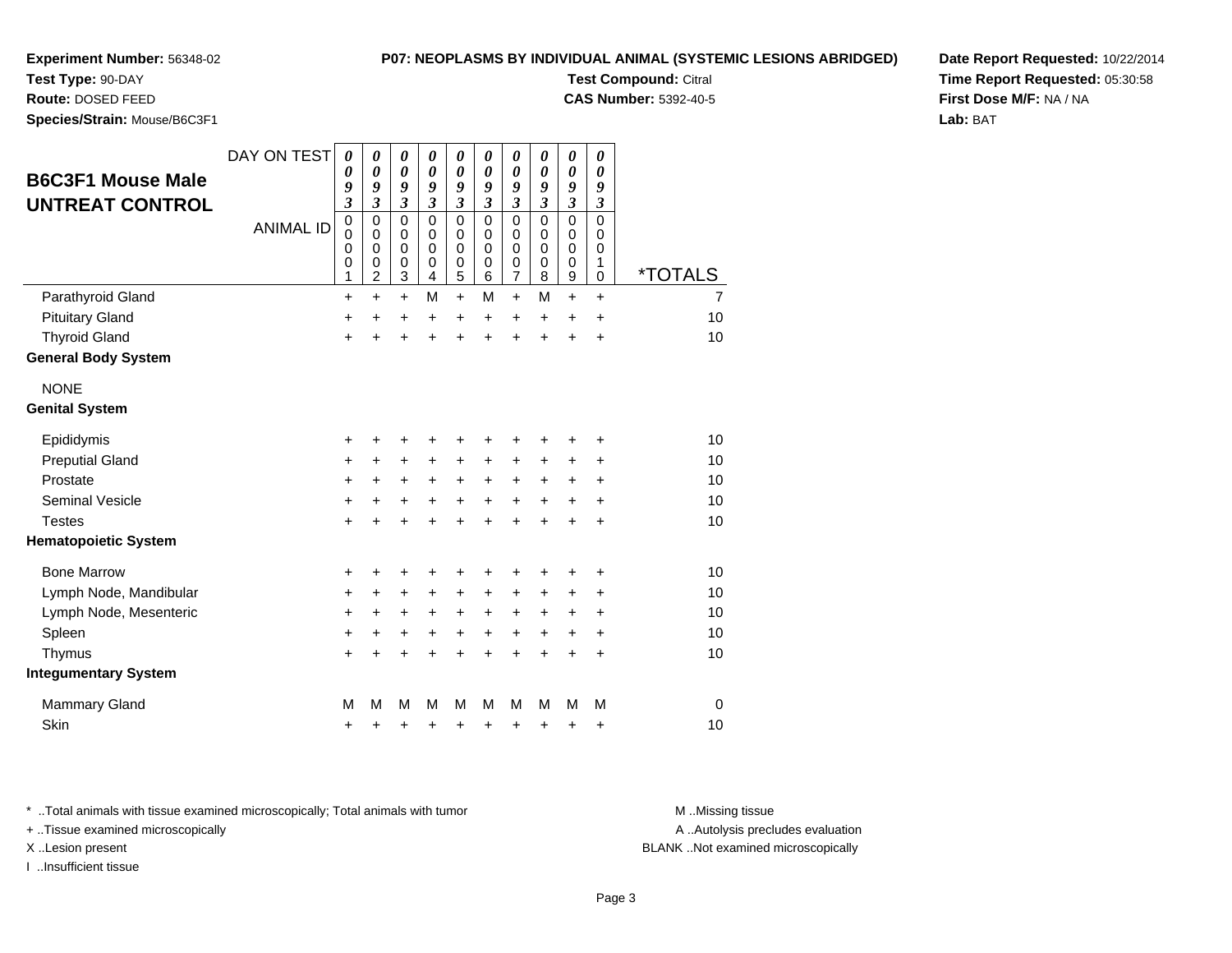**Species/Strain:** Mouse/B6C3F1

**Test Type:** 90-DAY**Route:** DOSED FEED

### **P07: NEOPLASMS BY INDIVIDUAL ANIMAL (SYSTEMIC LESIONS ABRIDGED)**

**Test Compound:** Citral

**CAS Number:** 5392-40-5

**Date Report Requested:** 10/22/2014**Time Report Requested:** 05:30:58**First Dose M/F:** NA / NA**Lab:** BAT

| <b>B6C3F1 Mouse Male</b>                          | DAY ON TEST      | $\boldsymbol{\theta}$<br>0                                    | 0<br>0                                     | 0<br>0                           | 0<br>0                          | 0<br>0                        | 0<br>0                       | 0<br>0                | 0<br>0                       | 0<br>0                | 0<br>0<br>9                  |                       |
|---------------------------------------------------|------------------|---------------------------------------------------------------|--------------------------------------------|----------------------------------|---------------------------------|-------------------------------|------------------------------|-----------------------|------------------------------|-----------------------|------------------------------|-----------------------|
| <b>UNTREAT CONTROL</b>                            |                  | 9<br>$\overline{\mathbf{3}}$                                  | 9<br>$\mathfrak{z}$                        | 9<br>$\boldsymbol{\mathfrak{z}}$ | 9<br>$\mathfrak{z}$             | 9<br>$\mathfrak{z}$           | 9<br>$\mathfrak{z}$          | 9<br>$\mathfrak{z}$   | 9<br>$\mathfrak{z}$          | 9<br>$\mathfrak{z}$   | $\boldsymbol{\beta}$         |                       |
|                                                   | <b>ANIMAL ID</b> | $\mathbf 0$<br>$\mathbf 0$<br>$\mathbf 0$<br>$\mathbf 0$<br>1 | $\pmb{0}$<br>0<br>0<br>0<br>$\overline{2}$ | $\pmb{0}$<br>0<br>0<br>0<br>3    | $\mathbf 0$<br>0<br>0<br>0<br>4 | $\pmb{0}$<br>0<br>0<br>0<br>5 | $\Omega$<br>0<br>0<br>0<br>6 | 0<br>0<br>0<br>0<br>7 | $\Omega$<br>0<br>0<br>0<br>8 | 0<br>0<br>0<br>0<br>9 | $\Omega$<br>0<br>0<br>1<br>0 | <i><b>*TOTALS</b></i> |
| Musculoskeletal System                            |                  |                                                               |                                            |                                  |                                 |                               |                              |                       |                              |                       |                              |                       |
| Bone                                              |                  | ٠                                                             |                                            |                                  |                                 |                               |                              |                       |                              |                       | ٠                            | 10                    |
| Nervous System                                    |                  |                                                               |                                            |                                  |                                 |                               |                              |                       |                              |                       |                              |                       |
| <b>Brain</b>                                      |                  | $\ddot{}$                                                     |                                            |                                  |                                 |                               |                              | +                     |                              | +                     | +                            | 10                    |
| <b>Respiratory System</b>                         |                  |                                                               |                                            |                                  |                                 |                               |                              |                       |                              |                       |                              |                       |
| Lung                                              |                  | +                                                             |                                            |                                  |                                 | +                             |                              | +                     |                              | +                     | ٠                            | 10                    |
| <b>Nose</b>                                       |                  | $\ddot{}$                                                     |                                            | $\ddot{}$                        | $\ddot{}$                       | $\ddot{}$                     | $\ddot{}$                    | $\ddot{}$             | $\ddot{}$                    | +                     | +                            | 10                    |
| Trachea                                           |                  | $\ddot{}$                                                     |                                            |                                  |                                 | ÷                             |                              | +                     |                              | +                     | +                            | 10                    |
| <b>Special Senses System</b>                      |                  |                                                               |                                            |                                  |                                 |                               |                              |                       |                              |                       |                              |                       |
| <b>NONE</b>                                       |                  |                                                               |                                            |                                  |                                 |                               |                              |                       |                              |                       |                              |                       |
| <b>Urinary System</b>                             |                  |                                                               |                                            |                                  |                                 |                               |                              |                       |                              |                       |                              |                       |
| Kidney                                            |                  | $\ddot{}$                                                     |                                            |                                  |                                 |                               |                              |                       |                              |                       | +                            | 10                    |
| <b>Urinary Bladder</b><br><b>SYSTEMIC LESIONS</b> |                  | $\ddot{}$                                                     |                                            |                                  |                                 | +                             | +                            | +                     | +                            | +                     | +                            | 10                    |
| Multiple Organ                                    |                  | +                                                             |                                            |                                  |                                 |                               |                              |                       |                              |                       | +                            | 10                    |

\* ..Total animals with tissue examined microscopically; Total animals with tumor **M** . Missing tissue M ..Missing tissue

+ ..Tissue examined microscopically

I ..Insufficient tissue

A ..Autolysis precludes evaluation

X ..Lesion present BLANK ..Not examined microscopically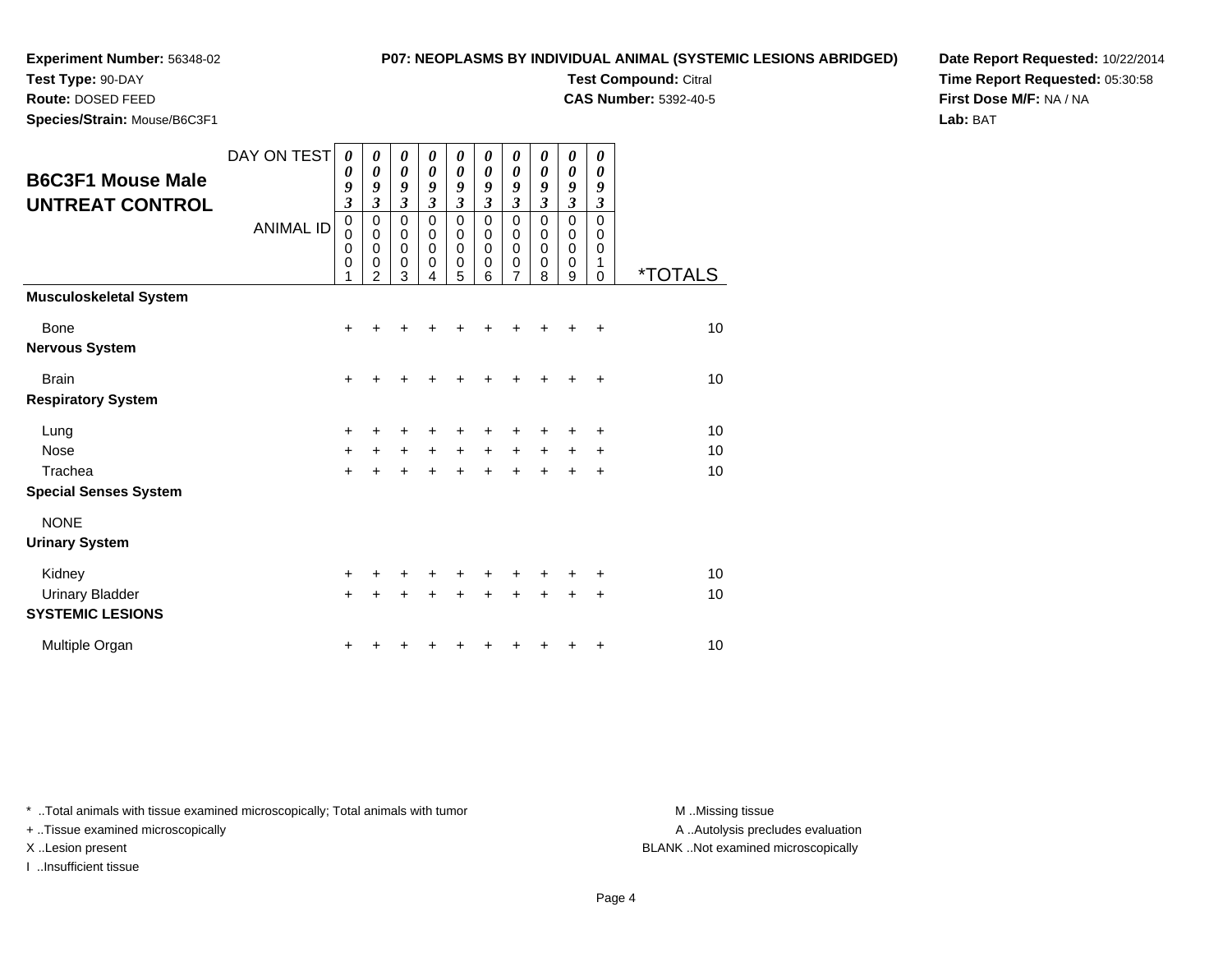### **P07: NEOPLASMS BY INDIVIDUAL ANIMAL (SYSTEMIC LESIONS ABRIDGED)**

**Test Compound:** Citral

**CAS Number:** 5392-40-5

**Date Report Requested:** 10/22/2014**Time Report Requested:** 05:30:58**First Dose M/F:** NA / NA**Lab:** BAT

**Test Type:** 90-DAY **Route:** DOSED FEED**Species/Strain:** Mouse/B6C3F1

| <b>B6C3F1 Mouse Male</b><br><b>VEHICLE CONTROL</b> | DAY ON TEST      | $\boldsymbol{\theta}$<br>$\boldsymbol{\theta}$<br>9<br>$\mathfrak{z}$ | $\boldsymbol{\theta}$<br>$\boldsymbol{\theta}$<br>9<br>$\mathfrak{z}$ | $\boldsymbol{\theta}$<br>$\boldsymbol{\theta}$<br>9<br>$\mathfrak{z}$ | 0<br>$\boldsymbol{\theta}$<br>9<br>$\mathfrak{z}$ | 0<br>$\boldsymbol{\theta}$<br>9<br>$\mathfrak{z}$ | 0<br>$\boldsymbol{\theta}$<br>9<br>$\mathfrak{z}$ | 0<br>$\boldsymbol{\theta}$<br>9<br>$\boldsymbol{\beta}$ | 0<br>0<br>9<br>$\overline{\mathbf{3}}$        | 0<br>$\boldsymbol{\theta}$<br>9<br>$\boldsymbol{\beta}$ | 0<br>$\boldsymbol{\theta}$<br>9<br>$\boldsymbol{\beta}$ |                       |
|----------------------------------------------------|------------------|-----------------------------------------------------------------------|-----------------------------------------------------------------------|-----------------------------------------------------------------------|---------------------------------------------------|---------------------------------------------------|---------------------------------------------------|---------------------------------------------------------|-----------------------------------------------|---------------------------------------------------------|---------------------------------------------------------|-----------------------|
|                                                    | <b>ANIMAL ID</b> | $\mathbf 0$<br>$\mathbf 0$<br>$\mathbf 0$<br>1<br>1                   | $\Omega$<br>$\mathbf 0$<br>$\mathbf 0$<br>1<br>$\overline{2}$         | $\Omega$<br>$\mathbf 0$<br>$\mathbf 0$<br>1<br>3                      | $\Omega$<br>$\Omega$<br>$\mathbf 0$<br>1<br>4     | $\Omega$<br>$\mathbf 0$<br>$\mathbf 0$<br>1<br>5  | $\Omega$<br>$\Omega$<br>$\Omega$<br>1<br>6        | $\mathbf 0$<br>0<br>$\mathbf 0$<br>1<br>$\overline{7}$  | $\Omega$<br>$\Omega$<br>$\mathbf 0$<br>1<br>8 | $\Omega$<br>0<br>$\mathbf 0$<br>1<br>9                  | $\Omega$<br>$\Omega$<br>$\mathbf 0$<br>2<br>$\Omega$    | <i><b>*TOTALS</b></i> |
| <b>Alimentary System</b>                           |                  |                                                                       |                                                                       |                                                                       |                                                   |                                                   |                                                   |                                                         |                                               |                                                         |                                                         |                       |
| Esophagus                                          |                  | +                                                                     | +                                                                     | +                                                                     | +                                                 | +                                                 | +                                                 | +                                                       | +                                             | +                                                       | +                                                       | 10                    |
| Gallbladder                                        |                  | +                                                                     | +                                                                     | +                                                                     | +                                                 | +                                                 | $\ddot{}$                                         | М                                                       | м                                             | +                                                       | $\ddot{}$                                               | 8                     |
| Intestine Large, Cecum                             |                  | $\pmb{+}$                                                             | +                                                                     | +                                                                     | +                                                 | $\ddot{}$                                         | $\ddot{}$                                         | $\ddot{}$                                               | +                                             | +                                                       | $\ddot{}$                                               | 10                    |
| Intestine Large, Colon                             |                  | $\ddot{}$                                                             | $\ddot{}$                                                             | $\ddot{}$                                                             | $\ddot{}$                                         | $\ddot{}$                                         | $\ddot{}$                                         | $\ddot{}$                                               | $\ddot{}$                                     | $\ddot{}$                                               | $\ddot{}$                                               | 10                    |
| Intestine Large, Rectum                            |                  | $\ddot{}$                                                             | $+$                                                                   | $+$                                                                   | $\ddot{}$                                         | $\ddot{}$                                         | $+$                                               | $+$                                                     | $\ddot{}$                                     | $+$                                                     | $\ddot{}$                                               | 10                    |
| Intestine Small, Duodenum                          |                  | $\ddot{}$                                                             | $\ddot{}$                                                             | $\ddot{}$                                                             | $\ddot{}$                                         | $\ddot{}$                                         | $\ddot{}$                                         | $\ddot{}$                                               | $\ddot{}$                                     | $+$                                                     | $\ddot{}$                                               | 10                    |
| Intestine Small, Ileum                             |                  | +                                                                     | +                                                                     | $\ddot{}$                                                             | $\ddot{}$                                         | +                                                 | $\ddot{}$                                         | +                                                       | +                                             | $\ddot{}$                                               | +                                                       | 10                    |
| Intestine Small, Jejunum                           |                  | $\pmb{+}$                                                             | $\ddot{}$                                                             | $\ddot{}$                                                             | $\ddot{}$                                         | +                                                 | +                                                 | +                                                       | $\pm$                                         | $\ddot{}$                                               | $\ddot{}$                                               | 10                    |
| Liver                                              |                  | $\pmb{+}$                                                             | $\ddot{}$                                                             | $\ddot{}$                                                             | $\ddot{}$                                         | $\ddot{}$                                         | $\ddot{}$                                         | $\ddot{}$                                               | +                                             | $\ddot{}$                                               | $\ddot{}$                                               | 10                    |
| Pancreas                                           |                  | $\ddot{}$                                                             | $\ddot{}$                                                             | $+$                                                                   | $\ddot{}$                                         | $\ddot{}$                                         | $\ddot{}$                                         | $+$                                                     | $+$                                           | $+$                                                     | $\ddot{}$                                               | 10                    |
| <b>Salivary Glands</b>                             |                  | $\ddot{}$                                                             | $\ddot{}$                                                             | $\ddot{}$                                                             | $\ddot{}$                                         | $\ddot{}$                                         | $\ddot{}$                                         | $\ddot{}$                                               | $+$                                           | $+$                                                     | $\ddot{}$                                               | 10                    |
| Stomach, Forestomach                               |                  | $\pmb{+}$                                                             | $\ddot{}$                                                             | +                                                                     | $\ddot{}$                                         | $\ddot{}$                                         | $\ddot{}$                                         | $\ddot{}$                                               | $\ddot{}$                                     | $\ddot{}$                                               | $\ddot{}$                                               | 10                    |
| Stomach, Glandular                                 |                  | $\ddot{}$                                                             |                                                                       | $\ddot{}$                                                             | $\ddot{}$                                         | $\ddot{}$                                         | ÷                                                 | $\ddot{}$                                               | $\ddot{}$                                     | $\ddot{}$                                               | $\ddot{}$                                               | 10                    |
| <b>Cardiovascular System</b>                       |                  |                                                                       |                                                                       |                                                                       |                                                   |                                                   |                                                   |                                                         |                                               |                                                         |                                                         |                       |
| <b>Blood Vessel</b>                                |                  | $\ddot{}$                                                             |                                                                       |                                                                       |                                                   | +                                                 |                                                   |                                                         |                                               |                                                         | +                                                       | 10                    |
| Heart                                              |                  | $\ddot{}$                                                             |                                                                       | $\ddot{}$                                                             | $\ddot{}$                                         | $\ddot{}$                                         | $\ddot{}$                                         | $\ddot{}$                                               | $\ddot{}$                                     | $\ddot{}$                                               | $\ddot{}$                                               | 10                    |
| <b>Endocrine System</b>                            |                  |                                                                       |                                                                       |                                                                       |                                                   |                                                   |                                                   |                                                         |                                               |                                                         |                                                         |                       |
| <b>Adrenal Cortex</b>                              |                  | +                                                                     | +                                                                     | +                                                                     | +                                                 | +                                                 | +                                                 | +                                                       | +                                             | +                                                       | +                                                       | 10                    |
| <b>Adrenal Medulla</b>                             |                  | $\ddot{}$                                                             |                                                                       | $\ddot{}$                                                             | $\ddot{}$                                         | $\ddot{}$                                         | $\ddot{}$                                         | +                                                       | $\ddot{}$                                     | $\ddot{}$                                               | +                                                       | 10                    |
| Islets, Pancreatic                                 |                  | $\ddot{}$                                                             | +                                                                     | +                                                                     | +                                                 | +                                                 | $\ddot{}$                                         | +                                                       | $\ddot{}$                                     | +                                                       | +                                                       | 10                    |

\* ..Total animals with tissue examined microscopically; Total animals with tumor **M** . Missing tissue M ..Missing tissue

+ ..Tissue examined microscopically

I ..Insufficient tissue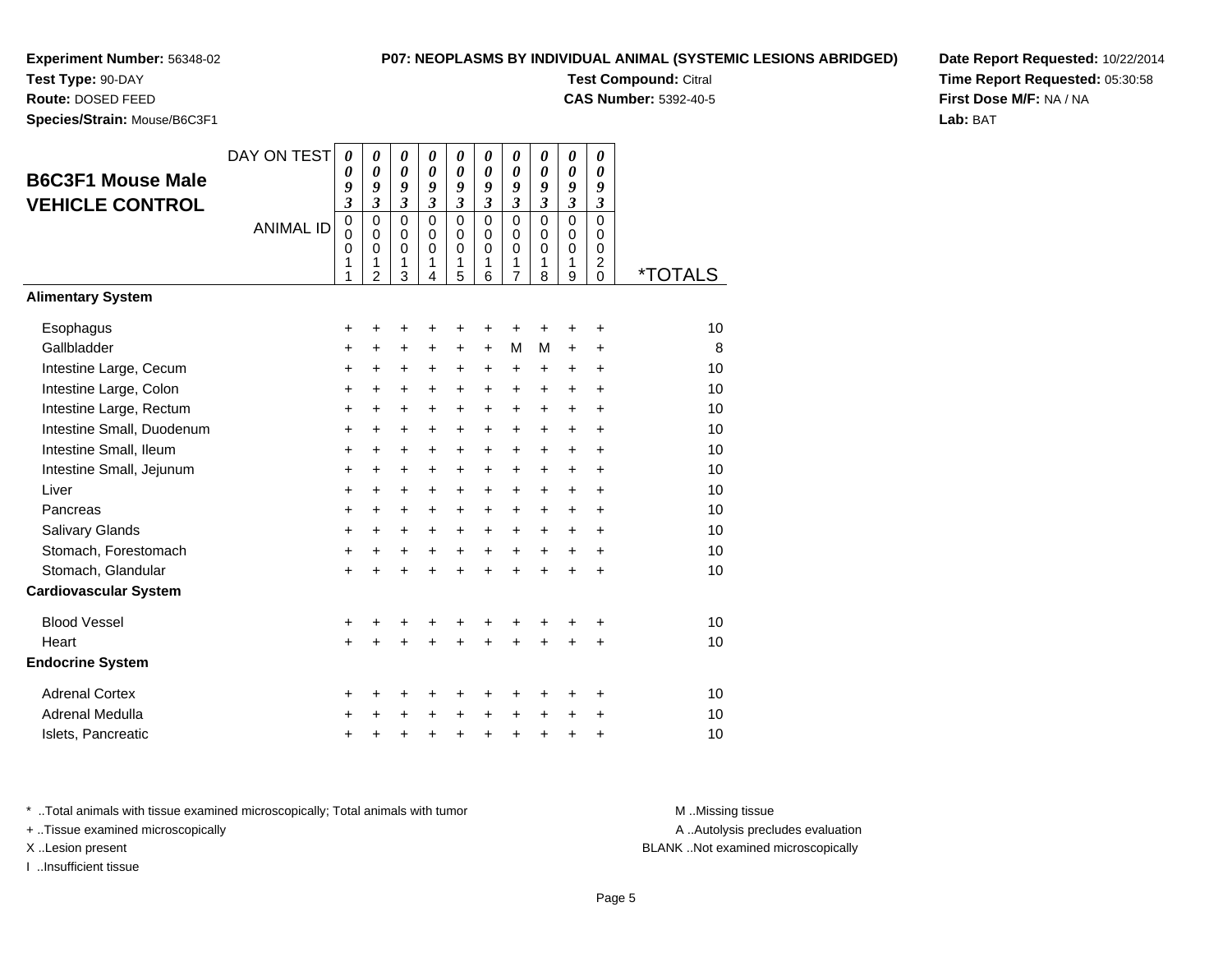**Test Type:** 90-DAY

**Route:** DOSED FEED

**Species/Strain:** Mouse/B6C3F1

| P07: NEOPLASMS BY INDIVIDUAL ANIMAL (SYSTEMIC LESIONS ABRIDGED) |  |  |  |
|-----------------------------------------------------------------|--|--|--|
|                                                                 |  |  |  |

**Test Compound:** Citral

**CAS Number:** 5392-40-5

**Date Report Requested:** 10/22/2014**Time Report Requested:** 05:30:58**First Dose M/F:** NA / NA**Lab:** BAT

|                             | DAY ON TEST      | $\boldsymbol{\theta}$<br>0 | 0<br>0                   | 0<br>$\boldsymbol{\theta}$ | 0<br>$\boldsymbol{\theta}$ | 0<br>$\boldsymbol{\theta}$ | 0<br>0                     | 0<br>$\boldsymbol{\theta}$ | 0<br>$\boldsymbol{\theta}$  | 0<br>$\boldsymbol{\theta}$ | 0<br>0                       |                       |
|-----------------------------|------------------|----------------------------|--------------------------|----------------------------|----------------------------|----------------------------|----------------------------|----------------------------|-----------------------------|----------------------------|------------------------------|-----------------------|
| <b>B6C3F1 Mouse Male</b>    |                  | 9                          | 9                        | 9                          | 9                          | 9                          | 9                          | 9                          | 9                           | 9                          | 9                            |                       |
| <b>VEHICLE CONTROL</b>      |                  | $\overline{\mathbf{3}}$    | $\mathfrak{z}$           | $\mathfrak{z}$             | $\mathfrak{z}$             | $\mathfrak{z}$             | $\mathfrak{z}$             | $\mathfrak{z}$             | $\boldsymbol{\mathfrak{z}}$ | $\mathfrak{z}$             | $\boldsymbol{\mathfrak{z}}$  |                       |
|                             | <b>ANIMAL ID</b> | $\mathbf 0$<br>0           | $\mathbf 0$<br>$\pmb{0}$ | $\mathbf 0$<br>$\mathbf 0$ | $\mathbf 0$<br>$\pmb{0}$   | $\mathbf 0$<br>$\mathbf 0$ | $\mathbf 0$<br>$\mathbf 0$ | $\mathbf 0$<br>$\pmb{0}$   | $\mathbf 0$<br>$\mathbf 0$  | $\mathbf 0$<br>$\mathbf 0$ | $\mathbf 0$<br>$\mathbf 0$   |                       |
|                             |                  | 0                          | $\mathbf 0$              | $\mathbf 0$                | $\mathbf 0$                | 0                          | $\mathbf 0$                | 0                          | 0                           | $\mathbf 0$                | 0                            |                       |
|                             |                  | 1<br>1                     | 1<br>$\overline{c}$      | 1<br>3                     | 1<br>4                     | 1<br>5                     | 1<br>6                     | 1<br>$\overline{7}$        | 1<br>8                      | 1<br>$\mathsf g$           | $\overline{\mathbf{c}}$<br>0 | <i><b>*TOTALS</b></i> |
| Parathyroid Gland           |                  | $\ddot{}$                  | $\ddot{}$                | $\ddot{}$                  | $\ddot{}$                  | $\ddot{}$                  | $\ddot{}$                  | $\ddot{}$                  | M                           | $\ddot{}$                  | M                            | 8                     |
| <b>Pituitary Gland</b>      |                  | +                          | +                        | +                          | +                          | +                          | +                          | +                          | +                           | +                          | $\pm$                        | 10                    |
| <b>Thyroid Gland</b>        |                  | $\ddot{}$                  |                          | $\ddot{}$                  |                            | $\ddot{}$                  | $\ddot{}$                  | $\ddot{}$                  | $\ddot{}$                   | $\ddot{}$                  | $\ddot{}$                    | 10                    |
| <b>General Body System</b>  |                  |                            |                          |                            |                            |                            |                            |                            |                             |                            |                              |                       |
| <b>NONE</b>                 |                  |                            |                          |                            |                            |                            |                            |                            |                             |                            |                              |                       |
| <b>Genital System</b>       |                  |                            |                          |                            |                            |                            |                            |                            |                             |                            |                              |                       |
| Epididymis                  |                  | +                          |                          | +                          | +                          | +                          | +                          | +                          | +                           | +                          | +                            | 10                    |
| <b>Preputial Gland</b>      |                  | $\ddot{}$                  | ٠                        | +                          | $\pm$                      | +                          | +                          | +                          | +                           | +                          | +                            | 10                    |
| Prostate                    |                  | +                          | +                        | +                          | +                          | +                          | +                          | +                          | +                           | +                          | +                            | 10                    |
| <b>Seminal Vesicle</b>      |                  | $\ddot{}$                  | +                        | $\ddot{}$                  | $\ddot{}$                  | $\ddot{}$                  | $\ddot{}$                  | $\ddot{}$                  | $\ddot{}$                   | $\ddot{}$                  | $\ddot{}$                    | 10                    |
| <b>Testes</b>               |                  | $\ddot{}$                  |                          | +                          |                            | ÷                          | $\ddot{}$                  | $\ddot{}$                  | $\ddot{}$                   | $\ddot{}$                  | $\ddot{}$                    | 10                    |
| <b>Hematopoietic System</b> |                  |                            |                          |                            |                            |                            |                            |                            |                             |                            |                              |                       |
| <b>Bone Marrow</b>          |                  | +                          | +                        | +                          |                            | +                          | +                          | +                          |                             |                            | +                            | 10                    |
| Lymph Node, Mandibular      |                  | +                          | $\ddot{}$                | +                          | $\pm$                      | $\ddot{}$                  | $\pm$                      | +                          | +                           | ÷                          | ٠                            | 10                    |
| Lymph Node, Mesenteric      |                  | +                          | $\ddot{}$                | $\ddot{}$                  | +                          | $\ddot{}$                  | M                          | $\ddot{}$                  | $\ddot{}$                   | $\ddot{}$                  | $\ddot{}$                    | 9                     |
| Spleen                      |                  | $\ddot{}$                  | +                        | +                          | $\ddot{}$                  | +                          | $\ddot{}$                  | $\ddot{}$                  | +                           | $\ddot{}$                  | $\ddot{}$                    | 10                    |
| Thymus                      |                  | +                          |                          |                            |                            | +                          | +                          | +                          | +                           | +                          | +                            | 10                    |
| <b>Integumentary System</b> |                  |                            |                          |                            |                            |                            |                            |                            |                             |                            |                              |                       |
| <b>Mammary Gland</b>        |                  | M                          | М                        | M                          | м                          | M                          | М                          | М                          | м                           | М                          | М                            | 0                     |
| Skin                        |                  | +                          | +                        | +                          | +                          | +                          | +                          | +                          | +                           | +                          | +                            | 10                    |

\* ..Total animals with tissue examined microscopically; Total animals with tumor **M** . Missing tissue M ..Missing tissue

+ ..Tissue examined microscopically

I ..Insufficient tissue

A ..Autolysis precludes evaluation

X ..Lesion present BLANK ..Not examined microscopically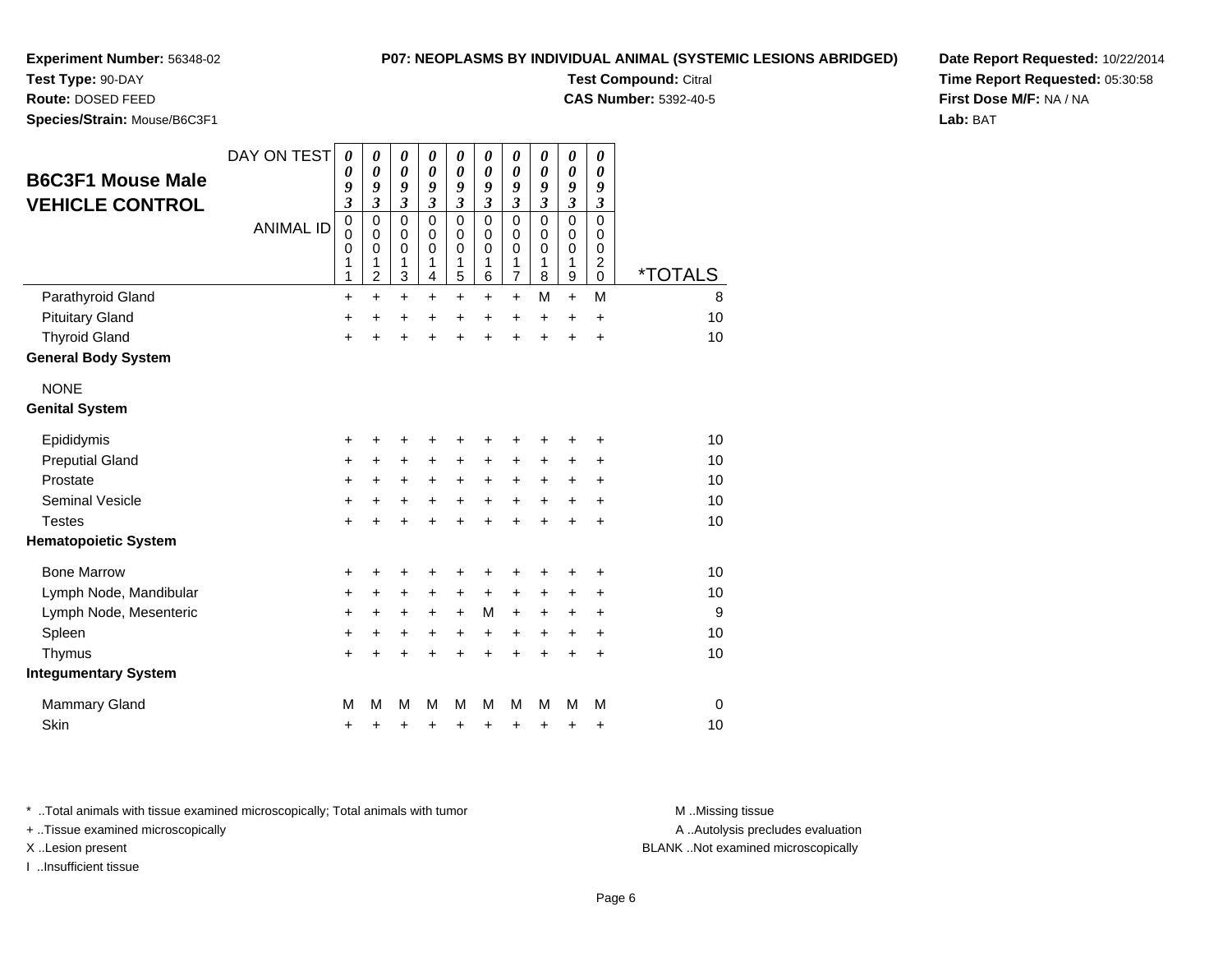**Test Type:** 90-DAY**Route:** DOSED FEED

**Species/Strain:** Mouse/B6C3F1

### **P07: NEOPLASMS BY INDIVIDUAL ANIMAL (SYSTEMIC LESIONS ABRIDGED)**

**Test Compound:** Citral

**CAS Number:** 5392-40-5

**Date Report Requested:** 10/22/2014**Time Report Requested:** 05:30:58**First Dose M/F:** NA / NA**Lab:** BAT

| <b>B6C3F1 Mouse Male</b><br><b>VEHICLE CONTROL</b>             | DAY ON TEST<br><b>ANIMAL ID</b> | 0<br>$\boldsymbol{\theta}$<br>9<br>3<br>$\pmb{0}$<br>$\mathbf 0$<br>$\mathbf 0$<br>1<br>1 | 0<br>$\boldsymbol{\theta}$<br>9<br>3<br>0<br>$\mathbf 0$<br>$\mathbf 0$<br>1<br>$\overline{2}$ | 0<br>$\boldsymbol{\theta}$<br>9<br>$\mathfrak{z}$<br>0<br>$\pmb{0}$<br>$\pmb{0}$<br>1<br>3 | 0<br>$\boldsymbol{\theta}$<br>9<br>$\mathfrak{z}$<br>$\mathbf 0$<br>$\mathbf 0$<br>$\mathbf 0$<br>1<br>4 | 0<br>0<br>9<br>$\mathfrak{z}$<br>$\mathbf 0$<br>$\mathbf 0$<br>$\mathbf 0$<br>1<br>5 | 0<br>$\boldsymbol{\theta}$<br>9<br>$\mathfrak{z}$<br>$\Omega$<br>$\mathbf 0$<br>$\mathbf 0$<br>1<br>6 | 0<br>$\boldsymbol{\theta}$<br>9<br>$\mathfrak{z}$<br>$\mathbf 0$<br>$\mathbf 0$<br>$\mathbf 0$<br>1<br>7 | 0<br>$\boldsymbol{\theta}$<br>9<br>3<br>$\Omega$<br>$\mathbf 0$<br>$\mathbf 0$<br>1<br>8 | 0<br>$\pmb{\theta}$<br>9<br>3<br>$\mathbf 0$<br>$\mathbf 0$<br>$\mathbf 0$<br>1<br>9 | 0<br>$\boldsymbol{\theta}$<br>9<br>$\mathfrak{z}$<br>$\mathbf 0$<br>$\mathbf 0$<br>0<br>$\overline{c}$<br>0 | <i><b>*TOTALS</b></i> |
|----------------------------------------------------------------|---------------------------------|-------------------------------------------------------------------------------------------|------------------------------------------------------------------------------------------------|--------------------------------------------------------------------------------------------|----------------------------------------------------------------------------------------------------------|--------------------------------------------------------------------------------------|-------------------------------------------------------------------------------------------------------|----------------------------------------------------------------------------------------------------------|------------------------------------------------------------------------------------------|--------------------------------------------------------------------------------------|-------------------------------------------------------------------------------------------------------------|-----------------------|
| <b>Musculoskeletal System</b>                                  |                                 |                                                                                           |                                                                                                |                                                                                            |                                                                                                          |                                                                                      |                                                                                                       |                                                                                                          |                                                                                          |                                                                                      |                                                                                                             |                       |
| Bone<br><b>Nervous System</b>                                  |                                 | $\ddot{}$                                                                                 |                                                                                                |                                                                                            |                                                                                                          |                                                                                      |                                                                                                       | ┿                                                                                                        | ٠                                                                                        |                                                                                      | ÷                                                                                                           | 10                    |
| <b>Brain</b><br><b>Respiratory System</b>                      |                                 | $\ddot{}$                                                                                 |                                                                                                |                                                                                            |                                                                                                          |                                                                                      |                                                                                                       |                                                                                                          |                                                                                          |                                                                                      | +                                                                                                           | 10                    |
| Lung<br><b>Nose</b><br>Trachea<br><b>Special Senses System</b> |                                 | +<br>$\ddot{}$<br>$\ddot{}$                                                               | $\ddot{}$                                                                                      | +                                                                                          | $\ddot{}$                                                                                                | +<br>$+$<br>$\ddot{}$                                                                | +<br>$+$<br>$\ddot{}$                                                                                 | +<br>$\ddot{}$<br>$\ddot{}$                                                                              | +<br>$\ddot{}$<br>$\ddot{}$                                                              | +<br>+<br>$\ddot{}$                                                                  | ÷<br>+<br>$\ddot{}$                                                                                         | 10<br>10<br>10        |
| <b>NONE</b><br><b>Urinary System</b>                           |                                 |                                                                                           |                                                                                                |                                                                                            |                                                                                                          |                                                                                      |                                                                                                       |                                                                                                          |                                                                                          |                                                                                      |                                                                                                             |                       |
| Kidney<br><b>Urinary Bladder</b><br><b>SYSTEMIC LESIONS</b>    |                                 | $\ddot{}$<br>$\ddot{}$                                                                    |                                                                                                |                                                                                            |                                                                                                          |                                                                                      | +                                                                                                     | +                                                                                                        | +                                                                                        | +                                                                                    | ٠<br>+                                                                                                      | 10<br>10              |
| Multiple Organ                                                 |                                 | +                                                                                         |                                                                                                |                                                                                            |                                                                                                          |                                                                                      |                                                                                                       |                                                                                                          |                                                                                          |                                                                                      | ٠                                                                                                           | 10                    |

\* ..Total animals with tissue examined microscopically; Total animals with tumor **M** . Missing tissue M ..Missing tissue

+ ..Tissue examined microscopically

I ..Insufficient tissue

A ..Autolysis precludes evaluation

X ..Lesion present BLANK ..Not examined microscopically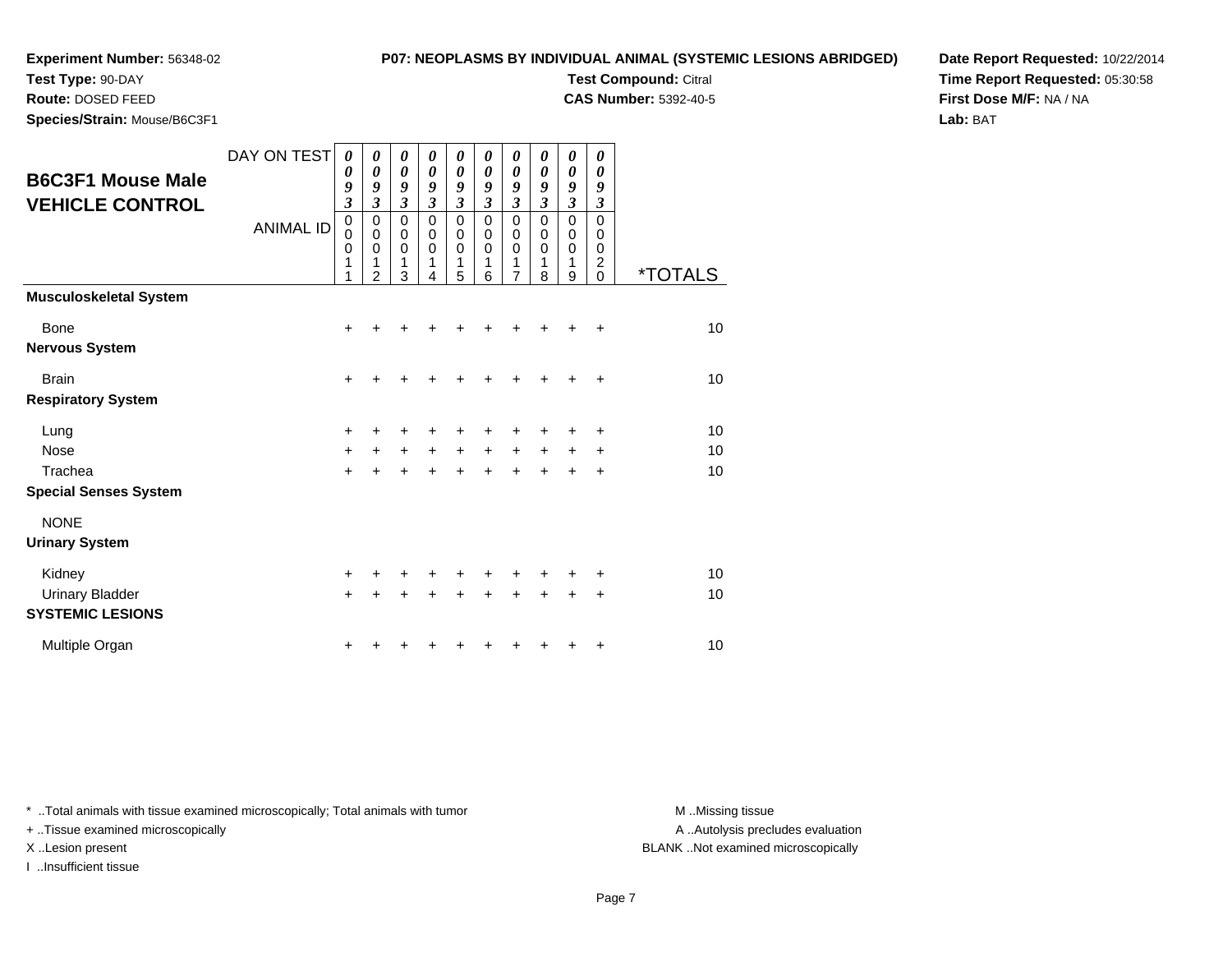| Experiment Number: 56348-02<br>Test Type: 90-DAY<br>Route: DOSED FEED<br>Species/Strain: Mouse/B6C3F1 |                                 | P07: NEOPLASMS BY INDIVIDUAL ANIMAL (SYSTEMIC LESIONS ABRIDGED)<br>Test Compound: Citral<br><b>CAS Number: 5392-40-5</b> | Date Report Requested: 10/22/2014<br>Time Report Requested: 05:30:58<br>First Dose M/F: NA / NA<br>Lab: BAT |
|-------------------------------------------------------------------------------------------------------|---------------------------------|--------------------------------------------------------------------------------------------------------------------------|-------------------------------------------------------------------------------------------------------------|
| <b>B6C3F1 Mouse Male</b><br>3900 PPM                                                                  | DAY ON TEST<br><b>ANIMAL ID</b> |                                                                                                                          |                                                                                                             |
|                                                                                                       |                                 | <i><b>*TOTALS</b></i>                                                                                                    |                                                                                                             |
| <b>Alimentary System</b>                                                                              |                                 |                                                                                                                          |                                                                                                             |
| <b>NONE</b><br><b>Cardiovascular System</b>                                                           |                                 |                                                                                                                          |                                                                                                             |
| <b>NONE</b><br><b>Endocrine System</b>                                                                |                                 |                                                                                                                          |                                                                                                             |
| <b>NONE</b><br><b>General Body System</b>                                                             |                                 |                                                                                                                          |                                                                                                             |
| <b>NONE</b><br><b>Genital System</b>                                                                  |                                 |                                                                                                                          |                                                                                                             |
| <b>NONE</b><br><b>Hematopoietic System</b>                                                            |                                 |                                                                                                                          |                                                                                                             |
| <b>NONE</b><br><b>Integumentary System</b>                                                            |                                 |                                                                                                                          |                                                                                                             |
| <b>NONE</b><br><b>Musculoskeletal System</b>                                                          |                                 |                                                                                                                          |                                                                                                             |
| <b>NONE</b><br><b>Nervous System</b>                                                                  |                                 |                                                                                                                          |                                                                                                             |
| <b>NONE</b>                                                                                           |                                 |                                                                                                                          |                                                                                                             |
| * Total animals with tissue examined microscopically; Total animals with tumor                        |                                 | M Missing tissue                                                                                                         |                                                                                                             |

+ ..Tissue examined microscopically

I ..Insufficient tissue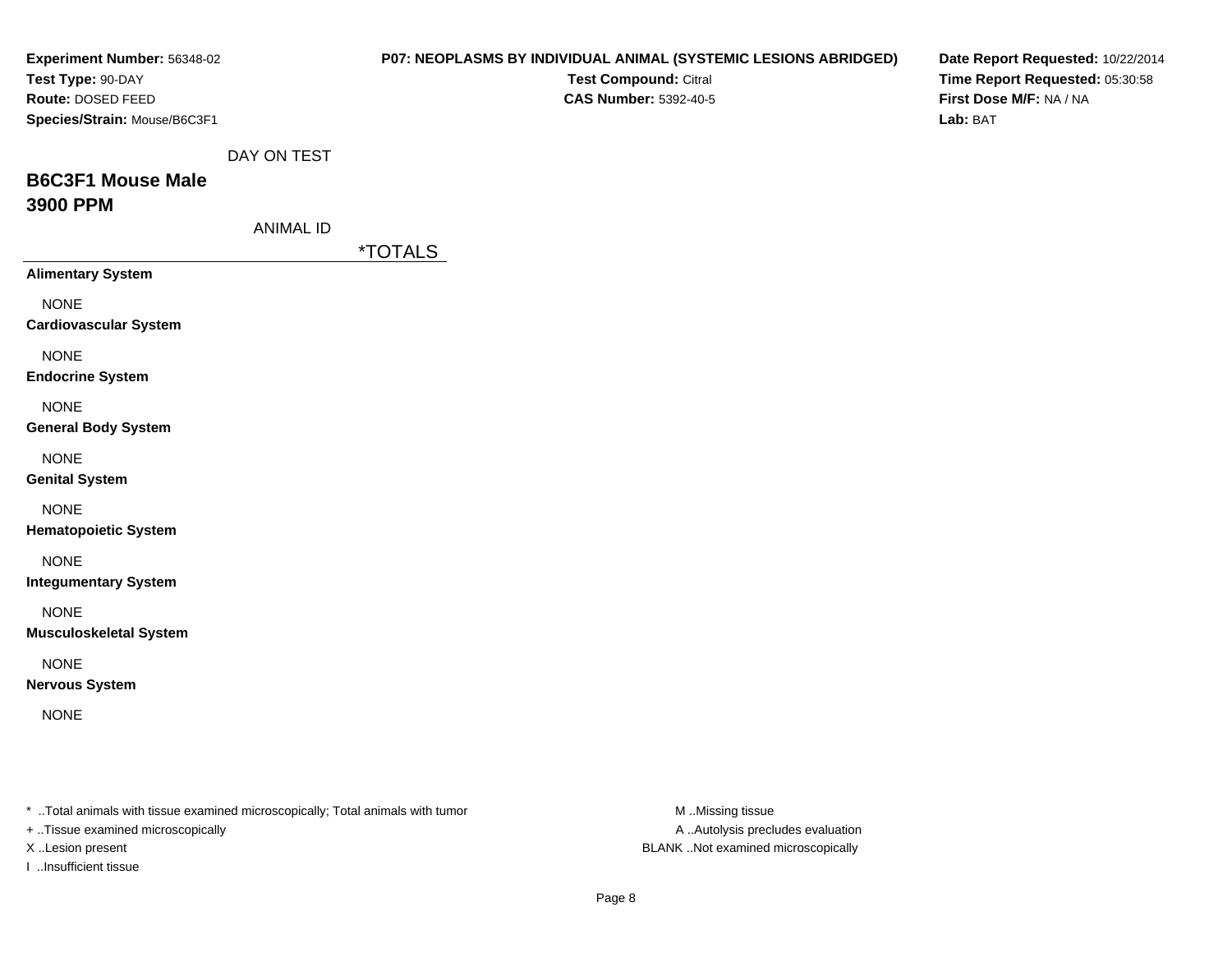| Experiment Number: 56348-02<br>Test Type: 90-DAY<br>Route: DOSED FEED<br>Species/Strain: Mouse/B6C3F1 |                  | P07: NEOPLASMS BY INDIVIDUAL ANIMAL (SYSTEMIC LESIONS ABRIDGED)<br>Test Compound: Citral<br><b>CAS Number: 5392-40-5</b> | Date Report Requested: 10/22/2014<br>Time Report Requested: 05:30:58<br>First Dose M/F: NA / NA<br>Lab: BAT |
|-------------------------------------------------------------------------------------------------------|------------------|--------------------------------------------------------------------------------------------------------------------------|-------------------------------------------------------------------------------------------------------------|
| <b>B6C3F1 Mouse Male</b><br>3900 PPM                                                                  | DAY ON TEST      |                                                                                                                          |                                                                                                             |
|                                                                                                       | <b>ANIMAL ID</b> | <i><b>*TOTALS</b></i>                                                                                                    |                                                                                                             |
| <b>Respiratory System</b>                                                                             |                  |                                                                                                                          |                                                                                                             |
| <b>NONE</b><br><b>Special Senses System</b>                                                           |                  |                                                                                                                          |                                                                                                             |
| <b>NONE</b><br><b>Urinary System</b>                                                                  |                  |                                                                                                                          |                                                                                                             |
| <b>NONE</b><br><b>SYSTEMIC LESIONS</b>                                                                |                  |                                                                                                                          |                                                                                                             |
| Multiple Organ                                                                                        |                  | 0                                                                                                                        |                                                                                                             |

\* ..Total animals with tissue examined microscopically; Total animals with tumor M..Missing tissue M

+ ..Tissue examined microscopically

I ..Insufficient tissue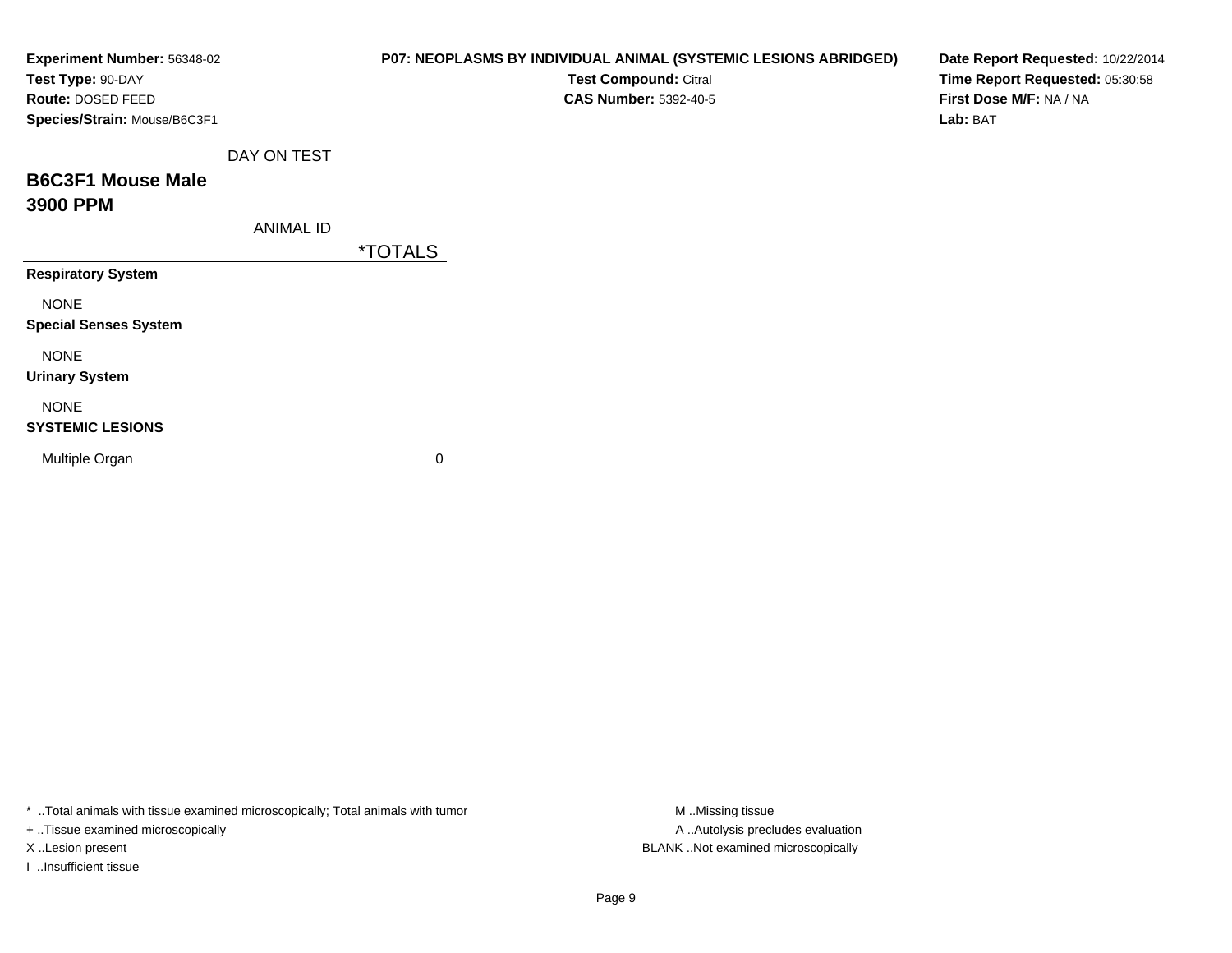| Experiment Number: 56348-02<br>Test Type: 90-DAY<br>Route: DOSED FEED<br>Species/Strain: Mouse/B6C3F1 |                                 | P07: NEOPLASMS BY INDIVIDUAL ANIMAL (SYSTEMIC LESIONS ABRIDGED)<br>Test Compound: Citral<br><b>CAS Number: 5392-40-5</b> |                  | Date Report Requested: 10/22/2014<br>Time Report Requested: 05:30:58<br>First Dose M/F: NA / NA<br>Lab: BAT |
|-------------------------------------------------------------------------------------------------------|---------------------------------|--------------------------------------------------------------------------------------------------------------------------|------------------|-------------------------------------------------------------------------------------------------------------|
| <b>B6C3F1 Mouse Male</b><br><b>7800 PPM</b>                                                           | DAY ON TEST<br><b>ANIMAL ID</b> |                                                                                                                          |                  |                                                                                                             |
|                                                                                                       |                                 | <i><b>*TOTALS</b></i>                                                                                                    |                  |                                                                                                             |
| <b>Alimentary System</b>                                                                              |                                 |                                                                                                                          |                  |                                                                                                             |
| <b>NONE</b><br><b>Cardiovascular System</b>                                                           |                                 |                                                                                                                          |                  |                                                                                                             |
| <b>NONE</b><br><b>Endocrine System</b>                                                                |                                 |                                                                                                                          |                  |                                                                                                             |
| <b>NONE</b><br><b>General Body System</b>                                                             |                                 |                                                                                                                          |                  |                                                                                                             |
| <b>NONE</b><br><b>Genital System</b>                                                                  |                                 |                                                                                                                          |                  |                                                                                                             |
| <b>NONE</b><br><b>Hematopoietic System</b>                                                            |                                 |                                                                                                                          |                  |                                                                                                             |
| <b>NONE</b><br><b>Integumentary System</b>                                                            |                                 |                                                                                                                          |                  |                                                                                                             |
| <b>NONE</b><br><b>Musculoskeletal System</b>                                                          |                                 |                                                                                                                          |                  |                                                                                                             |
| <b>NONE</b><br><b>Nervous System</b>                                                                  |                                 |                                                                                                                          |                  |                                                                                                             |
| <b>NONE</b>                                                                                           |                                 |                                                                                                                          |                  |                                                                                                             |
| * Total animals with tissue examined microscopically; Total animals with tumor                        |                                 |                                                                                                                          | M Missing tissue |                                                                                                             |

+ ..Tissue examined microscopically

I ..Insufficient tissue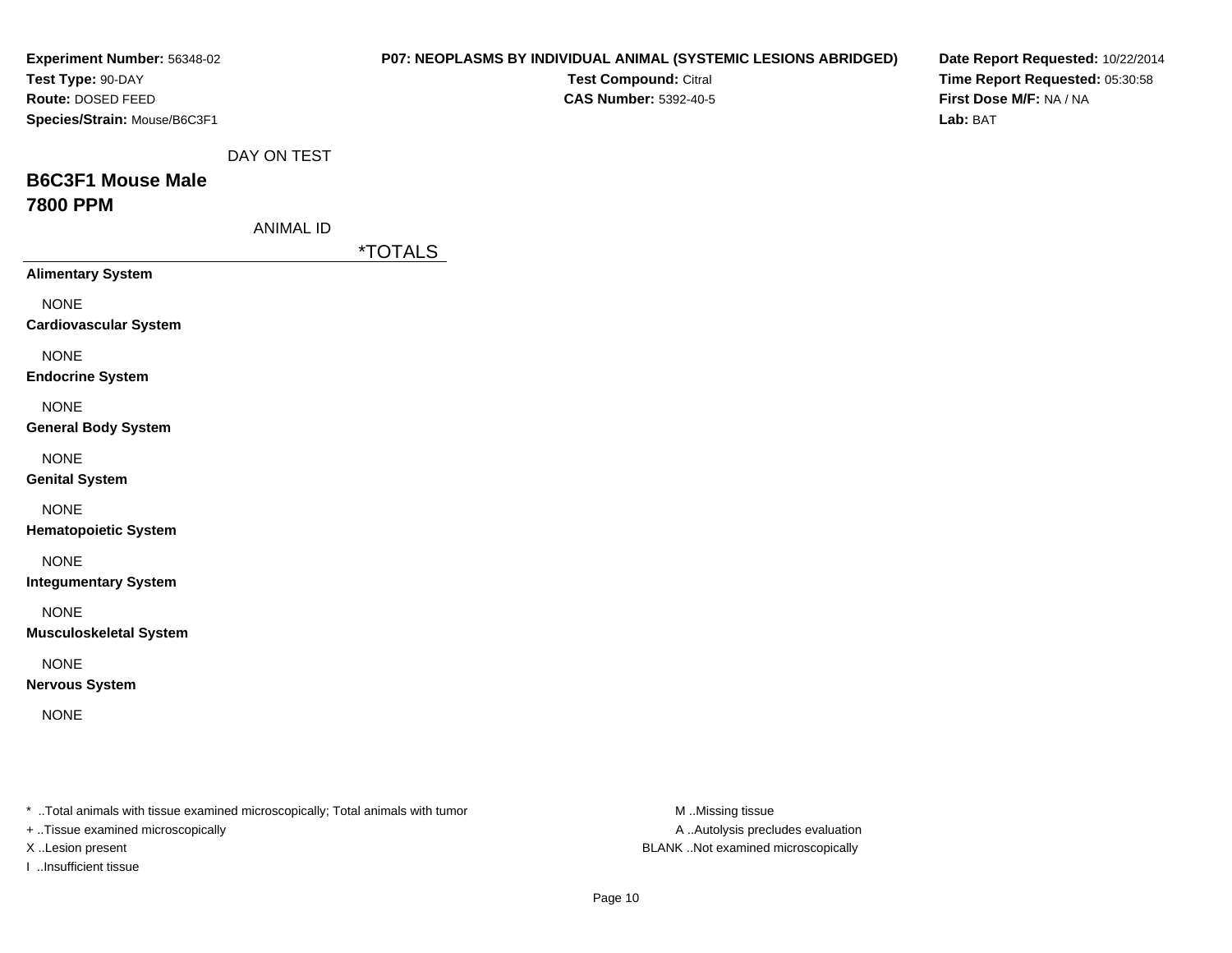| Experiment Number: 56348-02<br>Test Type: 90-DAY<br>Route: DOSED FEED<br>Species/Strain: Mouse/B6C3F1 |                  | P07: NEOPLASMS BY INDIVIDUAL ANIMAL (SYSTEMIC LESIONS ABRIDGED)<br>Test Compound: Citral<br><b>CAS Number: 5392-40-5</b> | Date Report Requested: 10/22/2014<br>Time Report Requested: 05:30:58<br>First Dose M/F: NA / NA<br>Lab: BAT |
|-------------------------------------------------------------------------------------------------------|------------------|--------------------------------------------------------------------------------------------------------------------------|-------------------------------------------------------------------------------------------------------------|
| <b>B6C3F1 Mouse Male</b><br><b>7800 PPM</b>                                                           | DAY ON TEST      |                                                                                                                          |                                                                                                             |
|                                                                                                       | <b>ANIMAL ID</b> | <i><b>*TOTALS</b></i>                                                                                                    |                                                                                                             |
| <b>Respiratory System</b>                                                                             |                  |                                                                                                                          |                                                                                                             |
| <b>NONE</b><br><b>Special Senses System</b>                                                           |                  |                                                                                                                          |                                                                                                             |
| <b>NONE</b><br><b>Urinary System</b>                                                                  |                  |                                                                                                                          |                                                                                                             |
| <b>NONE</b><br><b>SYSTEMIC LESIONS</b>                                                                |                  |                                                                                                                          |                                                                                                             |
| Multiple Organ                                                                                        |                  | 0                                                                                                                        |                                                                                                             |

\* ..Total animals with tissue examined microscopically; Total animals with tumor M..Missing tissue M ..Missing tissue

+ ..Tissue examined microscopically

I ..Insufficient tissue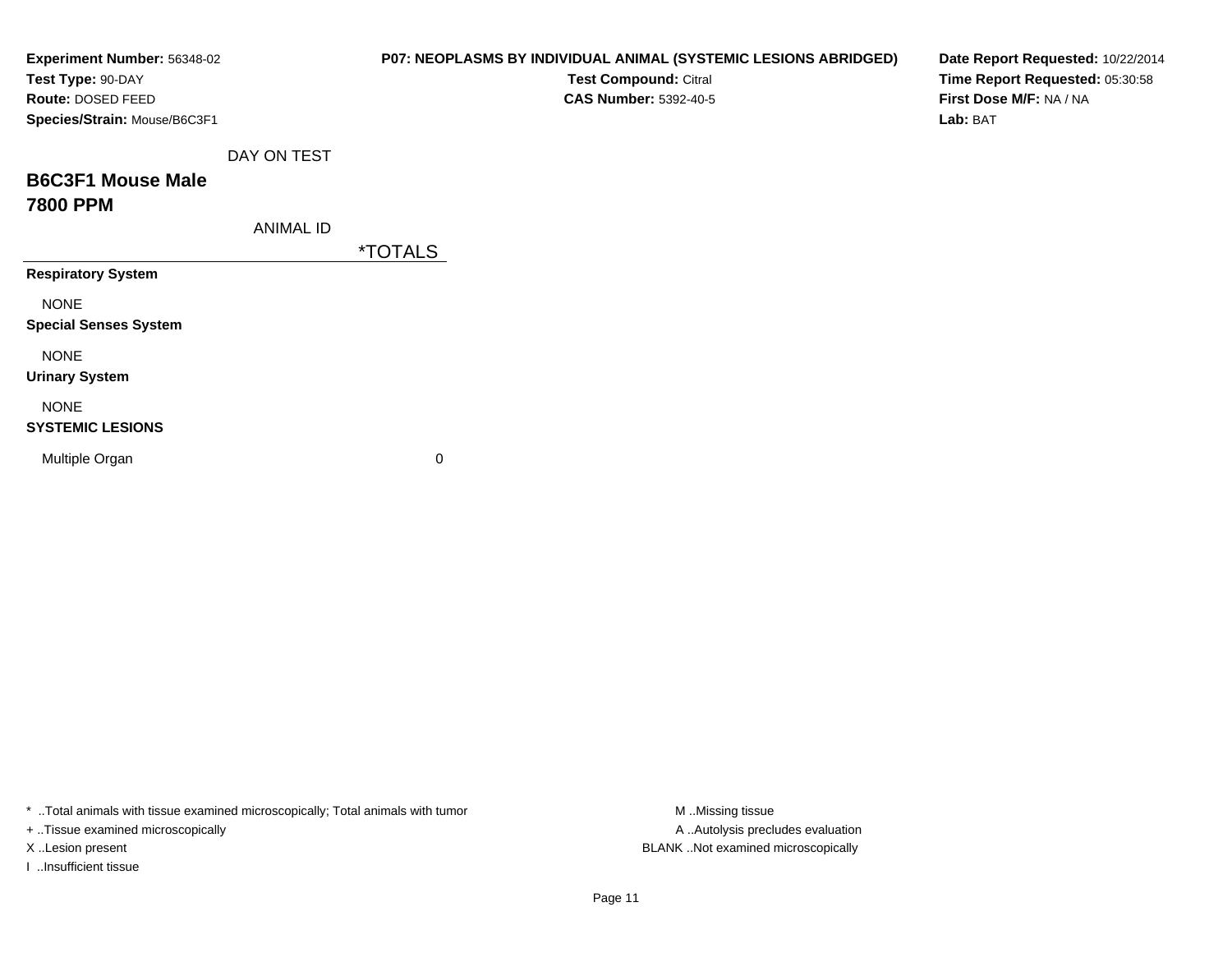**Test Type:** 90-DAY

**Route:** DOSED FEED

**Species/Strain:** Mouse/B6C3F1

# **P07: NEOPLASMS BY INDIVIDUAL ANIMAL (SYSTEMIC LESIONS ABRIDGED)**

**Test Compound:** Citral **CAS Number:** 5392-40-5

**Date Report Requested:** 10/22/2014**Time Report Requested:** 05:30:58**First Dose M/F:** NA / NA**Lab:** BAT

| <b>B6C3F1 Mouse Male</b><br>15600 PPM                                                                           | DAY ON TEST      | 0<br>0<br>9<br>$\overline{\mathbf{3}}$    | 0<br>$\pmb{\theta}$<br>9<br>$\overline{\mathbf{3}}$    | $\boldsymbol{\theta}$<br>$\boldsymbol{\theta}$<br>9<br>$\overline{\mathbf{3}}$ | $\boldsymbol{\theta}$<br>$\boldsymbol{\theta}$<br>9<br>$\mathfrak{z}$ | $\boldsymbol{\theta}$<br>$\boldsymbol{\theta}$<br>9<br>$\overline{\mathbf{3}}$ | $\boldsymbol{\theta}$<br>$\boldsymbol{\theta}$<br>9<br>$\mathfrak{z}$ | $\boldsymbol{\theta}$<br>$\boldsymbol{\theta}$<br>$\boldsymbol{g}$<br>$\overline{\mathbf{3}}$ | $\boldsymbol{\theta}$<br>$\boldsymbol{\theta}$<br>9<br>$\mathfrak{z}$ | $\boldsymbol{\theta}$<br>$\pmb{\theta}$<br>9<br>$\overline{\mathbf{3}}$ | $\boldsymbol{\theta}$<br>$\boldsymbol{\theta}$<br>9<br>$\mathfrak{z}$ |                |
|-----------------------------------------------------------------------------------------------------------------|------------------|-------------------------------------------|--------------------------------------------------------|--------------------------------------------------------------------------------|-----------------------------------------------------------------------|--------------------------------------------------------------------------------|-----------------------------------------------------------------------|-----------------------------------------------------------------------------------------------|-----------------------------------------------------------------------|-------------------------------------------------------------------------|-----------------------------------------------------------------------|----------------|
|                                                                                                                 | <b>ANIMAL ID</b> | $\mathsf 0$<br>$\mathbf 0$<br>0<br>4<br>1 | $\mathsf 0$<br>$\mathbf 0$<br>0<br>4<br>$\overline{c}$ | $\mathbf 0$<br>$\mathbf 0$<br>$\mathbf 0$<br>4<br>3                            | $\mathsf 0$<br>$\mathbf 0$<br>0<br>$\overline{4}$<br>4                | $\overline{0}$<br>0<br>$\mathbf 0$<br>$\overline{4}$<br>5                      | $\overline{0}$<br>$\mathbf 0$<br>0<br>4<br>6                          | $\overline{0}$<br>$\mathbf 0$<br>$\mathbf 0$<br>4<br>$\overline{7}$                           | $\overline{0}$<br>$\mathbf 0$<br>0<br>4<br>8                          | $\overline{0}$<br>0<br>$\pmb{0}$<br>$\overline{4}$<br>9                 | $\overline{0}$<br>0<br>0<br>5<br>0                                    | <u>*TOTALS</u> |
| <b>Alimentary System</b>                                                                                        |                  |                                           |                                                        |                                                                                |                                                                       |                                                                                |                                                                       |                                                                                               |                                                                       |                                                                         |                                                                       |                |
| Stomach, Forestomach<br><b>Cardiovascular System</b>                                                            |                  |                                           |                                                        |                                                                                |                                                                       |                                                                                |                                                                       |                                                                                               |                                                                       |                                                                         | $\ddot{}$                                                             | 10             |
| <b>NONE</b><br><b>Endocrine System</b>                                                                          |                  |                                           |                                                        |                                                                                |                                                                       |                                                                                |                                                                       |                                                                                               |                                                                       |                                                                         |                                                                       |                |
| <b>NONE</b><br><b>General Body System</b>                                                                       |                  |                                           |                                                        |                                                                                |                                                                       |                                                                                |                                                                       |                                                                                               |                                                                       |                                                                         |                                                                       |                |
| <b>NONE</b><br><b>Genital System</b>                                                                            |                  |                                           |                                                        |                                                                                |                                                                       |                                                                                |                                                                       |                                                                                               |                                                                       |                                                                         |                                                                       |                |
| <b>NONE</b><br><b>Hematopoietic System</b>                                                                      |                  |                                           |                                                        |                                                                                |                                                                       |                                                                                |                                                                       |                                                                                               |                                                                       |                                                                         |                                                                       |                |
| <b>NONE</b><br><b>Integumentary System</b>                                                                      |                  |                                           |                                                        |                                                                                |                                                                       |                                                                                |                                                                       |                                                                                               |                                                                       |                                                                         |                                                                       |                |
| <b>NONE</b><br><b>Musculoskeletal System</b>                                                                    |                  |                                           |                                                        |                                                                                |                                                                       |                                                                                |                                                                       |                                                                                               |                                                                       |                                                                         |                                                                       |                |
| <b>NONE</b><br><b>Nervous System</b>                                                                            |                  |                                           |                                                        |                                                                                |                                                                       |                                                                                |                                                                       |                                                                                               |                                                                       |                                                                         |                                                                       |                |
| <b>NONE</b>                                                                                                     |                  |                                           |                                                        |                                                                                |                                                                       |                                                                                |                                                                       |                                                                                               |                                                                       |                                                                         |                                                                       |                |
| $\pm$ . The second contract of the contract of the second contract of $\pm$ . The second contract of the second |                  |                                           |                                                        |                                                                                |                                                                       |                                                                                |                                                                       |                                                                                               |                                                                       |                                                                         |                                                                       | <b>BA BALL</b> |

..Total animals with tissue examined microscopically; Total animals with tumor M ..Missing tissue M ..Missing tissue

+ ..Tissue examined microscopically

I ..Insufficient tissue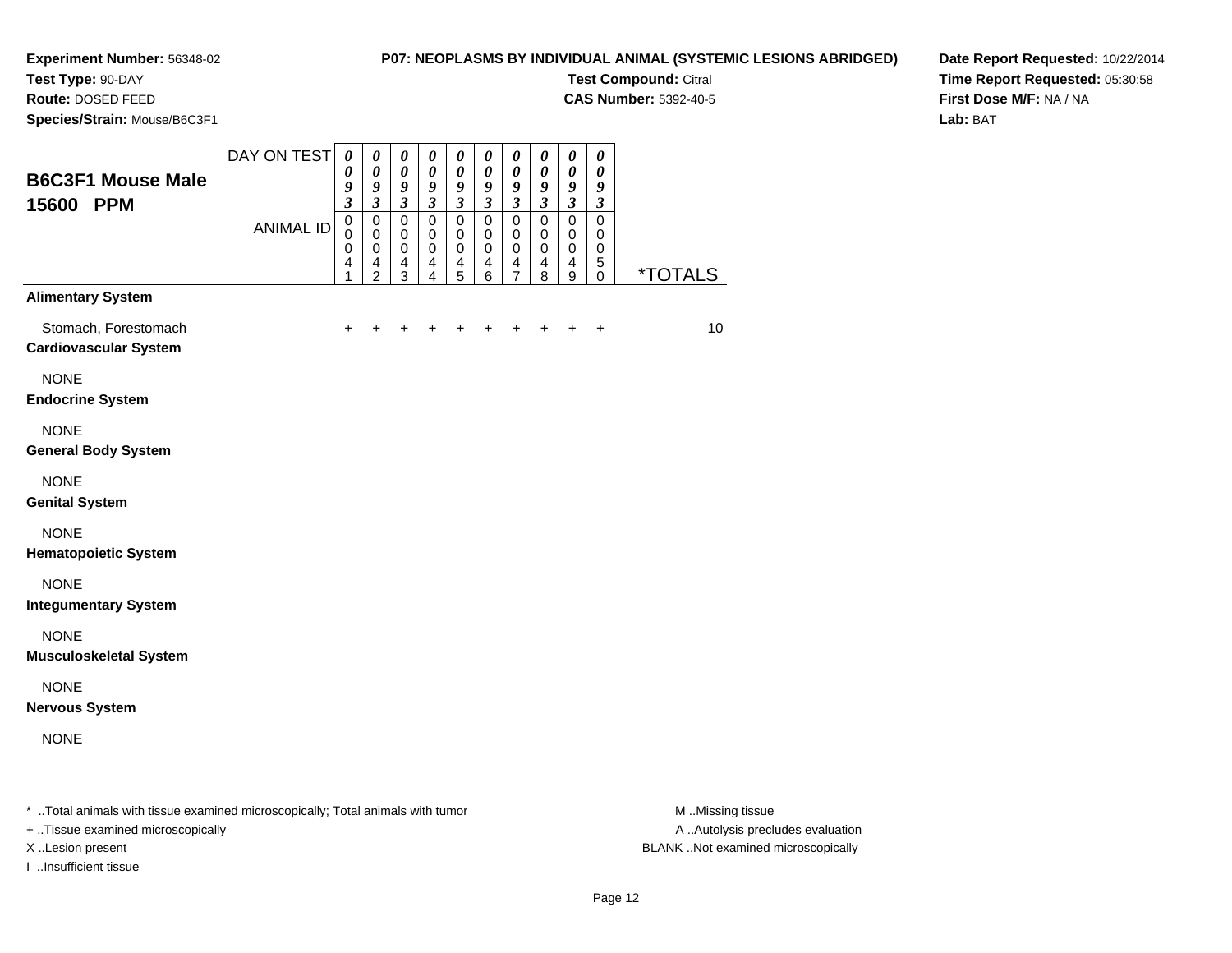# **P07: NEOPLASMS BY INDIVIDUAL ANIMAL (SYSTEMIC LESIONS ABRIDGED)**

**Test Compound:** Citral **CAS Number:** 5392-40-5

**Test Type:** 90-DAY

**Route:** DOSED FEED

**Species/Strain:** Mouse/B6C3F1

**Date Report Requested:** 10/22/2014**Time Report Requested:** 05:30:58**First Dose M/F:** NA / NA**Lab:** BAT

| <b>B6C3F1 Mouse Male</b><br>15600<br><b>PPM</b>                          | DAY ON TEST<br><b>ANIMAL ID</b> | 0<br>0<br>9<br>3<br>$\pmb{0}$<br>$\pmb{0}$<br>$\mathbf 0$<br>4<br>4 | 0<br>0<br>9<br>3<br>0<br>$\mathbf 0$<br>0<br>4<br>2 | $\boldsymbol{\theta}$<br>0<br>9<br>3<br>$\mathbf 0$<br>$\mathbf 0$<br>0<br>4<br>3 | 0<br>0<br>9<br>3<br>0<br>0<br>0<br>4<br>4 | 0<br>0<br>9<br>3<br>0<br>0<br>0<br>4<br>5 | $\theta$<br>0<br>9<br>3<br>0<br>0<br>0<br>4<br>6 | 0<br>0<br>9<br>3<br>0<br>0<br>$\mathbf 0$<br>4<br>7 | 0<br>0<br>9<br>3<br>0<br>$\mathbf 0$<br>$\mathbf 0$<br>4<br>8 | $\boldsymbol{\theta}$<br>0<br>9<br>3<br>0<br>$\mathbf 0$<br>$\mathbf 0$<br>4<br>9 | $\boldsymbol{\theta}$<br>0<br>9<br>$\boldsymbol{\beta}$<br>$\Omega$<br>0<br>$\mathbf 0$<br>5<br>$\mathbf 0$ | <i><b>*TOTALS</b></i> |
|--------------------------------------------------------------------------|---------------------------------|---------------------------------------------------------------------|-----------------------------------------------------|-----------------------------------------------------------------------------------|-------------------------------------------|-------------------------------------------|--------------------------------------------------|-----------------------------------------------------|---------------------------------------------------------------|-----------------------------------------------------------------------------------|-------------------------------------------------------------------------------------------------------------|-----------------------|
| <b>Respiratory System</b><br><b>NONE</b><br><b>Special Senses System</b> |                                 |                                                                     |                                                     |                                                                                   |                                           |                                           |                                                  |                                                     |                                                               |                                                                                   |                                                                                                             |                       |
| <b>NONE</b><br><b>Urinary System</b>                                     |                                 |                                                                     |                                                     |                                                                                   |                                           |                                           |                                                  |                                                     |                                                               |                                                                                   |                                                                                                             |                       |
| <b>NONE</b><br><b>SYSTEMIC LESIONS</b>                                   |                                 |                                                                     |                                                     |                                                                                   |                                           |                                           |                                                  |                                                     |                                                               |                                                                                   |                                                                                                             |                       |
| Multiple Organ                                                           |                                 | +                                                                   |                                                     |                                                                                   |                                           |                                           |                                                  | ٠                                                   | ÷                                                             | +                                                                                 | ÷                                                                                                           | 10                    |

\* ..Total animals with tissue examined microscopically; Total animals with tumor **M** . Missing tissue M ..Missing tissue

+ ..Tissue examined microscopically

I ..Insufficient tissue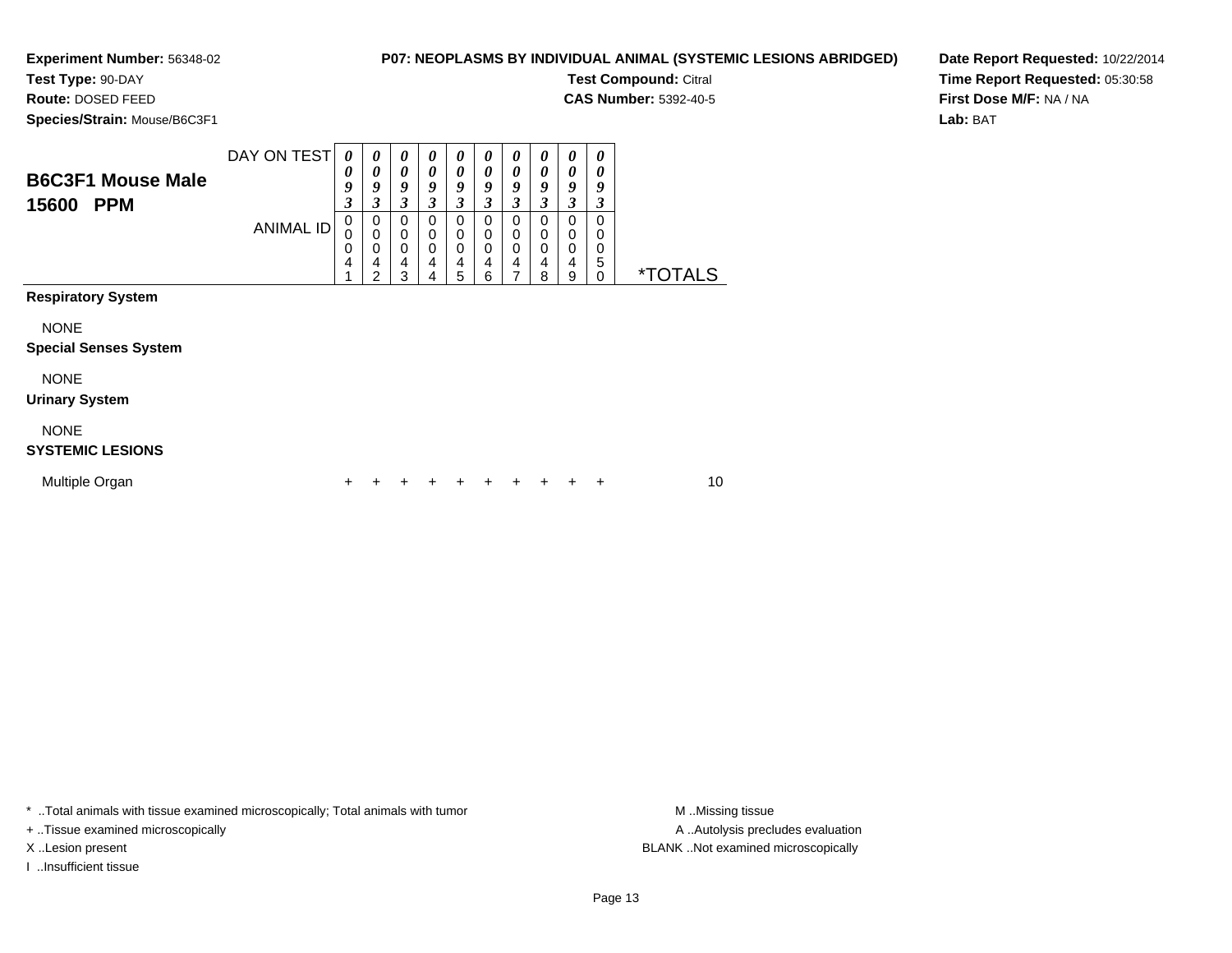**Test Type:** 90-DAY

**Route:** DOSED FEED

**Species/Strain:** Mouse/B6C3F1

#### **P07: NEOPLASMS BY INDIVIDUAL ANIMAL (SYSTEMIC LESIONS ABRIDGED)**

**Test Compound:** Citral

**CAS Number:** 5392-40-5

**Date Report Requested:** 10/22/2014**Time Report Requested:** 05:30:58**First Dose M/F:** NA / NA**Lab:** BAT

| <b>B6C3F1 Mouse Male</b><br>31300<br><b>PPM</b> | DAY ON TEST      | 0<br>0<br>1<br>4                | 0<br>0<br>1<br>0                                       | 0<br>$\boldsymbol{\theta}$<br>9<br>$\boldsymbol{\beta}$ | $\boldsymbol{\theta}$<br>0<br>$\boldsymbol{l}$<br>$\boldsymbol{\theta}$ | $\boldsymbol{\theta}$<br>0<br>9<br>$\boldsymbol{\mathfrak{z}}$ | 0<br>$\boldsymbol{\theta}$<br>9<br>3          | $\boldsymbol{\theta}$<br>0<br>9<br>$\boldsymbol{\beta}$ | 0<br>0<br>9<br>3                | 0<br>0<br>9<br>3      | 0<br>0<br>1<br>0                                     |                       |
|-------------------------------------------------|------------------|---------------------------------|--------------------------------------------------------|---------------------------------------------------------|-------------------------------------------------------------------------|----------------------------------------------------------------|-----------------------------------------------|---------------------------------------------------------|---------------------------------|-----------------------|------------------------------------------------------|-----------------------|
|                                                 | <b>ANIMAL ID</b> | 0<br>$\mathbf 0$<br>0<br>5<br>1 | $\mathbf 0$<br>$\mathbf 0$<br>0<br>5<br>$\mathfrak{p}$ | $\mathbf 0$<br>0<br>0<br>5<br>3                         | $\mathbf 0$<br>$\Omega$<br>0<br>5<br>4                                  | $\mathbf 0$<br>0<br>0<br>5<br>5                                | $\Omega$<br>$\Omega$<br>$\mathbf 0$<br>5<br>6 | $\mathbf 0$<br>$\mathbf 0$<br>0<br>5<br>$\overline{7}$  | $\mathbf 0$<br>0<br>0<br>5<br>8 | 0<br>0<br>0<br>5<br>9 | $\Omega$<br>$\Omega$<br>$\mathbf 0$<br>6<br>$\Omega$ | <i><b>*TOTALS</b></i> |
| <b>Alimentary System</b>                        |                  |                                 |                                                        |                                                         |                                                                         |                                                                |                                               |                                                         |                                 |                       |                                                      |                       |
| Esophagus                                       |                  | +                               | +                                                      | +                                                       | +                                                                       | +                                                              | +                                             | +                                                       | +                               | +                     | +                                                    | 10                    |
| Gallbladder                                     |                  | +                               | +                                                      | +                                                       | +                                                                       | +                                                              | +                                             | +                                                       | +                               | +                     | +                                                    | 10                    |
| Intestine Large, Cecum                          |                  | +                               | $\ddot{}$                                              | $\ddot{}$                                               | +                                                                       | +                                                              | +                                             | $\ddot{}$                                               | +                               | $\ddot{}$             | $\ddot{}$                                            | 10                    |
| Intestine Large, Colon                          |                  | +                               | +                                                      | +                                                       | $\ddot{}$                                                               | +                                                              | +                                             | +                                                       | $\ddot{}$                       | +                     | +                                                    | 10                    |
| Intestine Large, Rectum                         |                  | +                               | $\ddot{}$                                              | $\ddot{}$                                               | $\ddot{}$                                                               | +                                                              | +                                             | +                                                       | +                               | +                     | +                                                    | 10                    |
| Intestine Small, Duodenum                       |                  | $\ddot{}$                       | $\ddot{}$                                              | $\ddot{}$                                               | $\ddot{}$                                                               | +                                                              | $\ddot{}$                                     | $\ddot{}$                                               | $\ddot{}$                       | $+$                   | $\ddot{}$                                            | 10                    |
| Intestine Small, Ileum                          |                  | +                               | $\ddot{}$                                              | $\ddot{}$                                               | $\ddot{}$                                                               | $\ddot{}$                                                      | +                                             | $\ddot{}$                                               | $\ddot{}$                       | М                     | $\ddot{}$                                            | 9                     |
| Intestine Small, Jejunum                        |                  | +                               | +                                                      | +                                                       | $\ddot{}$                                                               | +                                                              | +                                             | +                                                       | $\ddot{}$                       | +                     | $\ddot{}$                                            | 10                    |
| Liver                                           |                  | +                               | $\ddot{}$                                              | $\ddot{}$                                               | $\ddot{}$                                                               | +                                                              | +                                             | $\ddot{}$                                               | $\ddot{}$                       | $\ddot{}$             | $\ddot{}$                                            | 10                    |
| Pancreas                                        |                  | +                               | +                                                      | +                                                       | +                                                                       | +                                                              | +                                             | +                                                       | +                               | +                     | +                                                    | 10                    |
| Salivary Glands                                 |                  | +                               | $\ddot{}$                                              | $\ddot{}$                                               | $\ddot{}$                                                               | $\ddot{}$                                                      | +                                             | $\ddot{}$                                               | +                               | +                     | $\ddot{}$                                            | 10                    |
| Stomach, Forestomach                            |                  | +                               | +                                                      | $\ddot{}$                                               | $\ddot{}$                                                               | $\ddot{}$                                                      | $+$                                           | $\ddot{}$                                               | $+$                             | $+$                   | $\ddot{}$                                            | 10                    |
| Stomach, Glandular                              |                  | $\ddot{}$                       | +                                                      | +                                                       | $\ddot{}$                                                               | $\ddot{}$                                                      | $\ddot{}$                                     | $\ddot{}$                                               | $\ddot{}$                       | $\ddot{}$             | $\ddot{}$                                            | 10                    |
| <b>Cardiovascular System</b>                    |                  |                                 |                                                        |                                                         |                                                                         |                                                                |                                               |                                                         |                                 |                       |                                                      |                       |
| <b>Blood Vessel</b>                             |                  | +                               | +                                                      | +                                                       | +                                                                       | +                                                              | +                                             | +                                                       | +                               | +                     | +                                                    | 10                    |
| Heart                                           |                  | $\ddot{}$                       |                                                        | $\ddot{}$                                               |                                                                         | $\ddot{}$                                                      | Ŧ.                                            | $\ddot{}$                                               | $\ddot{}$                       | $\ddot{}$             | $\ddot{}$                                            | 10                    |
| <b>Endocrine System</b>                         |                  |                                 |                                                        |                                                         |                                                                         |                                                                |                                               |                                                         |                                 |                       |                                                      |                       |
| <b>Adrenal Cortex</b>                           |                  | +                               | +                                                      | +                                                       | ٠                                                                       | +                                                              | +                                             | +                                                       | +                               | ٠                     | +                                                    | 10                    |
| Adrenal Medulla                                 |                  | +                               | +                                                      | +                                                       | $\ddot{}$                                                               | +                                                              | $\ddot{}$                                     | $\ddot{}$                                               | $\ddot{}$                       | +                     | +                                                    | 10                    |
| Islets, Pancreatic                              |                  | +                               | +                                                      | +                                                       | +                                                                       | +                                                              | +                                             | +                                                       | +                               | +                     | +                                                    | 10                    |

\* ..Total animals with tissue examined microscopically; Total animals with tumor **M** . Missing tissue M ..Missing tissue

+ ..Tissue examined microscopically

I ..Insufficient tissue

A ..Autolysis precludes evaluation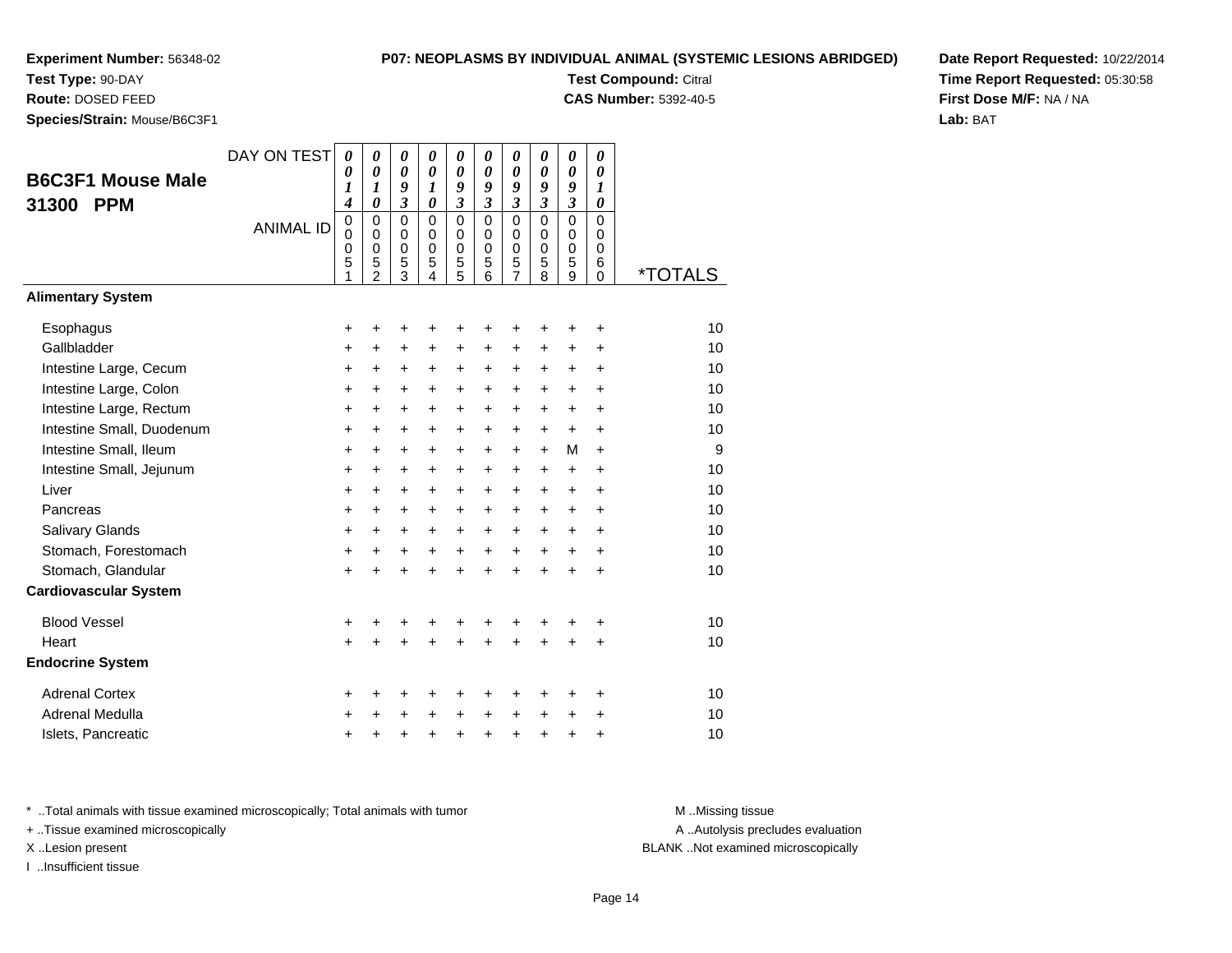# **Test Type:** 90-DAY

**Route:** DOSED FEED

**Species/Strain:** Mouse/B6C3F1

#### **P07: NEOPLASMS BY INDIVIDUAL ANIMAL (SYSTEMIC LESIONS ABRIDGED)**

**Test Compound:** Citral

**CAS Number:** 5392-40-5

**Date Report Requested:** 10/22/2014**Time Report Requested:** 05:30:58**First Dose M/F:** NA / NA**Lab:** BAT

| <b>B6C3F1 Mouse Male</b><br><b>PPM</b><br>31300 | DAY ON TEST<br><b>ANIMAL ID</b> | 0<br>0<br>1<br>4<br>$\pmb{0}$<br>$\mathbf 0$<br>$\mathbf 0$<br>5<br>1 | $\boldsymbol{\theta}$<br>$\boldsymbol{\theta}$<br>1<br>$\boldsymbol{\theta}$<br>$\mathbf 0$<br>$\mathbf 0$<br>0<br>5<br>$\overline{2}$ | 0<br>$\boldsymbol{\theta}$<br>9<br>$\mathfrak{z}$<br>$\mathbf 0$<br>$\mathbf 0$<br>$\mathbf 0$<br>5<br>$\overline{3}$ | 0<br>0<br>$\boldsymbol{l}$<br>$\boldsymbol{\theta}$<br>$\mathbf 0$<br>$\mathbf 0$<br>$\mathbf 0$<br>5<br>$\overline{\mathbf{4}}$ | 0<br>$\boldsymbol{\theta}$<br>9<br>$\mathfrak{z}$<br>$\mathbf 0$<br>$\mathbf 0$<br>$\mathbf 0$<br>5<br>5 | 0<br>$\boldsymbol{\theta}$<br>9<br>$\boldsymbol{\mathfrak{z}}$<br>$\mathbf 0$<br>$\mathbf 0$<br>$\mathbf 0$<br>5<br>$\overline{6}$ | $\boldsymbol{\theta}$<br>0<br>9<br>$\mathfrak{z}$<br>$\mathbf 0$<br>$\mathbf 0$<br>0<br>5<br>$\overline{7}$ | 0<br>0<br>9<br>$\overline{\mathbf{3}}$<br>$\Omega$<br>$\Omega$<br>0<br>5<br>8 | $\pmb{\theta}$<br>$\boldsymbol{\theta}$<br>9<br>$\mathfrak{z}$<br>$\mathbf 0$<br>$\mathbf 0$<br>$\mathbf 0$<br>5<br>$\overline{9}$ | 0<br>0<br>$\boldsymbol{\mathcal{I}}$<br>0<br>$\Omega$<br>$\Omega$<br>0<br>6<br>$\mathbf 0$ | <i><b>*TOTALS</b></i> |
|-------------------------------------------------|---------------------------------|-----------------------------------------------------------------------|----------------------------------------------------------------------------------------------------------------------------------------|-----------------------------------------------------------------------------------------------------------------------|----------------------------------------------------------------------------------------------------------------------------------|----------------------------------------------------------------------------------------------------------|------------------------------------------------------------------------------------------------------------------------------------|-------------------------------------------------------------------------------------------------------------|-------------------------------------------------------------------------------|------------------------------------------------------------------------------------------------------------------------------------|--------------------------------------------------------------------------------------------|-----------------------|
| Parathyroid Gland                               |                                 | $\ddot{}$                                                             | $\ddot{}$                                                                                                                              | M                                                                                                                     | $\ddot{}$                                                                                                                        | M                                                                                                        | M                                                                                                                                  | $\ddot{}$                                                                                                   | $\ddot{}$                                                                     | $\ddot{}$                                                                                                                          | M                                                                                          | 6                     |
| <b>Pituitary Gland</b>                          |                                 | $\pmb{+}$                                                             | $\ddot{}$                                                                                                                              | +                                                                                                                     | $\ddot{}$                                                                                                                        | $\ddot{}$                                                                                                | M                                                                                                                                  | $\ddot{}$                                                                                                   | +                                                                             | $\ddot{}$                                                                                                                          | $\ddot{}$                                                                                  | $\boldsymbol{9}$      |
| <b>Thyroid Gland</b>                            |                                 | $\ddot{}$                                                             | $\ddot{}$                                                                                                                              | $\ddot{}$                                                                                                             | $\ddot{}$                                                                                                                        | $\ddot{}$                                                                                                | $\ddot{}$                                                                                                                          | $\ddot{}$                                                                                                   | $\ddot{}$                                                                     | $\ddot{}$                                                                                                                          | +                                                                                          | 10                    |
| <b>General Body System</b>                      |                                 |                                                                       |                                                                                                                                        |                                                                                                                       |                                                                                                                                  |                                                                                                          |                                                                                                                                    |                                                                                                             |                                                                               |                                                                                                                                    |                                                                                            |                       |
| <b>NONE</b>                                     |                                 |                                                                       |                                                                                                                                        |                                                                                                                       |                                                                                                                                  |                                                                                                          |                                                                                                                                    |                                                                                                             |                                                                               |                                                                                                                                    |                                                                                            |                       |
| <b>Genital System</b>                           |                                 |                                                                       |                                                                                                                                        |                                                                                                                       |                                                                                                                                  |                                                                                                          |                                                                                                                                    |                                                                                                             |                                                                               |                                                                                                                                    |                                                                                            |                       |
| Epididymis                                      |                                 | +                                                                     | +                                                                                                                                      | +                                                                                                                     | +                                                                                                                                | +                                                                                                        | +                                                                                                                                  | +                                                                                                           | +                                                                             | +                                                                                                                                  | +                                                                                          | 10                    |
| <b>Preputial Gland</b>                          |                                 | $\ddot{}$                                                             | $\ddot{}$                                                                                                                              | +                                                                                                                     | +                                                                                                                                | +                                                                                                        | +                                                                                                                                  | +                                                                                                           | +                                                                             | +                                                                                                                                  | $\ddot{}$                                                                                  | 10                    |
| Prostate                                        |                                 | +                                                                     | +                                                                                                                                      | +                                                                                                                     | +                                                                                                                                | $\ddot{}$                                                                                                | +                                                                                                                                  | +                                                                                                           | $\ddot{}$                                                                     | +                                                                                                                                  | $\ddot{}$                                                                                  | 10                    |
| <b>Seminal Vesicle</b>                          |                                 | +                                                                     | +                                                                                                                                      | +                                                                                                                     | +                                                                                                                                | +                                                                                                        | +                                                                                                                                  | +                                                                                                           | +                                                                             | +                                                                                                                                  | +                                                                                          | 10                    |
| <b>Testes</b>                                   |                                 | $\ddot{}$                                                             |                                                                                                                                        | +                                                                                                                     |                                                                                                                                  | $\ddot{}$                                                                                                | $\ddot{}$                                                                                                                          | $\ddot{}$                                                                                                   | $\ddot{}$                                                                     | $\ddot{}$                                                                                                                          | +                                                                                          | 10                    |
| <b>Hematopoietic System</b>                     |                                 |                                                                       |                                                                                                                                        |                                                                                                                       |                                                                                                                                  |                                                                                                          |                                                                                                                                    |                                                                                                             |                                                                               |                                                                                                                                    |                                                                                            |                       |
| <b>Bone Marrow</b>                              |                                 | +                                                                     | +                                                                                                                                      | +                                                                                                                     |                                                                                                                                  |                                                                                                          |                                                                                                                                    | +                                                                                                           |                                                                               | +                                                                                                                                  | +                                                                                          | 10                    |
| Lymph Node, Mandibular                          |                                 | +                                                                     | +                                                                                                                                      | +                                                                                                                     | +                                                                                                                                | +                                                                                                        | $\ddot{}$                                                                                                                          | +                                                                                                           | +                                                                             | +                                                                                                                                  | +                                                                                          | 10                    |
| Lymph Node, Mesenteric                          |                                 | +                                                                     | +                                                                                                                                      | +                                                                                                                     | +                                                                                                                                | +                                                                                                        | +                                                                                                                                  | +                                                                                                           | +                                                                             | +                                                                                                                                  | $\ddot{}$                                                                                  | 10                    |
| Spleen                                          |                                 | +                                                                     | +                                                                                                                                      | +                                                                                                                     | +                                                                                                                                | $\ddot{}$                                                                                                | +                                                                                                                                  | +                                                                                                           | +                                                                             | $\ddot{}$                                                                                                                          | $\ddot{}$                                                                                  | 10                    |
| Thymus                                          |                                 | $\ddot{}$                                                             | M                                                                                                                                      | $\ddot{}$                                                                                                             |                                                                                                                                  | +                                                                                                        | +                                                                                                                                  | $\ddot{}$                                                                                                   | $\ddot{}$                                                                     | $\ddot{}$                                                                                                                          | M                                                                                          | 8                     |
| <b>Integumentary System</b>                     |                                 |                                                                       |                                                                                                                                        |                                                                                                                       |                                                                                                                                  |                                                                                                          |                                                                                                                                    |                                                                                                             |                                                                               |                                                                                                                                    |                                                                                            |                       |
| <b>Mammary Gland</b>                            |                                 | M                                                                     | +                                                                                                                                      | M                                                                                                                     | +                                                                                                                                | M                                                                                                        | М                                                                                                                                  | M                                                                                                           | м                                                                             | M                                                                                                                                  | М                                                                                          | $\overline{2}$        |
| Skin                                            |                                 | $\ddot{}$                                                             | +                                                                                                                                      | +                                                                                                                     | +                                                                                                                                | +                                                                                                        | +                                                                                                                                  | +                                                                                                           | +                                                                             | +                                                                                                                                  | +                                                                                          | 10                    |

\* ..Total animals with tissue examined microscopically; Total animals with tumor **M** . Missing tissue M ..Missing tissue

+ ..Tissue examined microscopically

I ..Insufficient tissue

A ..Autolysis precludes evaluation

X ..Lesion present BLANK ..Not examined microscopically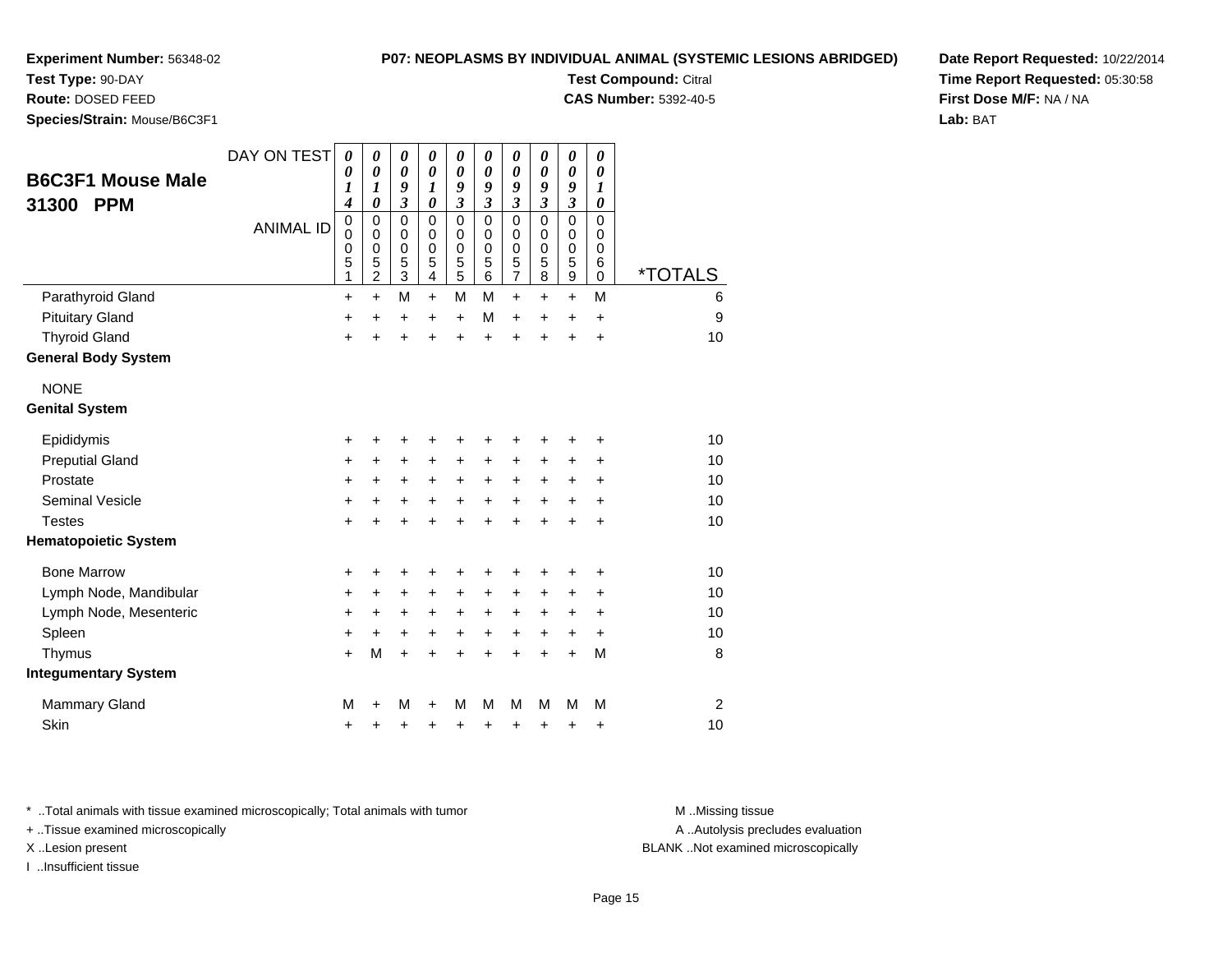**Test Type:** 90-DAY**Route:** DOSED FEED

### **P07: NEOPLASMS BY INDIVIDUAL ANIMAL (SYSTEMIC LESIONS ABRIDGED)**

**Test Compound:** Citral

**CAS Number:** 5392-40-5

**Date Report Requested:** 10/22/2014**Time Report Requested:** 05:30:59**First Dose M/F:** NA / NA**Lab:** BAT

|  |  |  | Species/Strain: Mouse/B6C3F1 |
|--|--|--|------------------------------|
|--|--|--|------------------------------|

| <b>Species/Strain:</b> Mouse/B6C3F1 |                  |                                                                     |                                    |                                             |                            |                                    |                                                |                                                            |                                                 |                                      |                                        |                         |
|-------------------------------------|------------------|---------------------------------------------------------------------|------------------------------------|---------------------------------------------|----------------------------|------------------------------------|------------------------------------------------|------------------------------------------------------------|-------------------------------------------------|--------------------------------------|----------------------------------------|-------------------------|
| <b>B6C3F1 Mouse Male</b>            | DAY ON TEST      | 0<br>0                                                              | 0<br>$\boldsymbol{\theta}$         | 0<br>0                                      | 0<br>$\boldsymbol{\theta}$ | 0<br>$\boldsymbol{\theta}$         | 0<br>$\boldsymbol{\theta}$                     | 0<br>0                                                     | 0<br>$\boldsymbol{\theta}$                      | 0<br>0                               | 0<br>$\boldsymbol{\theta}$             |                         |
| 31300<br><b>PPM</b>                 |                  | $\boldsymbol{l}$<br>$\boldsymbol{4}$                                | $\boldsymbol{l}$<br>0              | 9<br>$\overline{\mathbf{3}}$<br>$\mathbf 0$ | 1<br>0                     | 9<br>$\mathfrak{z}$<br>$\mathbf 0$ | 9<br>3                                         | 9<br>$\mathfrak{z}$                                        | 9<br>$\boldsymbol{\mathfrak{z}}$<br>$\mathbf 0$ | 9<br>$\mathfrak{z}$                  | 1<br>$\boldsymbol{\theta}$<br>$\Omega$ |                         |
|                                     | <b>ANIMAL ID</b> | $\mathbf 0$<br>$\mathbf 0$<br>$\begin{array}{c} 0 \\ 5 \end{array}$ | $\pmb{0}$<br>0<br>$\mathbf 0$<br>5 | $\mathbf 0$<br>0<br>5                       | 0<br>0<br>0<br>5           | $\mathbf 0$<br>$\pmb{0}$<br>5      | $\mathbf 0$<br>$\mathbf 0$<br>$\mathbf 0$<br>5 | $\mathbf 0$<br>$\mathbf 0$<br>$\mathbf 0$<br>$\frac{5}{7}$ | $\pmb{0}$<br>$\mathbf 0$<br>5                   | $\mathbf 0$<br>0<br>$\mathbf 0$<br>5 | 0<br>0<br>$\,6$                        |                         |
|                                     |                  | 1                                                                   | $\mathfrak{p}$                     | 3                                           | 4                          | 5                                  | 6                                              |                                                            | 8                                               | 9                                    | $\Omega$                               | <i><b>*TOTALS</b></i>   |
| <b>Musculoskeletal System</b>       |                  |                                                                     |                                    |                                             |                            |                                    |                                                |                                                            |                                                 |                                      |                                        |                         |
| Bone                                |                  | +                                                                   |                                    |                                             |                            |                                    |                                                |                                                            |                                                 |                                      | +                                      | 10                      |
| <b>Nervous System</b>               |                  |                                                                     |                                    |                                             |                            |                                    |                                                |                                                            |                                                 |                                      |                                        |                         |
| <b>Brain</b>                        |                  | +                                                                   |                                    |                                             |                            |                                    |                                                |                                                            |                                                 |                                      | +                                      | 10                      |
| <b>Respiratory System</b>           |                  |                                                                     |                                    |                                             |                            |                                    |                                                |                                                            |                                                 |                                      |                                        |                         |
| Lung                                |                  | $\pm$                                                               |                                    | +                                           |                            |                                    |                                                |                                                            |                                                 |                                      | +                                      | 10                      |
| <b>Nose</b>                         |                  | $\ddot{}$                                                           |                                    | $+$                                         | $+$                        | $+$                                | $\ddot{}$                                      | $+$                                                        | $\ddot{}$                                       | $+$                                  | +                                      | 10                      |
| Trachea                             |                  | $\ddot{}$                                                           |                                    |                                             |                            |                                    |                                                |                                                            |                                                 |                                      | +                                      | 10                      |
| <b>Special Senses System</b>        |                  |                                                                     |                                    |                                             |                            |                                    |                                                |                                                            |                                                 |                                      |                                        |                         |
| <b>NONE</b>                         |                  |                                                                     |                                    |                                             |                            |                                    |                                                |                                                            |                                                 |                                      |                                        |                         |
| <b>Urinary System</b>               |                  |                                                                     |                                    |                                             |                            |                                    |                                                |                                                            |                                                 |                                      |                                        |                         |
| Kidney                              |                  | $\ddot{}$                                                           |                                    |                                             |                            |                                    |                                                |                                                            |                                                 |                                      | ٠                                      | 10                      |
| <b>Urinary Bladder</b>              |                  | $\ddot{}$                                                           |                                    | +                                           |                            | +                                  |                                                | $\ddot{}$                                                  | $\ddot{}$                                       | M                                    | $\ddot{}$                              | 9                       |
| <b>SYSTEMIC LESIONS</b>             |                  |                                                                     |                                    |                                             |                            |                                    |                                                |                                                            |                                                 |                                      |                                        |                         |
| Multiple Organ                      |                  | +                                                                   | ٠                                  | +                                           | ٠                          | ÷                                  |                                                |                                                            |                                                 |                                      | ٠                                      | 10                      |
|                                     |                  |                                                                     |                                    |                                             |                            |                                    |                                                |                                                            |                                                 |                                      |                                        | *** END OF MALE DATA*** |

\* ..Total animals with tissue examined microscopically; Total animals with tumor **M** . Missing tissue M ..Missing tissue

+ ..Tissue examined microscopically

I ..Insufficient tissue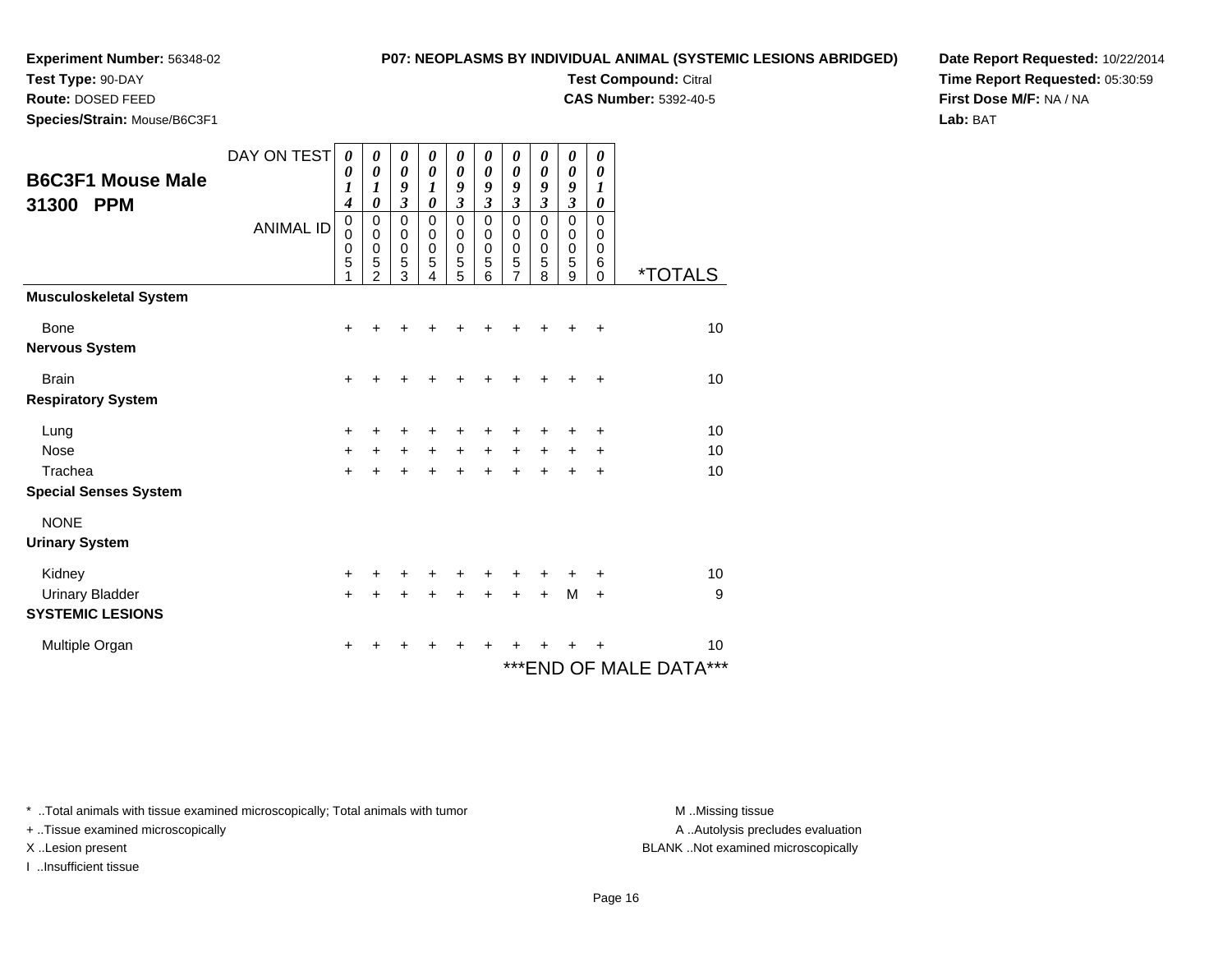**Test Type:** 90-DAY

**Route:** DOSED FEED

**Species/Strain:** Mouse/B6C3F1

### **P07: NEOPLASMS BY INDIVIDUAL ANIMAL (SYSTEMIC LESIONS ABRIDGED)**

**Test Compound:** Citral

**CAS Number:** 5392-40-5

**Date Report Requested:** 10/22/2014**Time Report Requested:** 05:30:59**First Dose M/F:** NA / NA**Lab:** BAT

| <b>B6C3F1 Mouse Female</b><br><b>UNTREAT CONTROL</b> | DAY ON TEST<br><b>ANIMAL ID</b> | $\boldsymbol{\theta}$<br>0<br>9<br>3<br>$\mathbf 0$<br>$\mathbf 0$<br>0<br>6<br>1 | 0<br>$\boldsymbol{\theta}$<br>9<br>$\mathfrak{z}$<br>$\mathbf 0$<br>$\Omega$<br>0<br>6<br>$\overline{2}$ | 0<br>$\boldsymbol{\theta}$<br>9<br>$\boldsymbol{\beta}$<br>$\mathbf 0$<br>$\Omega$<br>$\mathbf 0$<br>6<br>3 | 0<br>0<br>9<br>$\boldsymbol{\mathfrak{z}}$<br>$\Omega$<br>$\Omega$<br>$\mathbf 0$<br>6<br>4 | 0<br>0<br>9<br>$\mathfrak{z}$<br>$\mathbf 0$<br>$\mathbf 0$<br>0<br>6<br>5 | 0<br>0<br>9<br>$\mathfrak{z}$<br>$\Omega$<br>$\Omega$<br>0<br>6<br>6 | 0<br>$\boldsymbol{\theta}$<br>9<br>$\mathfrak{z}$<br>$\mathbf 0$<br>$\Omega$<br>$\mathbf 0$<br>6<br>$\overline{7}$ | 0<br>0<br>9<br>$\mathfrak{z}$<br>$\mathbf 0$<br>$\Omega$<br>0<br>6<br>8 | 0<br>0<br>9<br>$\mathfrak{z}$<br>$\mathbf 0$<br>$\mathbf 0$<br>0<br>6<br>9 | 0<br>0<br>9<br>3<br>$\mathbf 0$<br>0<br>0<br>$\overline{7}$<br>0 | <i><b>*TOTALS</b></i> |
|------------------------------------------------------|---------------------------------|-----------------------------------------------------------------------------------|----------------------------------------------------------------------------------------------------------|-------------------------------------------------------------------------------------------------------------|---------------------------------------------------------------------------------------------|----------------------------------------------------------------------------|----------------------------------------------------------------------|--------------------------------------------------------------------------------------------------------------------|-------------------------------------------------------------------------|----------------------------------------------------------------------------|------------------------------------------------------------------|-----------------------|
| <b>Alimentary System</b>                             |                                 |                                                                                   |                                                                                                          |                                                                                                             |                                                                                             |                                                                            |                                                                      |                                                                                                                    |                                                                         |                                                                            |                                                                  |                       |
| Esophagus                                            |                                 | +                                                                                 | +                                                                                                        | +                                                                                                           | +                                                                                           | +                                                                          | +                                                                    | +                                                                                                                  | ٠                                                                       | ÷                                                                          | ÷                                                                | 10                    |
| Gallbladder                                          |                                 | +                                                                                 | +                                                                                                        | $\ddot{}$                                                                                                   | $\ddot{}$                                                                                   | M                                                                          | $\ddot{}$                                                            | +                                                                                                                  | $\pm$                                                                   | $\pm$                                                                      | $\ddot{}$                                                        | 9                     |
| Intestine Large, Cecum                               |                                 | +                                                                                 | +                                                                                                        | +                                                                                                           | +                                                                                           | +                                                                          | +                                                                    | +                                                                                                                  | +                                                                       | $\ddot{}$                                                                  | +                                                                | 10                    |
| Intestine Large, Colon                               |                                 | +                                                                                 | +                                                                                                        | $\ddot{}$                                                                                                   | $\ddot{}$                                                                                   | $\pm$                                                                      | $\ddot{}$                                                            | $\ddot{}$                                                                                                          | $\ddot{}$                                                               | $\pm$                                                                      | +                                                                | 10                    |
| Intestine Large, Rectum                              |                                 | $\ddot{}$                                                                         | $\ddot{}$                                                                                                | $\ddot{}$                                                                                                   | $\ddot{}$                                                                                   | +                                                                          | $\ddot{}$                                                            | $\ddot{}$                                                                                                          | $\ddot{}$                                                               | $+$                                                                        | $\ddot{}$                                                        | 10                    |
| Intestine Small, Duodenum                            |                                 | +                                                                                 | +                                                                                                        | $\ddot{}$                                                                                                   | +                                                                                           | $\ddot{}$                                                                  | $\ddot{}$                                                            | +                                                                                                                  | $\ddot{}$                                                               | $+$                                                                        | $\ddot{}$                                                        | 10                    |
| Intestine Small, Ileum                               |                                 | +                                                                                 | $\ddot{}$                                                                                                | $\ddot{}$                                                                                                   | $\ddot{}$                                                                                   | +                                                                          | +                                                                    | +                                                                                                                  | $\ddot{}$                                                               | $\ddot{}$                                                                  | +                                                                | 10                    |
| Intestine Small, Jejunum                             |                                 | +                                                                                 | +                                                                                                        | +                                                                                                           | $\ddot{}$                                                                                   | $\pm$                                                                      | $\ddot{}$                                                            | $\ddot{}$                                                                                                          | $\ddot{}$                                                               | $\pm$                                                                      | +                                                                | 10                    |
| Liver                                                |                                 | +                                                                                 | $\ddot{}$                                                                                                | $\ddot{}$                                                                                                   | $\ddot{}$                                                                                   | +                                                                          | $\ddot{}$                                                            | $\ddot{}$                                                                                                          | $\ddot{}$                                                               | $+$                                                                        | $\ddot{}$                                                        | 10                    |
| Pancreas                                             |                                 | +                                                                                 | +                                                                                                        | +                                                                                                           | +                                                                                           | +                                                                          | +                                                                    | $\ddot{}$                                                                                                          | $\ddot{}$                                                               | $\pm$                                                                      | $\ddot{}$                                                        | 10                    |
| Salivary Glands                                      |                                 | +                                                                                 | $\ddot{}$                                                                                                | $\ddot{}$                                                                                                   | $\ddot{}$                                                                                   | $\ddot{}$                                                                  | $\ddot{}$                                                            | $\ddot{}$                                                                                                          | $\ddot{}$                                                               | $\ddot{}$                                                                  | $\ddot{}$                                                        | 10                    |
| Stomach, Forestomach                                 |                                 | +                                                                                 | +                                                                                                        | +                                                                                                           | $\ddot{}$                                                                                   | +                                                                          | $\ddot{}$                                                            | $\ddot{}$                                                                                                          | $\ddot{}$                                                               | $\pm$                                                                      | +                                                                | 10                    |
| Stomach, Glandular                                   |                                 | $\ddot{}$                                                                         |                                                                                                          | $\ddot{}$                                                                                                   |                                                                                             | $\ddot{}$                                                                  | $\ddot{}$                                                            | $\ddot{}$                                                                                                          | $\ddot{}$                                                               | $\ddot{}$                                                                  | $\ddot{}$                                                        | 10                    |
| <b>Cardiovascular System</b>                         |                                 |                                                                                   |                                                                                                          |                                                                                                             |                                                                                             |                                                                            |                                                                      |                                                                                                                    |                                                                         |                                                                            |                                                                  |                       |
| <b>Blood Vessel</b>                                  |                                 | +                                                                                 | +                                                                                                        | +                                                                                                           | +                                                                                           | +                                                                          | +                                                                    | +                                                                                                                  | +                                                                       | +                                                                          | +                                                                | 10                    |
| Heart                                                |                                 | $\ddot{}$                                                                         |                                                                                                          |                                                                                                             |                                                                                             | +                                                                          |                                                                      | +                                                                                                                  |                                                                         |                                                                            | $\ddot{}$                                                        | 10                    |
| <b>Endocrine System</b>                              |                                 |                                                                                   |                                                                                                          |                                                                                                             |                                                                                             |                                                                            |                                                                      |                                                                                                                    |                                                                         |                                                                            |                                                                  |                       |
| <b>Adrenal Cortex</b>                                |                                 | +                                                                                 | +                                                                                                        | +                                                                                                           | +                                                                                           | +                                                                          | +                                                                    | +                                                                                                                  | ٠                                                                       | ٠                                                                          | ÷                                                                | 10                    |
| <b>Adrenal Medulla</b>                               |                                 | +                                                                                 |                                                                                                          | +                                                                                                           |                                                                                             | +                                                                          | $\ddot{}$                                                            | $\ddot{}$                                                                                                          | $\ddot{}$                                                               | $\ddot{}$                                                                  | +                                                                | 10                    |
| Islets, Pancreatic                                   |                                 | +                                                                                 | +                                                                                                        | +                                                                                                           | +                                                                                           | +                                                                          | $\ddot{}$                                                            | +                                                                                                                  | +                                                                       | +                                                                          | +                                                                | 10                    |

\* ..Total animals with tissue examined microscopically; Total animals with tumor **M** . Missing tissue M ..Missing tissue

+ ..Tissue examined microscopically

X ..Lesion present BLANK ..Not examined microscopically

I ..Insufficient tissue

A ..Autolysis precludes evaluation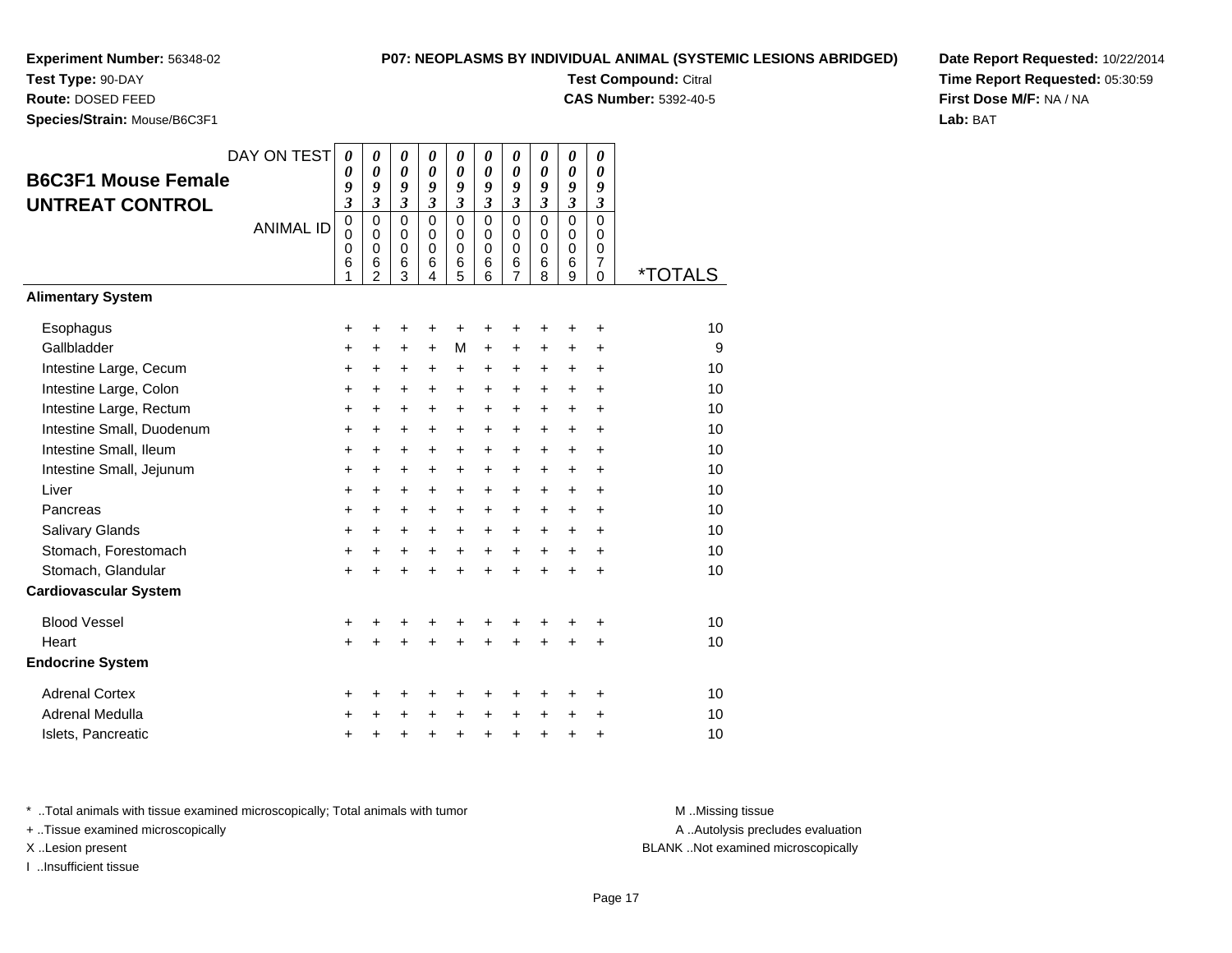**P07: NEOPLASMS BY INDIVIDUAL ANIMAL (SYSTEMIC LESIONS ABRIDGED)**

**Test Compound:** Citral

**CAS Number:** 5392-40-5

**Date Report Requested:** 10/22/2014**Time Report Requested:** 05:30:59**First Dose M/F:** NA / NA**Lab:** BAT

**Test Type:** 90-DAY**Route:** DOSED FEED

**Species/Strain:** Mouse/B6C3F1

| <b>B6C3F1 Mouse Female</b><br><b>UNTREAT CONTROL</b> | DAY ON TEST<br><b>ANIMAL ID</b> | 0<br>$\boldsymbol{\theta}$<br>9<br>$\overline{\mathbf{3}}$<br>$\mathbf 0$<br>$\mathbf 0$<br>$\mathbf 0$<br>6<br>1 | $\boldsymbol{\theta}$<br>$\boldsymbol{\theta}$<br>9<br>$\mathfrak{z}$<br>$\mathbf 0$<br>0<br>$\mathbf 0$<br>$\,6$<br>$\overline{2}$ | $\boldsymbol{\theta}$<br>$\boldsymbol{\theta}$<br>9<br>$\mathfrak{z}$<br>$\mathbf 0$<br>0<br>$\pmb{0}$<br>$\,6$<br>3 | 0<br>$\boldsymbol{\theta}$<br>9<br>$\mathfrak{z}$<br>$\mathbf 0$<br>0<br>$\mathbf 0$<br>$\,6$<br>$\overline{4}$ | 0<br>$\boldsymbol{\theta}$<br>9<br>$\mathfrak{z}$<br>$\mathbf 0$<br>0<br>$\mathbf 0$<br>6<br>5 | 0<br>$\boldsymbol{\theta}$<br>9<br>$\boldsymbol{\beta}$<br>$\mathbf 0$<br>$\Omega$<br>$\mathbf 0$<br>6<br>6 | 0<br>$\boldsymbol{\theta}$<br>9<br>$\mathfrak{z}$<br>$\mathsf 0$<br>0<br>$\mathbf 0$<br>6<br>$\overline{7}$ | $\boldsymbol{\theta}$<br>$\boldsymbol{\theta}$<br>9<br>$\mathfrak{z}$<br>$\mathbf 0$<br>$\Omega$<br>$\mathbf 0$<br>$\,6$<br>8 | $\boldsymbol{\theta}$<br>$\boldsymbol{\theta}$<br>9<br>$\boldsymbol{\beta}$<br>$\mathbf 0$<br>0<br>$\pmb{0}$<br>$6\phantom{1}6$<br>9 | 0<br>0<br>9<br>3<br>$\mathbf 0$<br>0<br>0<br>$\overline{7}$<br>$\mathbf 0$ | *TOTALS |
|------------------------------------------------------|---------------------------------|-------------------------------------------------------------------------------------------------------------------|-------------------------------------------------------------------------------------------------------------------------------------|----------------------------------------------------------------------------------------------------------------------|-----------------------------------------------------------------------------------------------------------------|------------------------------------------------------------------------------------------------|-------------------------------------------------------------------------------------------------------------|-------------------------------------------------------------------------------------------------------------|-------------------------------------------------------------------------------------------------------------------------------|--------------------------------------------------------------------------------------------------------------------------------------|----------------------------------------------------------------------------|---------|
| Parathyroid Gland                                    |                                 | +                                                                                                                 | $\ddot{}$                                                                                                                           | +                                                                                                                    | $\ddot{}$                                                                                                       | +                                                                                              | +                                                                                                           | +                                                                                                           | +                                                                                                                             | $\ddot{}$                                                                                                                            | M                                                                          | 9       |
| <b>Pituitary Gland</b>                               |                                 | +                                                                                                                 | $\ddot{}$                                                                                                                           | $\ddot{}$                                                                                                            | $\ddot{}$                                                                                                       | $\ddot{}$                                                                                      | $\ddot{}$                                                                                                   | +                                                                                                           | $\ddot{}$                                                                                                                     | $\ddot{}$                                                                                                                            | $\ddot{}$                                                                  | 10      |
| <b>Thyroid Gland</b>                                 |                                 | $\ddot{}$                                                                                                         | ÷                                                                                                                                   | $\ddot{}$                                                                                                            | $\ddot{}$                                                                                                       | $\ddot{}$                                                                                      | $\ddot{}$                                                                                                   | $\ddot{}$                                                                                                   | $\ddot{}$                                                                                                                     | $\ddot{}$                                                                                                                            | $\ddot{}$                                                                  | 10      |
| <b>General Body System</b>                           |                                 |                                                                                                                   |                                                                                                                                     |                                                                                                                      |                                                                                                                 |                                                                                                |                                                                                                             |                                                                                                             |                                                                                                                               |                                                                                                                                      |                                                                            |         |
| <b>NONE</b>                                          |                                 |                                                                                                                   |                                                                                                                                     |                                                                                                                      |                                                                                                                 |                                                                                                |                                                                                                             |                                                                                                             |                                                                                                                               |                                                                                                                                      |                                                                            |         |
| <b>Genital System</b>                                |                                 |                                                                                                                   |                                                                                                                                     |                                                                                                                      |                                                                                                                 |                                                                                                |                                                                                                             |                                                                                                             |                                                                                                                               |                                                                                                                                      |                                                                            |         |
| <b>Clitoral Gland</b>                                |                                 | +                                                                                                                 | +                                                                                                                                   | +                                                                                                                    | ٠                                                                                                               | +                                                                                              | ٠                                                                                                           | +                                                                                                           | +                                                                                                                             | +                                                                                                                                    | +                                                                          | 10      |
| Ovary                                                |                                 | $\ddot{}$                                                                                                         |                                                                                                                                     | +                                                                                                                    | +                                                                                                               | $\ddot{}$                                                                                      | $\ddot{}$                                                                                                   | $\ddot{}$                                                                                                   | +                                                                                                                             | +                                                                                                                                    | +                                                                          | 10      |
| <b>Uterus</b>                                        |                                 | +                                                                                                                 |                                                                                                                                     | +                                                                                                                    |                                                                                                                 | $\ddot{}$                                                                                      | $\ddot{}$                                                                                                   | $\ddot{}$                                                                                                   | $\ddot{}$                                                                                                                     | $\ddot{}$                                                                                                                            | $\ddot{}$                                                                  | 10      |
| <b>Hematopoietic System</b>                          |                                 |                                                                                                                   |                                                                                                                                     |                                                                                                                      |                                                                                                                 |                                                                                                |                                                                                                             |                                                                                                             |                                                                                                                               |                                                                                                                                      |                                                                            |         |
| <b>Bone Marrow</b>                                   |                                 | +                                                                                                                 | +                                                                                                                                   | +                                                                                                                    |                                                                                                                 | +                                                                                              | +                                                                                                           | +                                                                                                           | +                                                                                                                             | +                                                                                                                                    | +                                                                          | 10      |
| Lymph Node, Mandibular                               |                                 | +                                                                                                                 | $\ddot{}$                                                                                                                           | +                                                                                                                    | $\ddot{}$                                                                                                       | +                                                                                              | $\ddot{}$                                                                                                   | +                                                                                                           | +                                                                                                                             | +                                                                                                                                    | $\ddot{}$                                                                  | 10      |
| Lymph Node, Mesenteric                               |                                 | +                                                                                                                 | +                                                                                                                                   | +                                                                                                                    | +                                                                                                               | $\ddot{}$                                                                                      | +                                                                                                           | +                                                                                                           | +                                                                                                                             | +                                                                                                                                    | +                                                                          | 10      |
| Spleen                                               |                                 | $\ddot{}$                                                                                                         | +                                                                                                                                   | +                                                                                                                    | $\ddot{}$                                                                                                       | $\ddot{}$                                                                                      | $\ddot{}$                                                                                                   | $\ddot{}$                                                                                                   | $\ddot{}$                                                                                                                     | $\ddot{}$                                                                                                                            | $\ddot{}$                                                                  | 10      |
| Thymus                                               |                                 | $\ddot{}$                                                                                                         | ÷                                                                                                                                   | $\ddot{}$                                                                                                            | ÷                                                                                                               | $\ddot{}$                                                                                      | $\ddot{}$                                                                                                   | $\ddot{}$                                                                                                   | $\ddot{}$                                                                                                                     | +                                                                                                                                    | +                                                                          | 10      |
| <b>Integumentary System</b>                          |                                 |                                                                                                                   |                                                                                                                                     |                                                                                                                      |                                                                                                                 |                                                                                                |                                                                                                             |                                                                                                             |                                                                                                                               |                                                                                                                                      |                                                                            |         |
| Mammary Gland                                        |                                 | +                                                                                                                 |                                                                                                                                     |                                                                                                                      |                                                                                                                 |                                                                                                |                                                                                                             | +                                                                                                           |                                                                                                                               | +                                                                                                                                    | +                                                                          | 10      |
| Skin                                                 |                                 | +                                                                                                                 |                                                                                                                                     |                                                                                                                      |                                                                                                                 |                                                                                                |                                                                                                             | +                                                                                                           |                                                                                                                               | +                                                                                                                                    | $\ddot{}$                                                                  | 10      |
| <b>Musculoskeletal System</b>                        |                                 |                                                                                                                   |                                                                                                                                     |                                                                                                                      |                                                                                                                 |                                                                                                |                                                                                                             |                                                                                                             |                                                                                                                               |                                                                                                                                      |                                                                            |         |
| <b>Bone</b>                                          |                                 | +                                                                                                                 |                                                                                                                                     |                                                                                                                      |                                                                                                                 |                                                                                                |                                                                                                             | +                                                                                                           | +                                                                                                                             | +                                                                                                                                    | +                                                                          | 10      |

\* ..Total animals with tissue examined microscopically; Total animals with tumor **M** . Missing tissue M ..Missing tissue + ..Tissue examined microscopically X ..Lesion present BLANK ..Not examined microscopically

I ..Insufficient tissue

A ..Autolysis precludes evaluation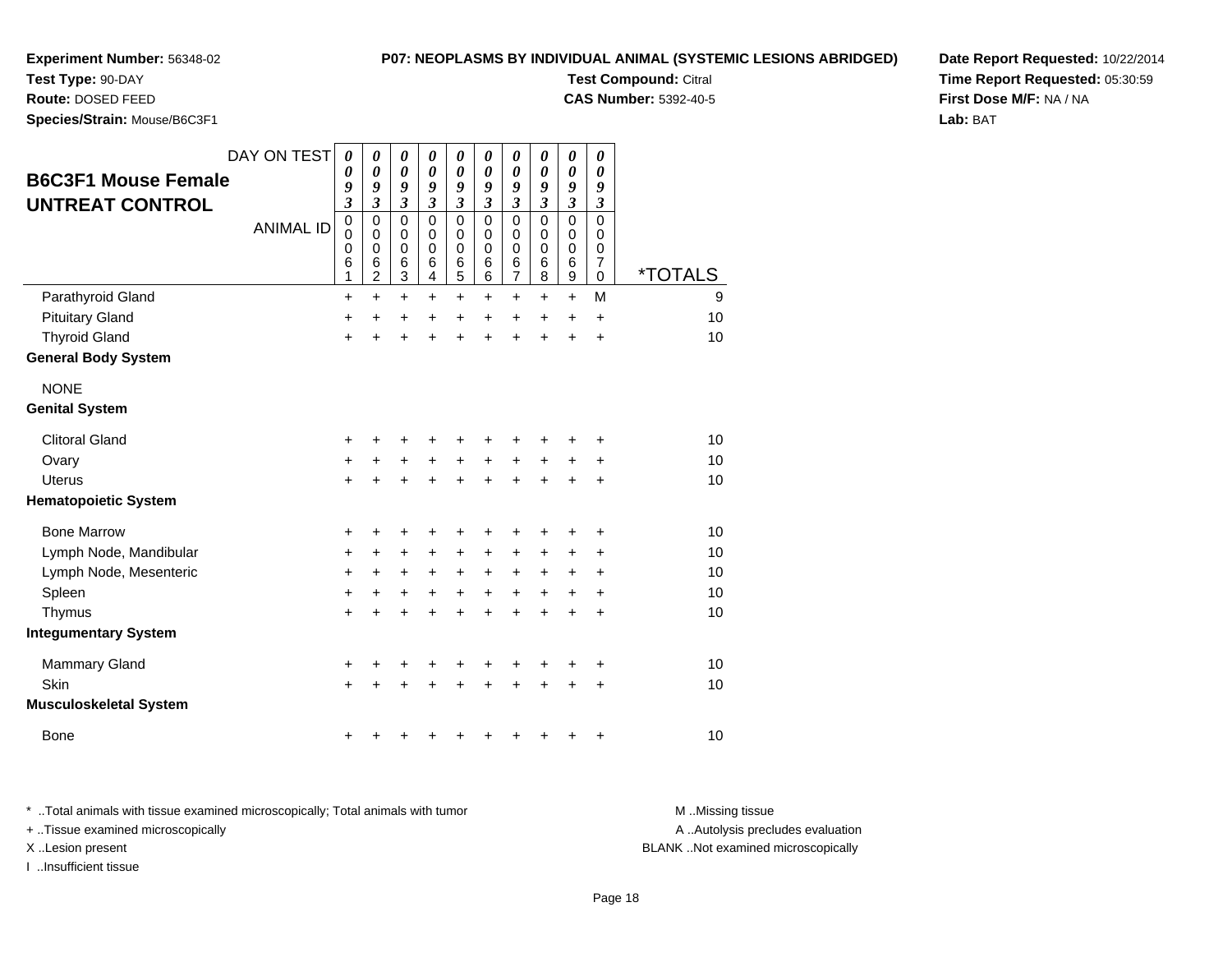**Test Type:** 90-DAY

**Route:** DOSED FEED

**Species/Strain:** Mouse/B6C3F1

#### **P07: NEOPLASMS BY INDIVIDUAL ANIMAL (SYSTEMIC LESIONS ABRIDGED)**

**Test Compound:** Citral

**CAS Number:** 5392-40-5

**Date Report Requested:** 10/22/2014**Time Report Requested:** 05:30:59**First Dose M/F:** NA / NA**Lab:** BAT

| <b>B6C3F1 Mouse Female</b><br><b>UNTREAT CONTROL</b> | DAY ON TEST<br><b>ANIMAL ID</b> | 0<br>$\boldsymbol{\theta}$<br>9<br>$\mathfrak{z}$<br>$\pmb{0}$<br>$\mathbf 0$<br>$\mathbf 0$<br>6 | $\boldsymbol{\theta}$<br>$\boldsymbol{\theta}$<br>9<br>$\overline{\mathbf{3}}$<br>$\mathbf 0$<br>$\mathbf 0$<br>$\mathbf 0$<br>6<br>$\overline{2}$ | 0<br>$\boldsymbol{\theta}$<br>9<br>$\mathfrak{z}$<br>0<br>$\mathbf 0$<br>$\mathbf 0$<br>$\,6$<br>3 | 0<br>0<br>9<br>$\mathfrak{z}$<br>$\Omega$<br>0<br>$\mathbf 0$<br>6<br>4 | 0<br>0<br>9<br>$\mathfrak{z}$<br>$\mathbf 0$<br>0<br>$\mathbf 0$<br>6<br>5 | 0<br>0<br>9<br>$\mathfrak{z}$<br>$\Omega$<br>0<br>$\Omega$<br>6<br>6 | 0<br>0<br>9<br>$\mathfrak{z}$<br>$\mathbf 0$<br>0<br>$\mathbf 0$<br>6<br>7 | 0<br>0<br>9<br>$\mathfrak{z}$<br>$\Omega$<br>0<br>$\Omega$<br>6<br>8 | 0<br>0<br>9<br>$\mathfrak{z}$<br>$\mathbf 0$<br>0<br>$\mathbf 0$<br>6<br>9 | 0<br>0<br>9<br>3<br>$\Omega$<br>0<br>0<br>7<br>$\Omega$ | <i><b>*TOTALS</b></i> |
|------------------------------------------------------|---------------------------------|---------------------------------------------------------------------------------------------------|----------------------------------------------------------------------------------------------------------------------------------------------------|----------------------------------------------------------------------------------------------------|-------------------------------------------------------------------------|----------------------------------------------------------------------------|----------------------------------------------------------------------|----------------------------------------------------------------------------|----------------------------------------------------------------------|----------------------------------------------------------------------------|---------------------------------------------------------|-----------------------|
| <b>Nervous System</b>                                |                                 |                                                                                                   |                                                                                                                                                    |                                                                                                    |                                                                         |                                                                            |                                                                      |                                                                            |                                                                      |                                                                            |                                                         |                       |
| <b>Brain</b>                                         |                                 | $\ddot{}$                                                                                         |                                                                                                                                                    |                                                                                                    |                                                                         |                                                                            |                                                                      |                                                                            |                                                                      | +                                                                          | $\div$                                                  | 10                    |
| <b>Respiratory System</b>                            |                                 |                                                                                                   |                                                                                                                                                    |                                                                                                    |                                                                         |                                                                            |                                                                      |                                                                            |                                                                      |                                                                            |                                                         |                       |
| Lung                                                 |                                 | $\ddot{}$                                                                                         |                                                                                                                                                    |                                                                                                    |                                                                         |                                                                            |                                                                      | +                                                                          |                                                                      |                                                                            | ٠                                                       | 10                    |
| <b>Nose</b>                                          |                                 | $\ddot{}$                                                                                         | $\ddot{}$                                                                                                                                          | $\ddot{}$                                                                                          | $+$                                                                     | $\ddot{}$                                                                  | $+$                                                                  | $\ddot{}$                                                                  | $\ddot{}$                                                            | $\ddot{}$                                                                  | $\ddot{}$                                               | 10                    |
| Trachea                                              |                                 | $\ddot{}$                                                                                         |                                                                                                                                                    | $\ddot{}$                                                                                          | $\ddot{}$                                                               | $\ddot{}$                                                                  | $\ddot{}$                                                            | $\ddot{}$                                                                  | $+$                                                                  | $\ddot{}$                                                                  | $+$                                                     | 10                    |
| <b>Special Senses System</b>                         |                                 |                                                                                                   |                                                                                                                                                    |                                                                                                    |                                                                         |                                                                            |                                                                      |                                                                            |                                                                      |                                                                            |                                                         |                       |
| <b>NONE</b>                                          |                                 |                                                                                                   |                                                                                                                                                    |                                                                                                    |                                                                         |                                                                            |                                                                      |                                                                            |                                                                      |                                                                            |                                                         |                       |
| <b>Urinary System</b>                                |                                 |                                                                                                   |                                                                                                                                                    |                                                                                                    |                                                                         |                                                                            |                                                                      |                                                                            |                                                                      |                                                                            |                                                         |                       |
| Kidney                                               |                                 | $\ddot{}$                                                                                         |                                                                                                                                                    |                                                                                                    |                                                                         | ٠                                                                          | +                                                                    | +                                                                          | +                                                                    | +                                                                          | ٠                                                       | 10                    |
| <b>Urinary Bladder</b>                               |                                 | $\ddot{}$                                                                                         |                                                                                                                                                    |                                                                                                    |                                                                         |                                                                            |                                                                      | ÷                                                                          | $\ddot{}$                                                            | $\ddot{}$                                                                  | $\div$                                                  | 10                    |
| <b>SYSTEMIC LESIONS</b>                              |                                 |                                                                                                   |                                                                                                                                                    |                                                                                                    |                                                                         |                                                                            |                                                                      |                                                                            |                                                                      |                                                                            |                                                         |                       |
| Multiple Organ                                       |                                 | +                                                                                                 |                                                                                                                                                    |                                                                                                    |                                                                         |                                                                            |                                                                      |                                                                            |                                                                      |                                                                            | ٠                                                       | 10                    |

\* ..Total animals with tissue examined microscopically; Total animals with tumor **M** . Missing tissue M ..Missing tissue

+ ..Tissue examined microscopically

I ..Insufficient tissue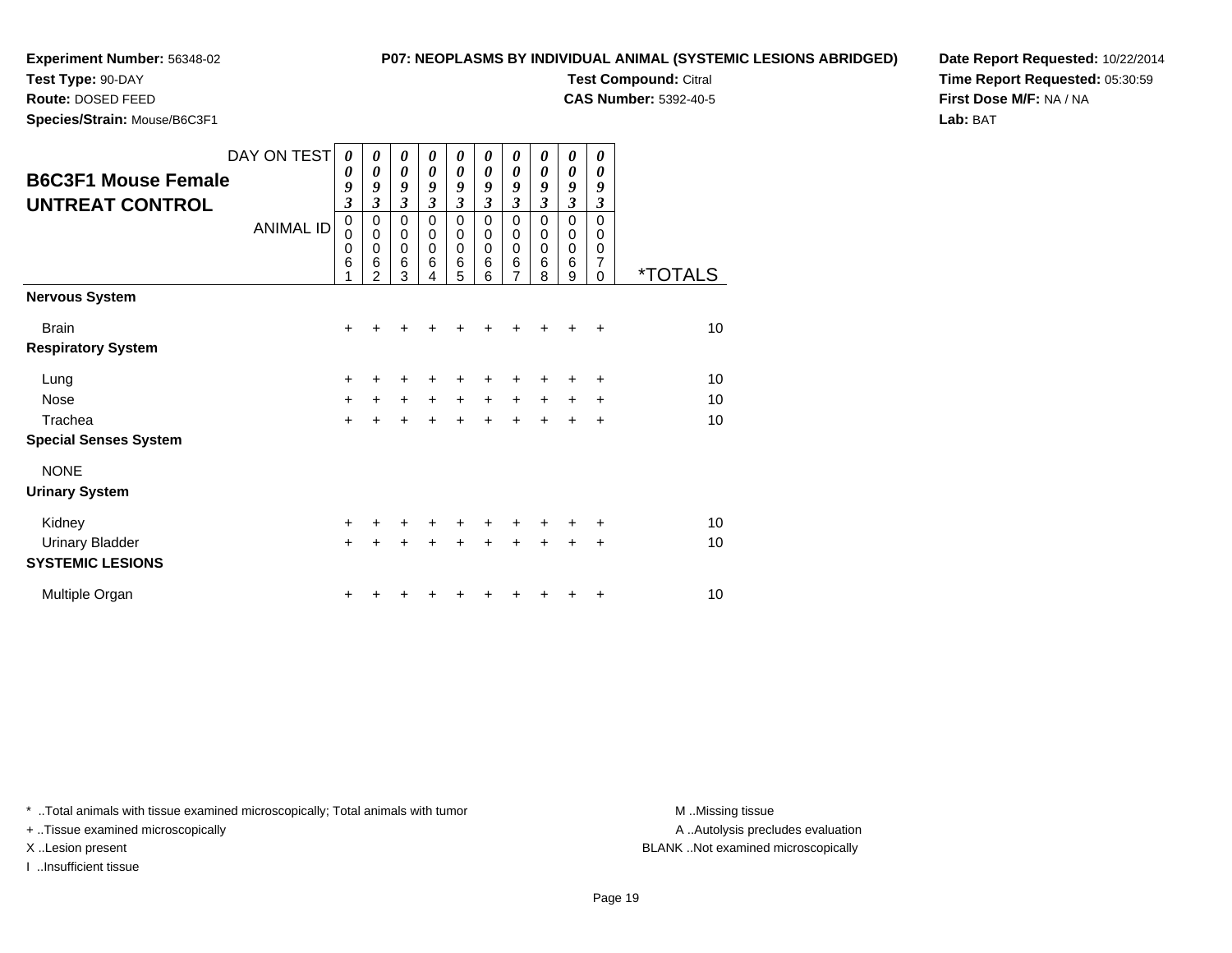# **P07: NEOPLASMS BY INDIVIDUAL ANIMAL (SYSTEMIC LESIONS ABRIDGED)**

**Test Compound:** Citral **CAS Number:** 5392-40-5

**Test Type:** 90-DAY

**Route:** DOSED FEED

**Species/Strain:** Mouse/B6C3F1

**Date Report Requested:** 10/22/2014**Time Report Requested:** 05:30:59**First Dose M/F:** NA / NA**Lab:** BAT

|                              | DAY ON TEST      | 0                                  | 0                                                                          | 0                                                                 | 0                                                         | 0                                                       | 0                                            | 0                                  | 0                                                   | 0                                                                   | 0                                                   |         |
|------------------------------|------------------|------------------------------------|----------------------------------------------------------------------------|-------------------------------------------------------------------|-----------------------------------------------------------|---------------------------------------------------------|----------------------------------------------|------------------------------------|-----------------------------------------------------|---------------------------------------------------------------------|-----------------------------------------------------|---------|
| <b>B6C3F1 Mouse Female</b>   |                  | 0<br>9                             | 0<br>9                                                                     | $\boldsymbol{\theta}$<br>9                                        | 0<br>$\boldsymbol{g}$                                     | 0<br>9                                                  | 0<br>9                                       | 0<br>9                             | 0<br>9                                              | $\boldsymbol{\theta}$<br>9                                          | 0<br>9                                              |         |
| <b>VEHICLE CONTROL</b>       |                  | $\mathfrak{z}$                     | $\mathfrak{z}$                                                             | $\boldsymbol{\mathfrak{z}}$                                       | $\mathfrak{z}$                                            | $\overline{\mathbf{3}}$                                 | 3                                            | $\overline{\mathbf{3}}$            | $\mathfrak{z}$                                      | $\mathfrak{z}$                                                      | $\boldsymbol{\mathfrak{z}}$                         |         |
|                              | <b>ANIMAL ID</b> | $\overline{0}$<br>0<br>0<br>7<br>1 | $\mathbf 0$<br>$\Omega$<br>$\mathbf 0$<br>$\overline{7}$<br>$\overline{2}$ | $\overline{0}$<br>$\mathbf 0$<br>$\pmb{0}$<br>$\overline{7}$<br>3 | $\overline{0}$<br>0<br>$\mathbf 0$<br>$\overline{7}$<br>4 | $\overline{0}$<br>0<br>$\pmb{0}$<br>$\overline{7}$<br>5 | $\overline{0}$<br>0<br>$\mathbf 0$<br>7<br>6 | $\overline{0}$<br>0<br>0<br>7<br>7 | $\overline{0}$<br>$\Omega$<br>$\mathbf 0$<br>7<br>8 | $\overline{0}$<br>$\mathbf 0$<br>$\mathbf 0$<br>$\overline{7}$<br>9 | $\overline{0}$<br>0<br>$\Omega$<br>8<br>$\mathbf 0$ | *TOTALS |
| <b>Alimentary System</b>     |                  |                                    |                                                                            |                                                                   |                                                           |                                                         |                                              |                                    |                                                     |                                                                     |                                                     |         |
| Esophagus                    |                  | +                                  | ٠                                                                          | +                                                                 | +                                                         | ٠                                                       | +                                            | +                                  |                                                     |                                                                     | +                                                   | 10      |
| Gallbladder                  |                  | +                                  | +                                                                          | +                                                                 | M                                                         | +                                                       | +                                            | +                                  | M                                                   | $\ddot{}$                                                           | $\ddot{}$                                           | 8       |
| Intestine Large, Cecum       |                  | $\ddot{}$                          | $\ddot{}$                                                                  | $\ddot{}$                                                         | $\ddot{}$                                                 | $\ddot{}$                                               | $\ddot{}$                                    | +                                  | $\ddot{}$                                           | $\ddot{}$                                                           | $\ddot{}$                                           | 10      |
| Intestine Large, Colon       |                  | $\ddot{}$                          | $\ddot{}$                                                                  | $\ddot{}$                                                         | $\ddot{}$                                                 | $\ddot{}$                                               | $\ddot{}$                                    | $\ddot{}$                          | $\ddot{}$                                           | $+$                                                                 | $\ddot{}$                                           | 10      |
| Intestine Large, Rectum      |                  | $\ddot{}$                          | +                                                                          | $\ddot{}$                                                         | $\ddot{}$                                                 | $\ddot{}$                                               | $\ddot{}$                                    | $\ddot{}$                          | $\ddot{}$                                           | $+$                                                                 | $\ddot{}$                                           | 10      |
| Intestine Small, Duodenum    |                  | $\ddot{}$                          | $\ddot{}$                                                                  | $\ddot{}$                                                         | $\ddot{}$                                                 | $\ddot{}$                                               | +                                            | +                                  | $\ddot{}$                                           | $\ddot{}$                                                           | $\ddot{}$                                           | 10      |
| Intestine Small, Ileum       |                  | $\ddot{}$                          | $\ddot{}$                                                                  | $\ddot{}$                                                         | $\ddot{}$                                                 | $\ddot{}$                                               | $\ddot{}$                                    | $\ddot{}$                          | $\ddot{}$                                           | $+$                                                                 | $\ddot{}$                                           | 10      |
| Intestine Small, Jejunum     |                  | $\ddot{}$                          | $\ddot{}$                                                                  | $\ddot{}$                                                         | $\ddot{}$                                                 | $\ddot{}$                                               | $+$                                          | $\ddot{}$                          | $\ddot{}$                                           | $+$                                                                 | $\ddot{}$                                           | 10      |
| Liver                        |                  | $\ddot{}$                          | $\ddot{}$                                                                  | $\ddot{}$                                                         | $\ddot{}$                                                 | $\ddot{}$                                               | +                                            | +                                  | $\ddot{}$                                           | $\ddot{}$                                                           | $\ddot{}$                                           | 10      |
| Pancreas                     |                  | $\ddot{}$                          | $\ddot{}$                                                                  | $\ddot{}$                                                         | $\ddot{}$                                                 | $\ddot{}$                                               | $\ddot{}$                                    | +                                  | $\ddot{}$                                           | $+$                                                                 | $+$                                                 | 10      |
| Salivary Glands              |                  | $\ddot{}$                          | $\ddot{}$                                                                  | $\ddot{}$                                                         | $\ddot{}$                                                 | $\ddot{}$                                               | $\ddot{}$                                    | $\ddot{}$                          | $\ddot{}$                                           | $\ddot{}$                                                           | $\ddot{}$                                           | 10      |
| Stomach, Forestomach         |                  | $\ddot{}$                          | $\ddot{}$                                                                  | $\ddot{}$                                                         | $\ddot{}$                                                 | $+$                                                     | $+$                                          | $\ddot{}$                          | $\ddot{}$                                           | $+$                                                                 | $\ddot{}$                                           | 10      |
| Stomach, Glandular           |                  | $\ddot{}$                          | $\ddot{}$                                                                  | $\ddot{}$                                                         | $\ddot{}$                                                 | $\ddot{}$                                               | ÷                                            | $\ddot{}$                          | $\ddot{}$                                           | $\ddot{}$                                                           | $\ddot{}$                                           | 10      |
| <b>Cardiovascular System</b> |                  |                                    |                                                                            |                                                                   |                                                           |                                                         |                                              |                                    |                                                     |                                                                     |                                                     |         |
| <b>Blood Vessel</b>          |                  | +                                  | +                                                                          | +                                                                 | +                                                         | +                                                       | +                                            | +                                  | +                                                   |                                                                     | +                                                   | 10      |
| Heart                        |                  | $\ddot{}$                          |                                                                            | $\ddot{}$                                                         | ÷                                                         | $\ddot{}$                                               | $\ddot{}$                                    | $\ddot{}$                          | $\ddot{}$                                           |                                                                     | $\ddot{}$                                           | 10      |
| <b>Endocrine System</b>      |                  |                                    |                                                                            |                                                                   |                                                           |                                                         |                                              |                                    |                                                     |                                                                     |                                                     |         |
| <b>Adrenal Cortex</b>        |                  | ٠                                  | +                                                                          | +                                                                 | +                                                         | +                                                       | +                                            | +                                  | +                                                   |                                                                     | ÷                                                   | 10      |
| Adrenal Medulla              |                  | $\ddot{}$                          | ÷                                                                          | $\ddot{}$                                                         | $\ddot{}$                                                 | $\ddot{}$                                               | $\ddot{}$                                    | $\ddot{}$                          | $\ddot{}$                                           | $\ddot{}$                                                           | $\ddot{}$                                           | 10      |
| Islets, Pancreatic           |                  | +                                  | +                                                                          | $\ddot{}$                                                         | $\ddot{}$                                                 | +                                                       | $\ddot{}$                                    | $\ddot{}$                          | $\ddot{}$                                           | $\ddot{}$                                                           | +                                                   | 10      |

\* ..Total animals with tissue examined microscopically; Total animals with tumor **M** . Missing tissue M ..Missing tissue

+ ..Tissue examined microscopically

I ..Insufficient tissue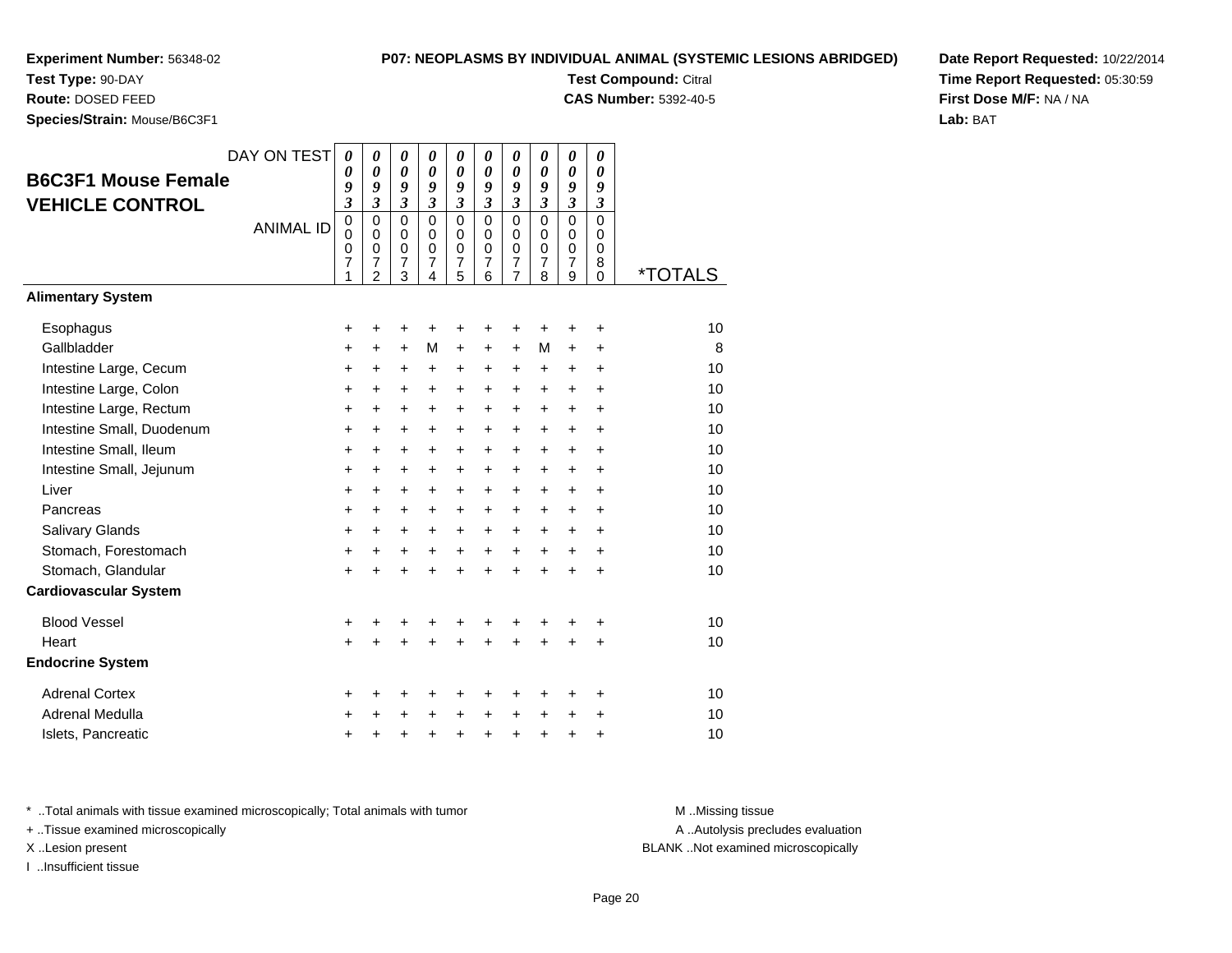**P07: NEOPLASMS BY INDIVIDUAL ANIMAL (SYSTEMIC LESIONS ABRIDGED)**

**Test Compound:** Citral

**CAS Number:** 5392-40-5

**Date Report Requested:** 10/22/2014**Time Report Requested:** 05:30:59**First Dose M/F:** NA / NA**Lab:** BAT

**Species/Strain:** Mouse/B6C3F1

**Test Type:** 90-DAY**Route:** DOSED FEED

| <b>B6C3F1 Mouse Female</b><br><b>VEHICLE CONTROL</b> | DAY ON TEST<br><b>ANIMAL ID</b> | $\boldsymbol{\theta}$<br>$\boldsymbol{\theta}$<br>9<br>$\overline{\mathbf{3}}$<br>$\mathbf 0$<br>$\mathbf 0$<br>$\mathbf 0$<br>7<br>1 | $\boldsymbol{\theta}$<br>$\boldsymbol{\theta}$<br>9<br>$\overline{\mathbf{3}}$<br>$\mathbf 0$<br>$\mathbf 0$<br>$\mathbf 0$<br>7<br>$\overline{2}$ | 0<br>0<br>9<br>$\mathfrak{z}$<br>$\mathbf 0$<br>0<br>$\mathbf 0$<br>7<br>3 | $\pmb{\theta}$<br>$\boldsymbol{\theta}$<br>9<br>$\mathfrak{z}$<br>$\mathbf 0$<br>$\mathbf 0$<br>$\mathbf 0$<br>$\overline{7}$<br>4 | 0<br>$\boldsymbol{\theta}$<br>9<br>$\mathfrak{z}$<br>$\mathbf 0$<br>0<br>$\mathbf 0$<br>$\overline{7}$<br>5 | 0<br>$\boldsymbol{\theta}$<br>9<br>$\mathfrak{z}$<br>$\mathbf 0$<br>$\mathbf 0$<br>$\mathbf 0$<br>$\overline{7}$<br>6 | $\boldsymbol{\theta}$<br>$\boldsymbol{\theta}$<br>9<br>$\boldsymbol{\beta}$<br>$\mathbf 0$<br>$\mathbf 0$<br>$\mathbf 0$<br>$\overline{7}$<br>$\overline{7}$ | 0<br>0<br>9<br>$\mathfrak{z}$<br>$\mathbf 0$<br>0<br>$\mathbf 0$<br>$\overline{7}$<br>8 | 0<br>$\pmb{\theta}$<br>9<br>$\mathfrak{z}$<br>0<br>0<br>$\mathsf 0$<br>$\overline{7}$<br>9 | 0<br>0<br>9<br>3<br>0<br>$\mathbf 0$<br>$\mathbf 0$<br>8<br>$\mathbf 0$ | <i><b>*TOTALS</b></i> |
|------------------------------------------------------|---------------------------------|---------------------------------------------------------------------------------------------------------------------------------------|----------------------------------------------------------------------------------------------------------------------------------------------------|----------------------------------------------------------------------------|------------------------------------------------------------------------------------------------------------------------------------|-------------------------------------------------------------------------------------------------------------|-----------------------------------------------------------------------------------------------------------------------|--------------------------------------------------------------------------------------------------------------------------------------------------------------|-----------------------------------------------------------------------------------------|--------------------------------------------------------------------------------------------|-------------------------------------------------------------------------|-----------------------|
| Parathyroid Gland                                    |                                 | $\ddot{}$                                                                                                                             | +                                                                                                                                                  | M                                                                          | $\ddot{}$                                                                                                                          | $\ddot{}$                                                                                                   | +                                                                                                                     | M                                                                                                                                                            | M                                                                                       | $+$                                                                                        | M                                                                       | 6                     |
| <b>Pituitary Gland</b>                               |                                 | $\ddot{}$                                                                                                                             | $\ddot{}$                                                                                                                                          | +                                                                          | +                                                                                                                                  | +                                                                                                           | +                                                                                                                     | +                                                                                                                                                            | $\pm$                                                                                   | +                                                                                          | $\ddot{}$                                                               | 10                    |
| <b>Thyroid Gland</b>                                 |                                 | $\ddot{}$                                                                                                                             | ÷                                                                                                                                                  | $\ddot{}$                                                                  | $\ddot{}$                                                                                                                          | $\ddot{}$                                                                                                   | $\ddot{}$                                                                                                             | ÷                                                                                                                                                            | ÷.                                                                                      | $\ddot{}$                                                                                  | $\ddot{}$                                                               | 10                    |
| <b>General Body System</b>                           |                                 |                                                                                                                                       |                                                                                                                                                    |                                                                            |                                                                                                                                    |                                                                                                             |                                                                                                                       |                                                                                                                                                              |                                                                                         |                                                                                            |                                                                         |                       |
| <b>NONE</b>                                          |                                 |                                                                                                                                       |                                                                                                                                                    |                                                                            |                                                                                                                                    |                                                                                                             |                                                                                                                       |                                                                                                                                                              |                                                                                         |                                                                                            |                                                                         |                       |
| <b>Genital System</b>                                |                                 |                                                                                                                                       |                                                                                                                                                    |                                                                            |                                                                                                                                    |                                                                                                             |                                                                                                                       |                                                                                                                                                              |                                                                                         |                                                                                            |                                                                         |                       |
| <b>Clitoral Gland</b>                                |                                 | +                                                                                                                                     |                                                                                                                                                    | +                                                                          | +                                                                                                                                  | +                                                                                                           | +                                                                                                                     | +                                                                                                                                                            |                                                                                         |                                                                                            | ٠                                                                       | 10                    |
| Ovary                                                |                                 | $\ddot{}$                                                                                                                             |                                                                                                                                                    | +                                                                          | $\ddot{}$                                                                                                                          | $\ddot{}$                                                                                                   | $\ddot{}$                                                                                                             | $\ddot{}$                                                                                                                                                    |                                                                                         |                                                                                            | +                                                                       | 10                    |
| Uterus                                               |                                 | $\ddot{}$                                                                                                                             |                                                                                                                                                    | +                                                                          | $\ddot{}$                                                                                                                          | $\ddot{}$                                                                                                   | $\ddot{}$                                                                                                             | $\ddot{}$                                                                                                                                                    | $\ddot{}$                                                                               | +                                                                                          | +                                                                       | 10                    |
| <b>Hematopoietic System</b>                          |                                 |                                                                                                                                       |                                                                                                                                                    |                                                                            |                                                                                                                                    |                                                                                                             |                                                                                                                       |                                                                                                                                                              |                                                                                         |                                                                                            |                                                                         |                       |
| <b>Bone Marrow</b>                                   |                                 | +                                                                                                                                     | ٠                                                                                                                                                  | +                                                                          | ٠                                                                                                                                  | +                                                                                                           | +                                                                                                                     | +                                                                                                                                                            |                                                                                         | +                                                                                          | +                                                                       | 10                    |
| Lymph Node, Mandibular                               |                                 | +                                                                                                                                     | +                                                                                                                                                  | +                                                                          | +                                                                                                                                  | +                                                                                                           | +                                                                                                                     | +                                                                                                                                                            | +                                                                                       | +                                                                                          | +                                                                       | 10                    |
| Lymph Node, Mesenteric                               |                                 | $\ddot{}$                                                                                                                             | +                                                                                                                                                  | $\ddot{}$                                                                  | $\ddot{}$                                                                                                                          | $\ddot{}$                                                                                                   | $\ddot{}$                                                                                                             | +                                                                                                                                                            | $\ddot{}$                                                                               | ٠                                                                                          | $\ddot{}$                                                               | 10                    |
| Spleen                                               |                                 | $\ddot{}$                                                                                                                             | +                                                                                                                                                  | +                                                                          | $\ddot{}$                                                                                                                          | $\ddot{}$                                                                                                   | $\ddot{}$                                                                                                             | $\ddot{}$                                                                                                                                                    | $\ddot{}$                                                                               | $\ddot{}$                                                                                  | $\ddot{}$                                                               | 10                    |
| Thymus                                               |                                 | $\ddot{}$                                                                                                                             |                                                                                                                                                    | +                                                                          | $\ddot{}$                                                                                                                          | $\ddot{}$                                                                                                   | $\ddot{}$                                                                                                             | $\ddot{}$                                                                                                                                                    | $\ddot{}$                                                                               | +                                                                                          | $\ddot{}$                                                               | 10                    |
| <b>Integumentary System</b>                          |                                 |                                                                                                                                       |                                                                                                                                                    |                                                                            |                                                                                                                                    |                                                                                                             |                                                                                                                       |                                                                                                                                                              |                                                                                         |                                                                                            |                                                                         |                       |
| <b>Mammary Gland</b>                                 |                                 | +                                                                                                                                     |                                                                                                                                                    | +                                                                          | +                                                                                                                                  | +                                                                                                           | +                                                                                                                     | +                                                                                                                                                            |                                                                                         | +                                                                                          | +                                                                       | 10                    |
| Skin                                                 |                                 | $\ddot{}$                                                                                                                             |                                                                                                                                                    |                                                                            |                                                                                                                                    | +                                                                                                           |                                                                                                                       |                                                                                                                                                              |                                                                                         |                                                                                            | +                                                                       | 10                    |
| <b>Musculoskeletal System</b>                        |                                 |                                                                                                                                       |                                                                                                                                                    |                                                                            |                                                                                                                                    |                                                                                                             |                                                                                                                       |                                                                                                                                                              |                                                                                         |                                                                                            |                                                                         |                       |
| <b>Bone</b>                                          |                                 |                                                                                                                                       |                                                                                                                                                    |                                                                            |                                                                                                                                    |                                                                                                             |                                                                                                                       |                                                                                                                                                              |                                                                                         |                                                                                            | +                                                                       | 10                    |

\* ..Total animals with tissue examined microscopically; Total animals with tumor **M** . Missing tissue M ..Missing tissue A ..Autolysis precludes evaluation + ..Tissue examined microscopically X ..Lesion present BLANK ..Not examined microscopicallyI ..Insufficient tissue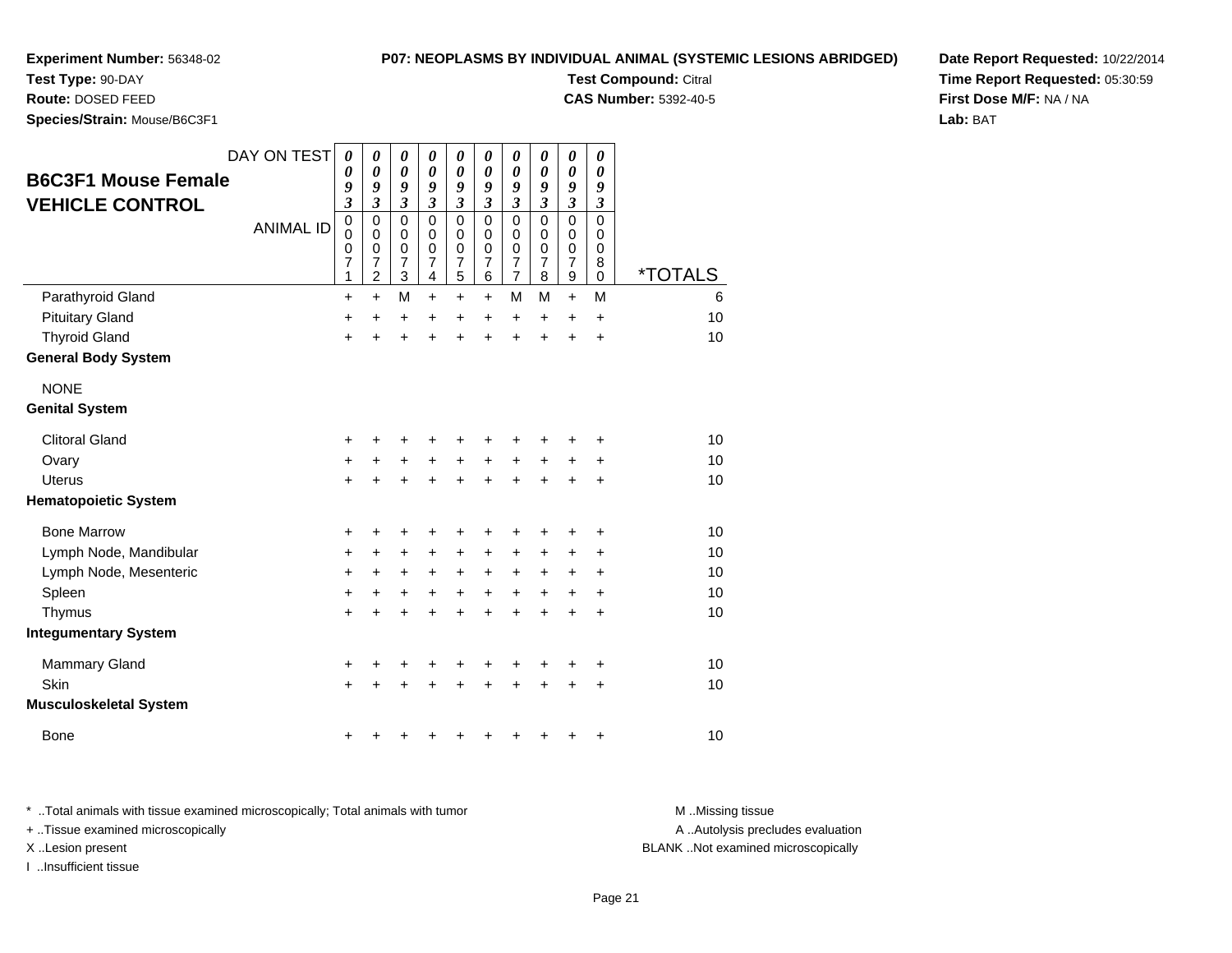**Test Type:** 90-DAY**Route:** DOSED FEED

**Species/Strain:** Mouse/B6C3F1

**P07: NEOPLASMS BY INDIVIDUAL ANIMAL (SYSTEMIC LESIONS ABRIDGED)**

**Test Compound:** Citral

**CAS Number:** 5392-40-5

**Date Report Requested:** 10/22/2014**Time Report Requested:** 05:30:59**First Dose M/F:** NA / NA**Lab:** BAT

| <b>B6C3F1 Mouse Female</b><br><b>VEHICLE CONTROL</b> | DAY ON TEST<br><b>ANIMAL ID</b> | 0<br>$\boldsymbol{\theta}$<br>9<br>$\mathfrak{z}$<br>$\pmb{0}$<br>0<br>$\mathbf 0$<br>$\overline{7}$<br>1 | $\boldsymbol{\theta}$<br>0<br>9<br>3<br>$\mathbf 0$<br>$\mathbf 0$<br>$\mathbf 0$<br>7<br>$\overline{2}$ | 0<br>$\boldsymbol{\theta}$<br>9<br>$\mathfrak{z}$<br>$\mathbf 0$<br>$\mathbf 0$<br>$\pmb{0}$<br>7<br>3 | 0<br>0<br>9<br>$\boldsymbol{\beta}$<br>$\mathbf 0$<br>$\mathbf 0$<br>$\mathbf 0$<br>$\overline{7}$<br>4 | 0<br>0<br>9<br>$\boldsymbol{\mathfrak{z}}$<br>$\mathbf 0$<br>0<br>$\mathbf 0$<br>$\overline{7}$<br>5 | 0<br>0<br>9<br>3<br>$\Omega$<br>0<br>$\mathbf 0$<br>$\overline{7}$<br>6 | 0<br>0<br>9<br>$\overline{\mathbf{3}}$<br>$\mathbf 0$<br>0<br>0<br>7<br>$\overline{7}$ | 0<br>$\boldsymbol{\theta}$<br>9<br>3<br>$\Omega$<br>0<br>$\mathbf 0$<br>$\overline{7}$<br>8 | $\boldsymbol{\theta}$<br>0<br>9<br>$\mathfrak{z}$<br>$\mathbf 0$<br>0<br>$\mathbf 0$<br>$\overline{7}$<br>9 | 0<br>0<br>9<br>3<br>$\Omega$<br>0<br>$\mathbf 0$<br>8<br>$\overline{0}$ | <i><b>*TOTALS</b></i> |
|------------------------------------------------------|---------------------------------|-----------------------------------------------------------------------------------------------------------|----------------------------------------------------------------------------------------------------------|--------------------------------------------------------------------------------------------------------|---------------------------------------------------------------------------------------------------------|------------------------------------------------------------------------------------------------------|-------------------------------------------------------------------------|----------------------------------------------------------------------------------------|---------------------------------------------------------------------------------------------|-------------------------------------------------------------------------------------------------------------|-------------------------------------------------------------------------|-----------------------|
| <b>Nervous System</b>                                |                                 |                                                                                                           |                                                                                                          |                                                                                                        |                                                                                                         |                                                                                                      |                                                                         |                                                                                        |                                                                                             |                                                                                                             |                                                                         |                       |
| <b>Brain</b>                                         |                                 | $\ddot{}$                                                                                                 |                                                                                                          |                                                                                                        |                                                                                                         |                                                                                                      |                                                                         | +                                                                                      |                                                                                             | +                                                                                                           | $\ddot{}$                                                               | 10                    |
| <b>Respiratory System</b>                            |                                 |                                                                                                           |                                                                                                          |                                                                                                        |                                                                                                         |                                                                                                      |                                                                         |                                                                                        |                                                                                             |                                                                                                             |                                                                         |                       |
| Lung                                                 |                                 | +                                                                                                         |                                                                                                          |                                                                                                        |                                                                                                         |                                                                                                      |                                                                         | +                                                                                      |                                                                                             |                                                                                                             | +                                                                       | 10                    |
| <b>Nose</b>                                          |                                 | $+$                                                                                                       | $+$                                                                                                      | $+$                                                                                                    | $+$                                                                                                     | $+$                                                                                                  | $+$                                                                     | $\ddot{}$                                                                              | $\ddot{}$                                                                                   | $\ddot{}$                                                                                                   | $\ddot{}$                                                               | 10                    |
| Trachea                                              |                                 | $\ddot{}$                                                                                                 |                                                                                                          | $\ddot{}$                                                                                              |                                                                                                         | $\ddot{}$                                                                                            | $\ddot{}$                                                               | $\ddot{}$                                                                              | $+$                                                                                         | $\ddot{}$                                                                                                   | $\ddot{}$                                                               | 10                    |
| <b>Special Senses System</b>                         |                                 |                                                                                                           |                                                                                                          |                                                                                                        |                                                                                                         |                                                                                                      |                                                                         |                                                                                        |                                                                                             |                                                                                                             |                                                                         |                       |
| <b>NONE</b>                                          |                                 |                                                                                                           |                                                                                                          |                                                                                                        |                                                                                                         |                                                                                                      |                                                                         |                                                                                        |                                                                                             |                                                                                                             |                                                                         |                       |
| <b>Urinary System</b>                                |                                 |                                                                                                           |                                                                                                          |                                                                                                        |                                                                                                         |                                                                                                      |                                                                         |                                                                                        |                                                                                             |                                                                                                             |                                                                         |                       |
| Kidney                                               |                                 | $\ddot{}$                                                                                                 |                                                                                                          | ٠                                                                                                      |                                                                                                         | ٠                                                                                                    | +                                                                       | +                                                                                      | +                                                                                           | +                                                                                                           | ÷                                                                       | 10                    |
| <b>Urinary Bladder</b>                               |                                 | $\ddot{}$                                                                                                 |                                                                                                          |                                                                                                        |                                                                                                         |                                                                                                      |                                                                         | $\ddot{}$                                                                              | $\ddot{}$                                                                                   | $\div$                                                                                                      | $\div$                                                                  | 10                    |
| <b>SYSTEMIC LESIONS</b>                              |                                 |                                                                                                           |                                                                                                          |                                                                                                        |                                                                                                         |                                                                                                      |                                                                         |                                                                                        |                                                                                             |                                                                                                             |                                                                         |                       |
| Multiple Organ                                       |                                 | +                                                                                                         |                                                                                                          |                                                                                                        |                                                                                                         |                                                                                                      |                                                                         |                                                                                        |                                                                                             | +                                                                                                           | ٠                                                                       | 10                    |

\* ..Total animals with tissue examined microscopically; Total animals with tumor **M** . Missing tissue M ..Missing tissue

+ ..Tissue examined microscopically

I ..Insufficient tissue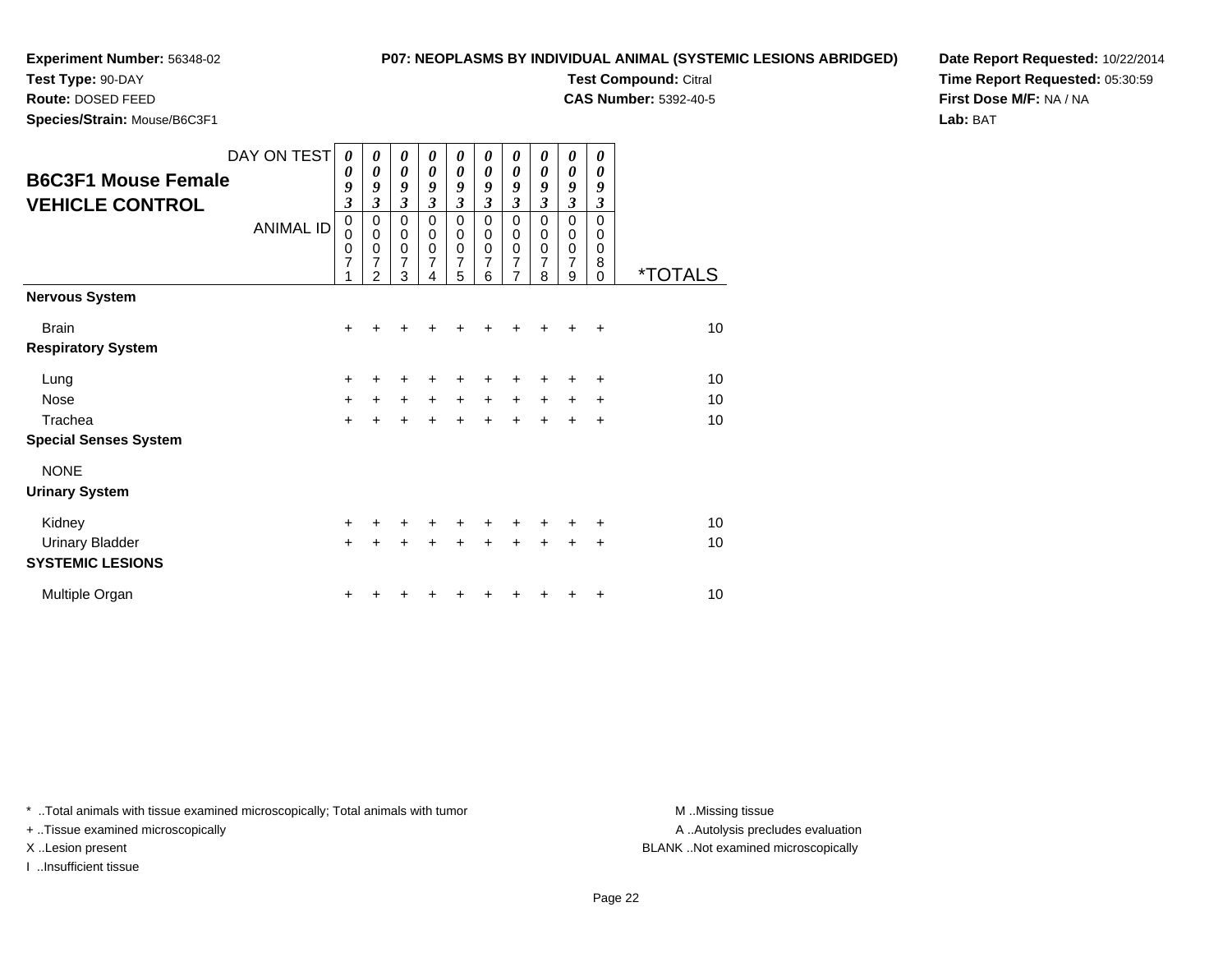| Experiment Number: 56348-02                                                                                         |                  |                       |                              | <b>P07: NEOPLASMS BY INDIVIDUAL ANIMAL (SYSTEMIC LESIONS ABRIDGED)</b> | Date Report Requested: 10/22/2014 |
|---------------------------------------------------------------------------------------------------------------------|------------------|-----------------------|------------------------------|------------------------------------------------------------------------|-----------------------------------|
| Test Type: 90-DAY                                                                                                   |                  |                       | Test Compound: Citral        |                                                                        | Time Report Requested: 05:30:59   |
| Route: DOSED FEED                                                                                                   |                  |                       | <b>CAS Number: 5392-40-5</b> |                                                                        | First Dose M/F: NA / NA           |
| Species/Strain: Mouse/B6C3F1                                                                                        |                  |                       |                              |                                                                        | Lab: BAT                          |
|                                                                                                                     |                  |                       |                              |                                                                        |                                   |
|                                                                                                                     | DAY ON TEST      |                       |                              |                                                                        |                                   |
| <b>B6C3F1 Mouse Female</b>                                                                                          |                  |                       |                              |                                                                        |                                   |
| 3900 PPM                                                                                                            |                  |                       |                              |                                                                        |                                   |
|                                                                                                                     | <b>ANIMAL ID</b> |                       |                              |                                                                        |                                   |
|                                                                                                                     |                  | <i><b>*TOTALS</b></i> |                              |                                                                        |                                   |
| <b>Alimentary System</b>                                                                                            |                  |                       |                              |                                                                        |                                   |
| <b>NONE</b>                                                                                                         |                  |                       |                              |                                                                        |                                   |
| <b>Cardiovascular System</b>                                                                                        |                  |                       |                              |                                                                        |                                   |
|                                                                                                                     |                  |                       |                              |                                                                        |                                   |
| <b>NONE</b>                                                                                                         |                  |                       |                              |                                                                        |                                   |
| <b>Endocrine System</b>                                                                                             |                  |                       |                              |                                                                        |                                   |
| <b>NONE</b>                                                                                                         |                  |                       |                              |                                                                        |                                   |
| <b>General Body System</b>                                                                                          |                  |                       |                              |                                                                        |                                   |
| <b>NONE</b>                                                                                                         |                  |                       |                              |                                                                        |                                   |
| <b>Genital System</b>                                                                                               |                  |                       |                              |                                                                        |                                   |
|                                                                                                                     |                  |                       |                              |                                                                        |                                   |
| <b>NONE</b>                                                                                                         |                  |                       |                              |                                                                        |                                   |
| <b>Hematopoietic System</b>                                                                                         |                  |                       |                              |                                                                        |                                   |
| <b>NONE</b>                                                                                                         |                  |                       |                              |                                                                        |                                   |
| <b>Integumentary System</b>                                                                                         |                  |                       |                              |                                                                        |                                   |
| <b>NONE</b>                                                                                                         |                  |                       |                              |                                                                        |                                   |
| <b>Musculoskeletal System</b>                                                                                       |                  |                       |                              |                                                                        |                                   |
|                                                                                                                     |                  |                       |                              |                                                                        |                                   |
| <b>NONE</b>                                                                                                         |                  |                       |                              |                                                                        |                                   |
| <b>Nervous System</b>                                                                                               |                  |                       |                              |                                                                        |                                   |
| <b>NONE</b>                                                                                                         |                  |                       |                              |                                                                        |                                   |
|                                                                                                                     |                  |                       |                              |                                                                        |                                   |
|                                                                                                                     |                  |                       |                              |                                                                        |                                   |
|                                                                                                                     |                  |                       |                              |                                                                        |                                   |
|                                                                                                                     |                  |                       |                              |                                                                        |                                   |
| * Total animals with tissue examined microscopically; Total animals with tumor<br>+ Tissue examined microscopically |                  |                       |                              | M Missing tissue<br>A  Autolysis precludes evaluation                  |                                   |
|                                                                                                                     |                  |                       |                              |                                                                        |                                   |

X ..Lesion present BLANK ..Not examined microscopically

I ..Insufficient tissue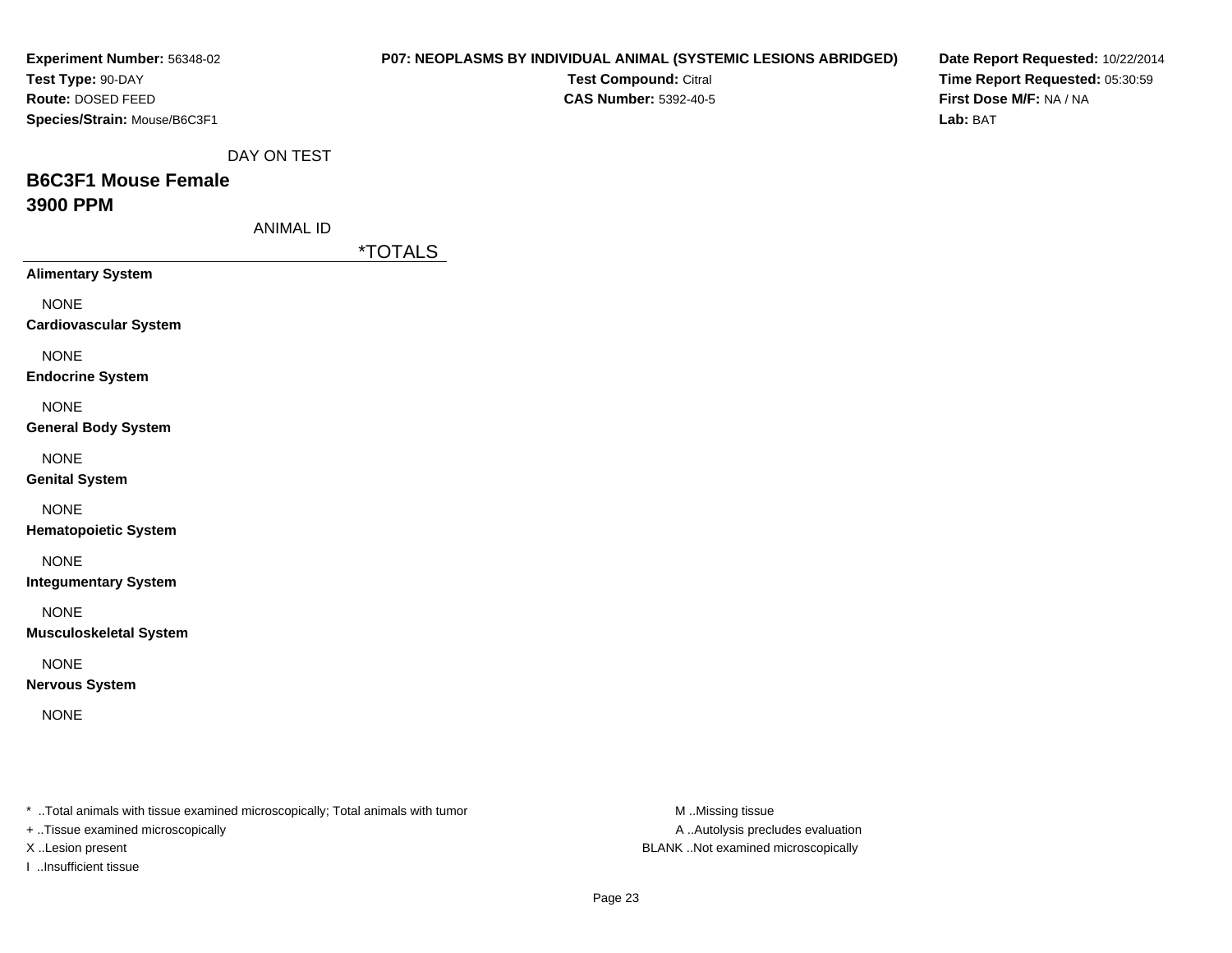| <b>Experiment Number: 56348-02</b><br>Test Type: 90-DAY |                  | P07: NEOPLASMS BY INDIVIDUAL ANIMAL (SYSTEMIC LESIONS ABRIDGED)<br>Test Compound: Citral | Date Report Requested: 10/22/2014<br>Time Report Requested: 05:30:59 |
|---------------------------------------------------------|------------------|------------------------------------------------------------------------------------------|----------------------------------------------------------------------|
| Route: DOSED FEED                                       |                  | <b>CAS Number: 5392-40-5</b>                                                             | First Dose M/F: NA / NA                                              |
| Species/Strain: Mouse/B6C3F1                            |                  |                                                                                          | Lab: BAT                                                             |
|                                                         | DAY ON TEST      |                                                                                          |                                                                      |
| <b>B6C3F1 Mouse Female</b>                              |                  |                                                                                          |                                                                      |
| 3900 PPM                                                |                  |                                                                                          |                                                                      |
|                                                         | <b>ANIMAL ID</b> |                                                                                          |                                                                      |
|                                                         |                  | <i><b>*TOTALS</b></i>                                                                    |                                                                      |
| <b>Respiratory System</b>                               |                  |                                                                                          |                                                                      |
| <b>NONE</b>                                             |                  |                                                                                          |                                                                      |
| <b>Special Senses System</b>                            |                  |                                                                                          |                                                                      |
| <b>NONE</b>                                             |                  |                                                                                          |                                                                      |
| <b>Urinary System</b>                                   |                  |                                                                                          |                                                                      |
| <b>NONE</b>                                             |                  |                                                                                          |                                                                      |
| <b>SYSTEMIC LESIONS</b>                                 |                  |                                                                                          |                                                                      |
| Multiple Organ                                          |                  | 0                                                                                        |                                                                      |
|                                                         |                  |                                                                                          |                                                                      |
|                                                         |                  |                                                                                          |                                                                      |

\* ..Total animals with tissue examined microscopically; Total animals with tumor M..Missing tissue M ..Missing tissue

+ ..Tissue examined microscopically

I ..Insufficient tissue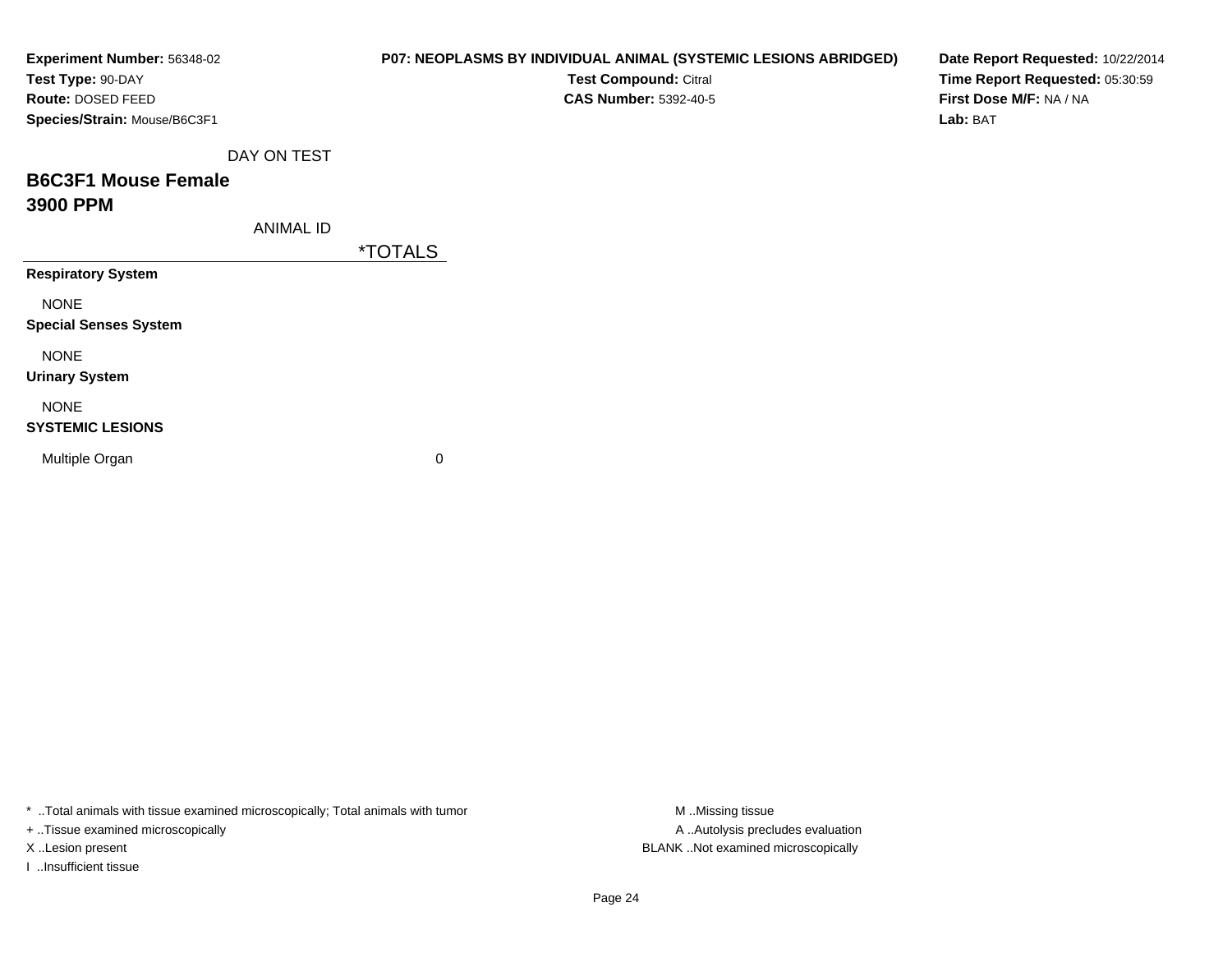# **P07: NEOPLASMS BY INDIVIDUAL ANIMAL (SYSTEMIC LESIONS ABRIDGED)**

**Test Compound:** Citral **CAS Number:** 5392-40-5

**Test Type:** 90-DAY

**Route:** DOSED FEED

**Species/Strain:** Mouse/B6C3F1

**Date Report Requested:** 10/22/2014**Time Report Requested:** 05:30:59**First Dose M/F:** NA / NA**Lab:** BAT

| <b>B6C3F1 Mouse Female</b>                                                     | DAY ON TEST      | $\boldsymbol{\theta}$<br>0<br>9 | 0<br>0<br>9                                       | $\boldsymbol{\theta}$<br>$\boldsymbol{\theta}$<br>$\pmb{9}$ | $\pmb{\theta}$<br>0<br>$\boldsymbol{g}$ | $\boldsymbol{\theta}$<br>0<br>9         | $\boldsymbol{\theta}$<br>$\boldsymbol{\theta}$<br>$\boldsymbol{g}$ | $\boldsymbol{\theta}$<br>0<br>$\boldsymbol{g}$ | 0<br>0<br>9                           | $\pmb{\theta}$<br>$\boldsymbol{\theta}$<br>$\boldsymbol{g}$ | 0<br>0<br>9                         |                       |
|--------------------------------------------------------------------------------|------------------|---------------------------------|---------------------------------------------------|-------------------------------------------------------------|-----------------------------------------|-----------------------------------------|--------------------------------------------------------------------|------------------------------------------------|---------------------------------------|-------------------------------------------------------------|-------------------------------------|-----------------------|
| <b>7800 PPM</b>                                                                | <b>ANIMAL ID</b> | $\mathfrak{z}$<br>$\pmb{0}$     | $\boldsymbol{\mathfrak{z}}$<br>$\mathbf 0$        | $\boldsymbol{\beta}$<br>$\mathbf 0$                         | $\boldsymbol{\beta}$<br>$\mathbf 0$     | $\boldsymbol{\beta}$<br>$\pmb{0}$       | $\boldsymbol{\beta}$<br>$\mathbf 0$                                | $\boldsymbol{\beta}$<br>$\mathbf 0$            | $\boldsymbol{\beta}$<br>$\mathbf 0$   | $\boldsymbol{\mathfrak{z}}$<br>$\mathbf 0$                  | $\boldsymbol{\beta}$<br>$\mathbf 0$ |                       |
|                                                                                |                  | 0<br>0<br>9<br>1                | $\mathbf 0$<br>$\mathbf 0$<br>9<br>$\overline{2}$ | 0<br>$\mathbf 0$<br>9<br>3                                  | 0<br>$\mathbf 0$<br>9<br>$\overline{4}$ | 0<br>$\mathbf 0$<br>9<br>$\overline{5}$ | $\mathbf 0$<br>$\mathbf 0$<br>9<br>$\,6$                           | 0<br>$\pmb{0}$<br>9<br>$\overline{7}$          | 0<br>$\pmb{0}$<br>9<br>$\overline{8}$ | 0<br>$\mathbf 0$<br>9<br>9                                  | 0<br>1<br>0<br>0                    | <i><b>*TOTALS</b></i> |
| <b>Alimentary System</b>                                                       |                  |                                 |                                                   |                                                             |                                         |                                         |                                                                    |                                                |                                       |                                                             |                                     |                       |
| Stomach, Forestomach<br><b>Cardiovascular System</b>                           |                  | $\pm$                           | +                                                 |                                                             |                                         |                                         | $\pm$                                                              | +                                              | +                                     | +                                                           | $\ddot{}$                           | 10                    |
| <b>NONE</b><br><b>Endocrine System</b>                                         |                  |                                 |                                                   |                                                             |                                         |                                         |                                                                    |                                                |                                       |                                                             |                                     |                       |
| <b>NONE</b><br><b>General Body System</b>                                      |                  |                                 |                                                   |                                                             |                                         |                                         |                                                                    |                                                |                                       |                                                             |                                     |                       |
| <b>NONE</b><br><b>Genital System</b>                                           |                  |                                 |                                                   |                                                             |                                         |                                         |                                                                    |                                                |                                       |                                                             |                                     |                       |
| Ovary<br><b>Hematopoietic System</b>                                           |                  | $\ddot{}$                       |                                                   |                                                             |                                         |                                         |                                                                    | $\ddot{}$                                      | +                                     | $\ddot{}$                                                   | $\ddot{}$                           | 10                    |
| <b>NONE</b><br><b>Integumentary System</b>                                     |                  |                                 |                                                   |                                                             |                                         |                                         |                                                                    |                                                |                                       |                                                             |                                     |                       |
| <b>NONE</b><br><b>Musculoskeletal System</b>                                   |                  |                                 |                                                   |                                                             |                                         |                                         |                                                                    |                                                |                                       |                                                             |                                     |                       |
| <b>NONE</b><br><b>Nervous System</b>                                           |                  |                                 |                                                   |                                                             |                                         |                                         |                                                                    |                                                |                                       |                                                             |                                     |                       |
| <b>NONE</b>                                                                    |                  |                                 |                                                   |                                                             |                                         |                                         |                                                                    |                                                |                                       |                                                             |                                     |                       |
| * Total animals with tissue examined microscopically; Total animals with tumor |                  |                                 |                                                   |                                                             |                                         |                                         |                                                                    |                                                |                                       |                                                             |                                     | M Missing tissue      |

+ ..Tissue examined microscopically

I ..Insufficient tissue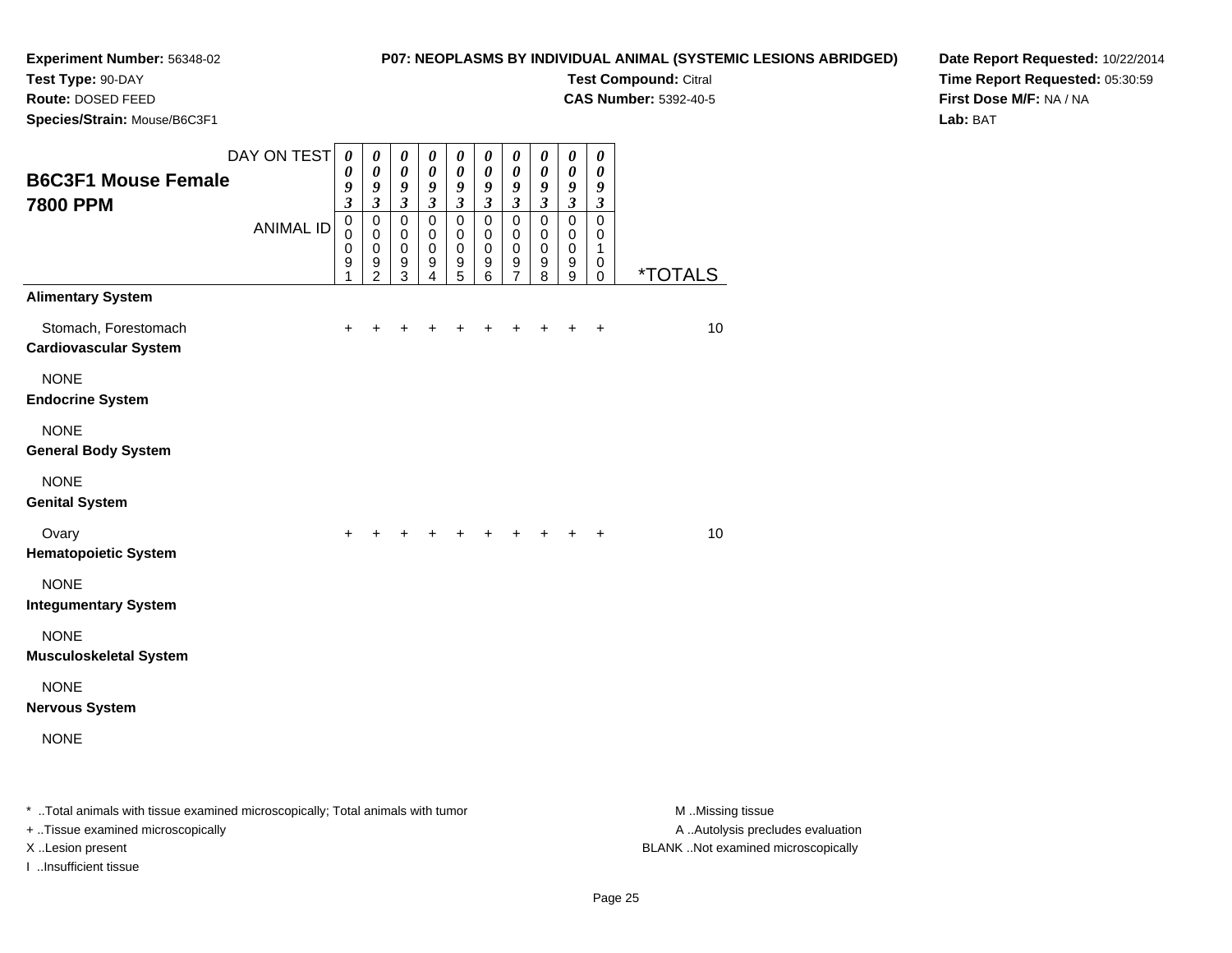**Test Type:** 90-DAY

**Route:** DOSED FEED

**Species/Strain:** Mouse/B6C3F1

#### **P07: NEOPLASMS BY INDIVIDUAL ANIMAL (SYSTEMIC LESIONS ABRIDGED)**

**Test Compound:** Citral

**CAS Number:** 5392-40-5

**Date Report Requested:** 10/22/2014**Time Report Requested:** 05:30:59**First Dose M/F:** NA / NA**Lab:** BAT

| <b>B6C3F1 Mouse Female</b><br><b>7800 PPM</b> | DAY ON TEST      | 0<br>$\boldsymbol{\theta}$<br>9<br>3 | 0<br>0<br>9<br>3                                    | 0<br>0<br>9<br>3                          | 0<br>$\boldsymbol{\theta}$<br>9<br>3    | 0<br>0<br>9<br>3      | $\boldsymbol{\theta}$<br>$\boldsymbol{\theta}$<br>9<br>3 | 0<br>$\boldsymbol{\theta}$<br>9<br>3 | 0<br>0<br>9<br>3                | 0<br>0<br>9<br>3      | 0<br>0<br>9<br>3      |                       |    |
|-----------------------------------------------|------------------|--------------------------------------|-----------------------------------------------------|-------------------------------------------|-----------------------------------------|-----------------------|----------------------------------------------------------|--------------------------------------|---------------------------------|-----------------------|-----------------------|-----------------------|----|
|                                               | <b>ANIMAL ID</b> | 0<br>$\mathbf 0$<br>0<br>9           | 0<br>$\pmb{0}$<br>$\mathbf 0$<br>9<br>$\mathcal{P}$ | 0<br>$\mathbf 0$<br>$\mathbf 0$<br>9<br>3 | 0<br>$\mathbf 0$<br>$\pmb{0}$<br>9<br>4 | 0<br>0<br>0<br>9<br>5 | 0<br>0<br>$\mathbf 0$<br>9<br>6                          | 0<br>0<br>$\mathbf 0$<br>9<br>7      | 0<br>0<br>$\mathbf 0$<br>9<br>8 | 0<br>0<br>0<br>9<br>9 | 0<br>0<br>1<br>0<br>0 | <i><b>*TOTALS</b></i> |    |
| <b>Respiratory System</b>                     |                  |                                      |                                                     |                                           |                                         |                       |                                                          |                                      |                                 |                       |                       |                       |    |
| <b>NONE</b><br><b>Special Senses System</b>   |                  |                                      |                                                     |                                           |                                         |                       |                                                          |                                      |                                 |                       |                       |                       |    |
| <b>NONE</b><br><b>Urinary System</b>          |                  |                                      |                                                     |                                           |                                         |                       |                                                          |                                      |                                 |                       |                       |                       |    |
| <b>NONE</b><br><b>SYSTEMIC LESIONS</b>        |                  |                                      |                                                     |                                           |                                         |                       |                                                          |                                      |                                 |                       |                       |                       |    |
| Multiple Organ                                |                  | +                                    |                                                     |                                           |                                         |                       | +                                                        |                                      |                                 |                       | ÷                     |                       | 10 |

\* ..Total animals with tissue examined microscopically; Total animals with tumor **M** . Missing tissue M ..Missing tissue

+ ..Tissue examined microscopically

I ..Insufficient tissue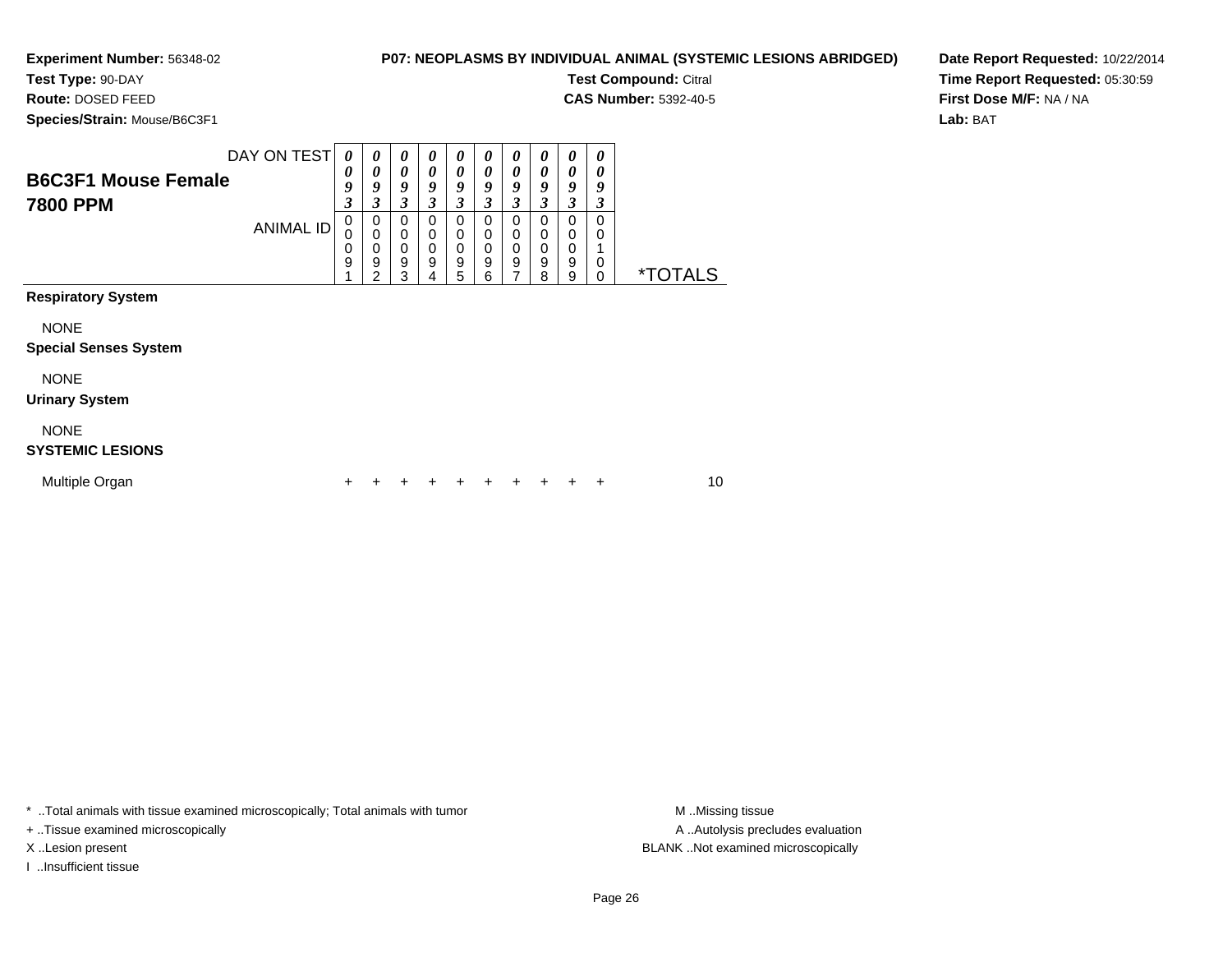# **P07: NEOPLASMS BY INDIVIDUAL ANIMAL (SYSTEMIC LESIONS ABRIDGED)**

**Test Compound:** Citral **CAS Number:** 5392-40-5

**Test Type:** 90-DAY

**Route:** DOSED FEED

**Species/Strain:** Mouse/B6C3F1

**Date Report Requested:** 10/22/2014**Time Report Requested:** 05:30:59**First Dose M/F:** NA / NA**Lab:** BAT

|                                                                                | DAY ON TEST      | $\boldsymbol{\theta}$<br>0                | $\boldsymbol{\theta}$<br>0                   | $\pmb{\theta}$<br>$\boldsymbol{\theta}$          | $\boldsymbol{\theta}$<br>0               | $\boldsymbol{\theta}$<br>0              | $\boldsymbol{\theta}$<br>$\boldsymbol{\theta}$ | $\pmb{\theta}$<br>$\boldsymbol{\theta}$    | $\boldsymbol{\theta}$<br>$\boldsymbol{\theta}$ | $\boldsymbol{\theta}$<br>$\boldsymbol{\theta}$                    | $\boldsymbol{\theta}$<br>0                |                       |
|--------------------------------------------------------------------------------|------------------|-------------------------------------------|----------------------------------------------|--------------------------------------------------|------------------------------------------|-----------------------------------------|------------------------------------------------|--------------------------------------------|------------------------------------------------|-------------------------------------------------------------------|-------------------------------------------|-----------------------|
| <b>B6C3F1 Mouse Female</b><br>15600 PPM                                        |                  | 9<br>$\boldsymbol{\beta}$                 | 9<br>$\boldsymbol{\beta}$                    | 9<br>$\boldsymbol{\beta}$                        | $\boldsymbol{g}$<br>$\boldsymbol{\beta}$ | 9<br>$\boldsymbol{\beta}$               | $\boldsymbol{g}$<br>$\boldsymbol{\beta}$       | 9<br>$\mathfrak{z}$                        | 9<br>$\boldsymbol{\beta}$                      | $\boldsymbol{g}$<br>$\boldsymbol{\beta}$                          | $\boldsymbol{g}$<br>$\boldsymbol{\beta}$  |                       |
|                                                                                | <b>ANIMAL ID</b> | $\mathsf 0$<br>0<br>1<br>$\mathbf 0$<br>1 | $\mathbf 0$<br>0<br>1<br>0<br>$\overline{2}$ | $\pmb{0}$<br>0<br>$\mathbf{1}$<br>$\pmb{0}$<br>3 | $\pmb{0}$<br>0<br>1<br>0<br>4            | $\mathbf 0$<br>0<br>1<br>$\pmb{0}$<br>5 | $\mathbf 0$<br>0<br>1<br>0<br>6                | $\pmb{0}$<br>0<br>1<br>0<br>$\overline{7}$ | $\pmb{0}$<br>0<br>1<br>0<br>8                  | $\pmb{0}$<br>$\mathbf 0$<br>$\mathbf{1}$<br>0<br>$\boldsymbol{9}$ | $\mathbf 0$<br>0<br>1<br>1<br>$\mathbf 0$ | <i><b>*TOTALS</b></i> |
| <b>Alimentary System</b>                                                       |                  |                                           |                                              |                                                  |                                          |                                         |                                                |                                            |                                                |                                                                   |                                           |                       |
| Stomach, Forestomach<br><b>Cardiovascular System</b>                           |                  | $\pm$                                     |                                              |                                                  |                                          |                                         |                                                | +                                          |                                                | $\ddot{}$                                                         | $\ddot{}$                                 | 10                    |
| <b>NONE</b><br><b>Endocrine System</b>                                         |                  |                                           |                                              |                                                  |                                          |                                         |                                                |                                            |                                                |                                                                   |                                           |                       |
| <b>NONE</b><br><b>General Body System</b>                                      |                  |                                           |                                              |                                                  |                                          |                                         |                                                |                                            |                                                |                                                                   |                                           |                       |
| <b>NONE</b><br><b>Genital System</b>                                           |                  |                                           |                                              |                                                  |                                          |                                         |                                                |                                            |                                                |                                                                   |                                           |                       |
| Ovary<br><b>Hematopoietic System</b>                                           |                  | $\ddot{}$                                 |                                              |                                                  |                                          |                                         |                                                |                                            |                                                |                                                                   | $\ddot{}$                                 | 10                    |
| <b>NONE</b><br><b>Integumentary System</b>                                     |                  |                                           |                                              |                                                  |                                          |                                         |                                                |                                            |                                                |                                                                   |                                           |                       |
| <b>NONE</b><br><b>Musculoskeletal System</b>                                   |                  |                                           |                                              |                                                  |                                          |                                         |                                                |                                            |                                                |                                                                   |                                           |                       |
| <b>NONE</b><br><b>Nervous System</b>                                           |                  |                                           |                                              |                                                  |                                          |                                         |                                                |                                            |                                                |                                                                   |                                           |                       |
| <b>NONE</b>                                                                    |                  |                                           |                                              |                                                  |                                          |                                         |                                                |                                            |                                                |                                                                   |                                           |                       |
| * Total animals with tissue examined microscopically; Total animals with tumor |                  |                                           |                                              |                                                  |                                          |                                         |                                                |                                            |                                                |                                                                   |                                           | M Missing tissue      |

+ ..Tissue examined microscopically

I ..Insufficient tissue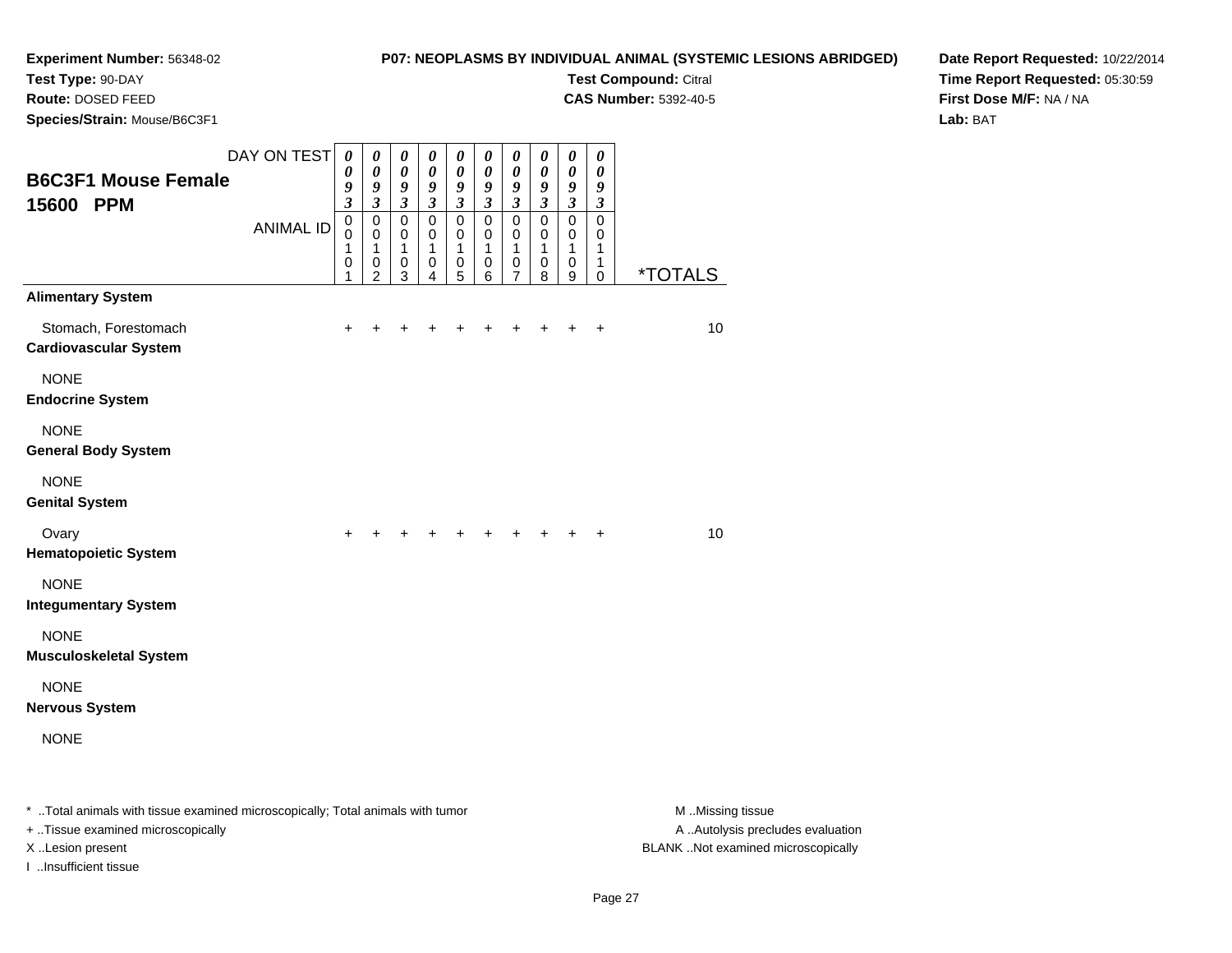**Test Type:** 90-DAY

**Route:** DOSED FEED

**Species/Strain:** Mouse/B6C3F1

#### **P07: NEOPLASMS BY INDIVIDUAL ANIMAL (SYSTEMIC LESIONS ABRIDGED)**

**Test Compound:** Citral

**CAS Number:** 5392-40-5

**Date Report Requested:** 10/22/2014**Time Report Requested:** 05:30:59**First Dose M/F:** NA / NA**Lab:** BAT

| <b>B6C3F1 Mouse Female</b><br>15600<br><b>PPM</b> | DAY ON TEST<br><b>ANIMAL ID</b> | $\boldsymbol{\theta}$<br>0<br>9<br>3<br>0<br>0<br>0 | $\boldsymbol{\theta}$<br>0<br>9<br>3<br>0<br>$\Omega$<br>0<br>2 | 0<br>0<br>9<br>3<br>0<br>0<br>0<br>3 | 0<br>$\boldsymbol{\theta}$<br>9<br>3<br>$\mathbf 0$<br>$\mathbf 0$<br>$\mathbf 0$<br>4 | $\boldsymbol{\theta}$<br>$\boldsymbol{\theta}$<br>9<br>3<br>0<br>0<br>0<br>5 | 0<br>0<br>9<br>3<br>0<br>0<br>0<br>6 | 0<br>0<br>9<br>3<br>0<br>0<br>0<br>7 | 0<br>0<br>9<br>3<br>0<br>0<br>0<br>8 | 0<br>0<br>9<br>3<br>$\Omega$<br>0<br>0<br>9 | 0<br>0<br>9<br>3<br>0<br>0<br>0 | <i><b>*TOTALS</b></i> |    |
|---------------------------------------------------|---------------------------------|-----------------------------------------------------|-----------------------------------------------------------------|--------------------------------------|----------------------------------------------------------------------------------------|------------------------------------------------------------------------------|--------------------------------------|--------------------------------------|--------------------------------------|---------------------------------------------|---------------------------------|-----------------------|----|
| <b>Respiratory System</b>                         |                                 |                                                     |                                                                 |                                      |                                                                                        |                                                                              |                                      |                                      |                                      |                                             |                                 |                       |    |
| <b>NONE</b><br><b>Special Senses System</b>       |                                 |                                                     |                                                                 |                                      |                                                                                        |                                                                              |                                      |                                      |                                      |                                             |                                 |                       |    |
| <b>NONE</b><br><b>Urinary System</b>              |                                 |                                                     |                                                                 |                                      |                                                                                        |                                                                              |                                      |                                      |                                      |                                             |                                 |                       |    |
| <b>NONE</b><br><b>SYSTEMIC LESIONS</b>            |                                 |                                                     |                                                                 |                                      |                                                                                        |                                                                              |                                      |                                      |                                      |                                             |                                 |                       |    |
| Multiple Organ                                    |                                 | +                                                   |                                                                 |                                      |                                                                                        |                                                                              | +                                    | +                                    |                                      |                                             | ÷                               |                       | 10 |

\* ..Total animals with tissue examined microscopically; Total animals with tumor **M** . Missing tissue M ..Missing tissue

+ ..Tissue examined microscopically

I ..Insufficient tissue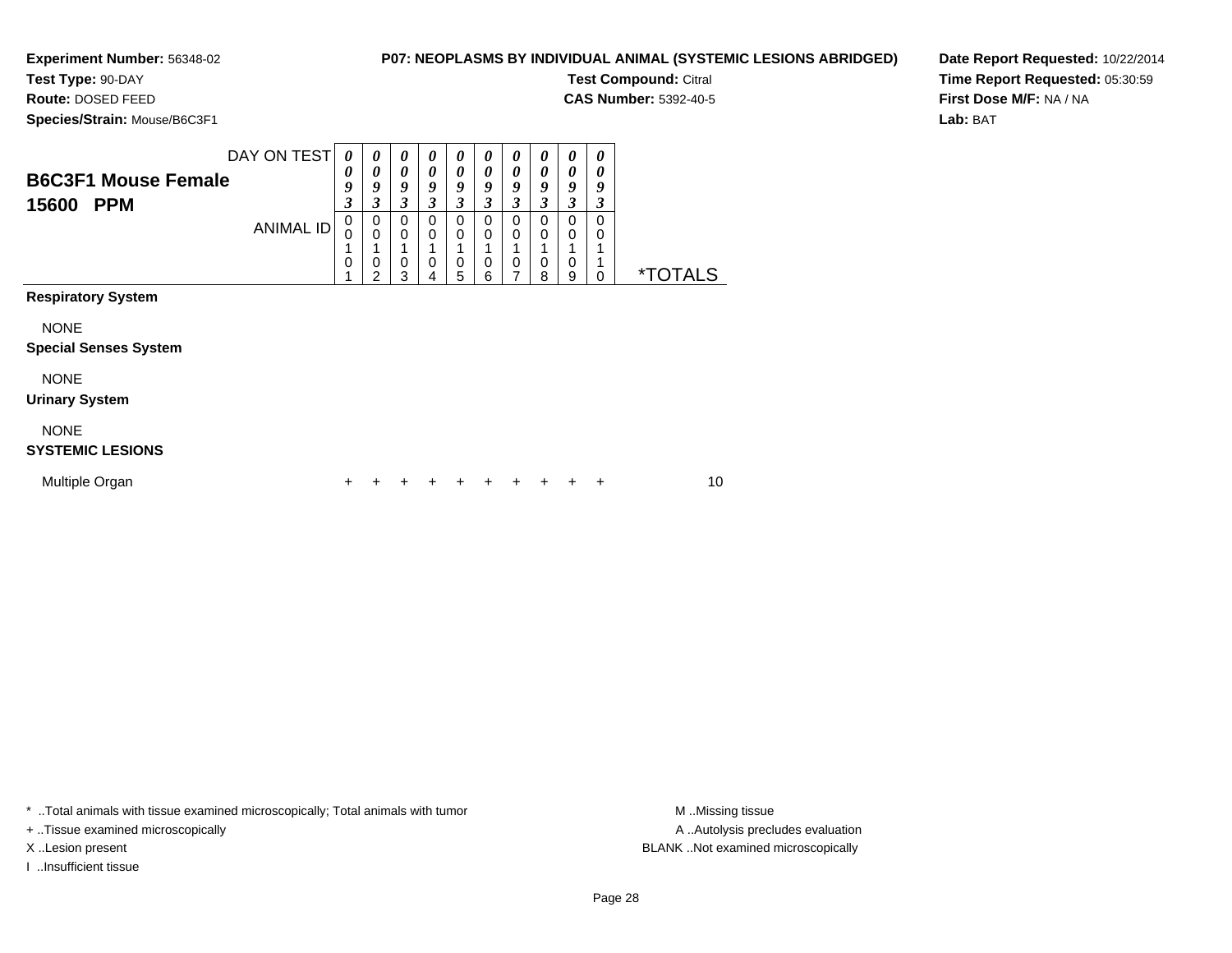**Test Type:** 90-DAY

**Route:** DOSED FEED

**Species/Strain:** Mouse/B6C3F1

#### **P07: NEOPLASMS BY INDIVIDUAL ANIMAL (SYSTEMIC LESIONS ABRIDGED)**

**Test Compound:** Citral

**CAS Number:** 5392-40-5

**Date Report Requested:** 10/22/2014**Time Report Requested:** 05:30:59**First Dose M/F:** NA / NA**Lab:** BAT

|                              | DAY ON TEST      | $\theta$                | 0                          | $\boldsymbol{\theta}$      | 0                          | 0           | 0             | 0                   | $\boldsymbol{\theta}$ | 0                          | 0                            |                       |
|------------------------------|------------------|-------------------------|----------------------------|----------------------------|----------------------------|-------------|---------------|---------------------|-----------------------|----------------------------|------------------------------|-----------------------|
| <b>B6C3F1 Mouse Female</b>   |                  | 0<br>9                  | $\boldsymbol{\theta}$<br>9 | $\boldsymbol{\theta}$<br>9 | $\boldsymbol{\theta}$<br>9 | 0<br>9      | 0<br>9        | 0<br>9              | 0<br>9                | $\boldsymbol{\theta}$<br>9 | 0<br>9                       |                       |
| <b>PPM</b><br>31300          |                  | $\overline{\mathbf{3}}$ | $\mathfrak{z}$             | $\overline{\mathbf{3}}$    | $\mathfrak{z}$             | 3           | 3             | $\mathfrak{z}$      | $\mathfrak{z}$        | $\overline{\mathbf{3}}$    | 3                            |                       |
|                              | <b>ANIMAL ID</b> | 0                       | $\mathbf 0$                | 0                          | $\Omega$                   | $\mathbf 0$ | $\Omega$      | $\mathbf 0$         | $\Omega$              | $\mathbf 0$                | $\mathbf 0$                  |                       |
|                              |                  | 0<br>1                  | 0<br>1                     | 0<br>1                     | 0<br>1                     | 0<br>1      | $\Omega$<br>1 | 0<br>1              | $\Omega$<br>1         | 0<br>1                     | 0<br>1                       |                       |
|                              |                  | 1<br>1                  | 1<br>$\overline{2}$        | 1<br>3                     | 1<br>4                     | 1<br>5      | 1<br>6        | 1<br>$\overline{7}$ | 1<br>8                | 1<br>9                     | $\overline{\mathbf{c}}$<br>0 | <i><b>*TOTALS</b></i> |
| <b>Alimentary System</b>     |                  |                         |                            |                            |                            |             |               |                     |                       |                            |                              |                       |
| Esophagus                    |                  | +                       | $\ddot{}$                  | M                          | +                          | +           | +             | +                   | +                     | +                          | +                            | 9                     |
| Gallbladder                  |                  | +                       | +                          | $\ddot{}$                  | +                          | +           | +             | +                   | +                     | +                          | +                            | 10                    |
| Intestine Large, Cecum       |                  | $\ddot{}$               | $\ddot{}$                  | $\ddot{}$                  | +                          | $\ddot{}$   | +             | $\ddot{}$           | $\ddot{}$             | $\ddot{}$                  | $\ddot{}$                    | 10                    |
| Intestine Large, Colon       |                  | +                       | $\ddot{}$                  | $\ddot{}$                  | $\ddot{}$                  | $\ddot{}$   | $\ddot{}$     | $\ddot{}$           | $\ddot{}$             | $\ddot{}$                  | $\ddot{}$                    | 10                    |
| Intestine Large, Rectum      |                  | $\ddot{}$               | $\ddot{}$                  | $\ddot{}$                  | $\ddot{}$                  | $\ddot{}$   | $\ddot{}$     | $\ddot{}$           | $\ddot{}$             | $\ddot{}$                  | $\ddot{}$                    | 10                    |
| Intestine Small, Duodenum    |                  | +                       | +                          | $\ddot{}$                  | +                          | +           | $\ddot{}$     | $\ddot{}$           | $\ddot{}$             | $\ddot{}$                  | $\ddot{}$                    | 10                    |
| Intestine Small, Ileum       |                  | $\pmb{+}$               | $\ddot{}$                  | $\ddot{}$                  | $\ddot{}$                  | +           | +             | $\ddot{}$           | $\ddot{}$             | $\ddot{}$                  | $\ddot{}$                    | 10                    |
| Intestine Small, Jejunum     |                  | +                       | +                          | $\ddot{}$                  | $\ddot{}$                  | $\ddot{}$   | $\ddot{}$     | $\ddot{}$           | $\ddot{}$             | $\ddot{}$                  | $\ddot{}$                    | 10                    |
| Liver                        |                  | $\pmb{+}$               | $\ddot{}$                  | $\ddot{}$                  | $\ddot{}$                  | +           | +             | $\ddot{}$           | $\ddot{}$             | $\ddot{}$                  | $\ddot{}$                    | 10                    |
| Pancreas                     |                  | $\ddot{}$               | +                          | $\ddot{}$                  | $\ddot{}$                  | +           | $\ddot{}$     | +                   | $\ddot{}$             | $\ddot{}$                  | $\ddot{}$                    | 10                    |
| <b>Salivary Glands</b>       |                  | $\ddot{}$               | $\ddot{}$                  | $\ddot{}$                  | $\ddot{}$                  | +           | +             | $\ddot{}$           | $\ddot{}$             | $\ddot{}$                  | $\ddot{}$                    | 10                    |
| Stomach, Forestomach         |                  | $\ddot{}$               | +                          | $\ddot{}$                  | $\ddot{}$                  | $\ddot{}$   | $\ddot{}$     | $\ddot{}$           | $+$                   | $\ddot{}$                  | $\ddot{}$                    | 10                    |
| Stomach, Glandular           |                  | $\ddot{}$               |                            | +                          | $\ddot{}$                  | $\ddot{}$   | $\ddot{}$     | $\ddot{}$           | $\ddot{}$             | $\ddot{}$                  | $\ddot{}$                    | 10                    |
| <b>Cardiovascular System</b> |                  |                         |                            |                            |                            |             |               |                     |                       |                            |                              |                       |
| <b>Blood Vessel</b>          |                  | +                       | +                          | +                          | +                          | +           | +             | +                   | +                     | +                          | +                            | 10                    |
| Heart                        |                  | $\ddot{}$               |                            |                            |                            | $\ddot{}$   |               | $\ddot{}$           | $\ddot{}$             | $\ddot{}$                  | $\ddot{}$                    | 10                    |
| <b>Endocrine System</b>      |                  |                         |                            |                            |                            |             |               |                     |                       |                            |                              |                       |
| <b>Adrenal Cortex</b>        |                  | +                       | +                          | +                          | +                          | +           | +             | +                   | +                     | +                          | +                            | 10                    |
| Adrenal Medulla              |                  | +                       | +                          | +                          | $\ddot{}$                  | +           | $\ddot{}$     | +                   | $\ddot{}$             | +                          | +                            | 10                    |
| Islets, Pancreatic           |                  | +                       | +                          | +                          | +                          | +           | +             | +                   | +                     | +                          | +                            | 10                    |

\* ..Total animals with tissue examined microscopically; Total animals with tumor **M** . Missing tissue M ..Missing tissue

+ ..Tissue examined microscopically

X ..Lesion present BLANK ..Not examined microscopically

I ..Insufficient tissue

A ..Autolysis precludes evaluation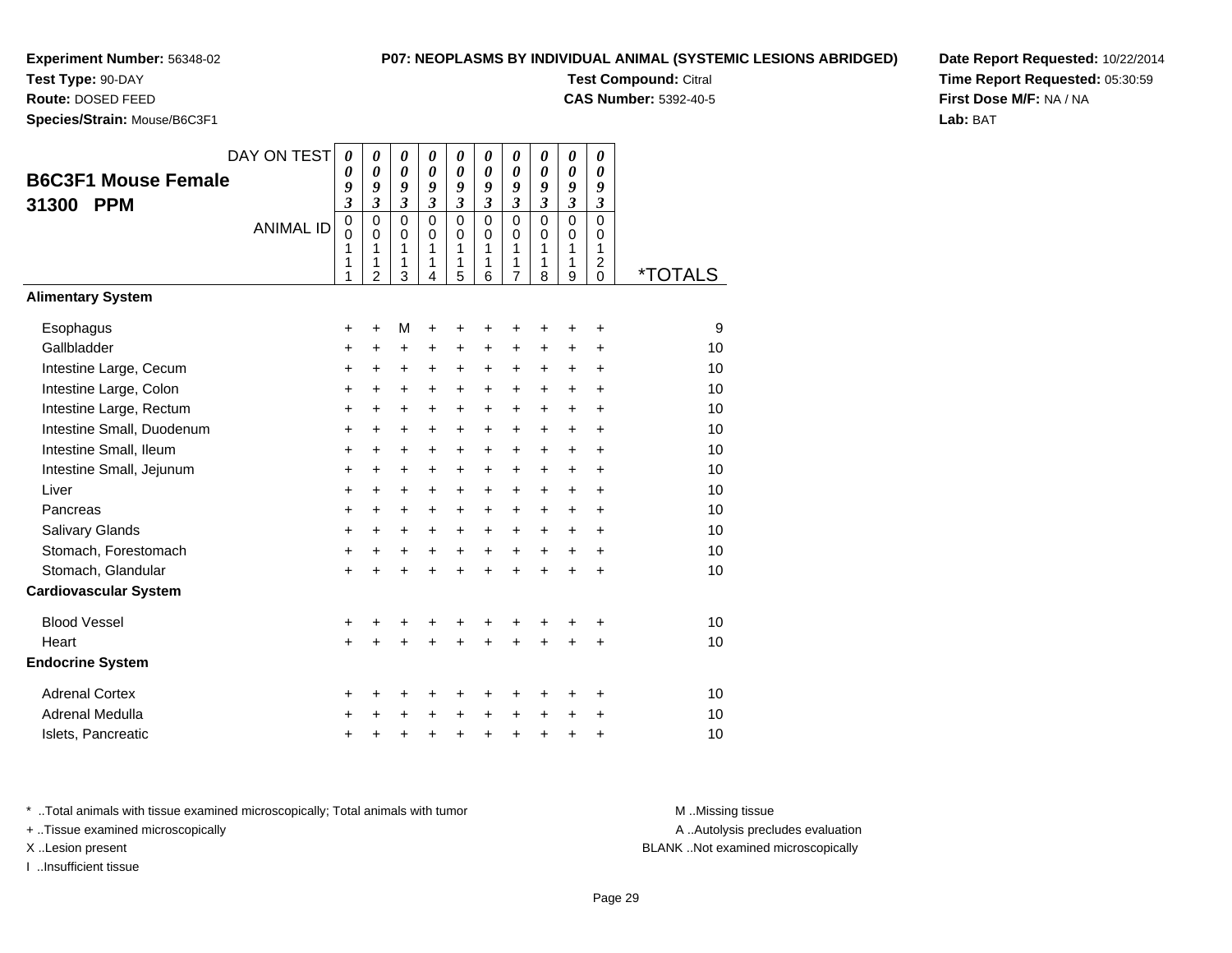### **P07: NEOPLASMS BY INDIVIDUAL ANIMAL (SYSTEMIC LESIONS ABRIDGED)**

**Test Compound:** Citral **CAS Number:** 5392-40-5

**Test Type:** 90-DAY

**Route:** DOSED FEED

**Species/Strain:** Mouse/B6C3F1

|                               | DAY ON TEST      | $\boldsymbol{\theta}$<br>0 | 0<br>$\boldsymbol{\theta}$ | 0<br>0                      | 0<br>0                  | 0<br>0                  | 0<br>0                  | 0<br>$\boldsymbol{\theta}$ | 0<br>0                  | $\pmb{\theta}$<br>0   | 0<br>0                        |                       |  |
|-------------------------------|------------------|----------------------------|----------------------------|-----------------------------|-------------------------|-------------------------|-------------------------|----------------------------|-------------------------|-----------------------|-------------------------------|-----------------------|--|
| <b>B6C3F1 Mouse Female</b>    |                  | 9                          | 9                          | 9                           | 9                       | 9                       | 9                       | 9                          | 9                       | 9                     | 9                             |                       |  |
| <b>PPM</b><br>31300           |                  | 3                          | $\mathfrak{z}$             | $\boldsymbol{\mathfrak{z}}$ | $\overline{\mathbf{3}}$ | $\overline{\mathbf{3}}$ | $\overline{\mathbf{3}}$ | $\overline{\mathbf{3}}$    | $\overline{\mathbf{3}}$ | $\mathfrak{z}$        | $\boldsymbol{\beta}$          |                       |  |
|                               | <b>ANIMAL ID</b> | $\mathbf 0$<br>0           | $\mathbf 0$<br>$\mathbf 0$ | $\mathbf 0$<br>0            | 0<br>0                  | 0<br>0                  | 0<br>$\mathbf 0$        | $\mathbf 0$<br>0           | $\mathbf 0$<br>0        | $\mathbf 0$<br>0      | $\mathbf 0$<br>0              |                       |  |
|                               |                  | 1                          | 1                          | 1                           | 1                       | 1                       | 1                       | 1                          | 1                       | 1                     | 1                             |                       |  |
|                               |                  | 1<br>1                     | 1<br>$\overline{c}$        | 1<br>3                      | 1<br>4                  | 1<br>5                  | 1<br>6                  | 1<br>7                     | 1<br>8                  | 1<br>$\boldsymbol{9}$ | $\overline{c}$<br>$\mathbf 0$ | <i><b>*TOTALS</b></i> |  |
| Parathyroid Gland             |                  | $\ddot{}$                  | $+$                        | M                           | $\ddot{}$               | $+$                     | $\ddot{}$               | $+$                        | $+$                     | M                     | $\ddot{}$                     | 8                     |  |
| <b>Pituitary Gland</b>        |                  | +                          | +                          | +                           | +                       | +                       | $\ddot{}$               | $\ddot{}$                  | $\ddot{}$               | $\ddot{}$             | $\ddot{}$                     | 10                    |  |
| <b>Thyroid Gland</b>          |                  | $\ddot{}$                  | $\ddot{}$                  | M                           | $\ddot{}$               | $\ddot{}$               | $\ddot{}$               | $\ddot{}$                  | $\ddot{}$               | $\ddot{}$             | $\ddot{}$                     | 9                     |  |
| <b>General Body System</b>    |                  |                            |                            |                             |                         |                         |                         |                            |                         |                       |                               |                       |  |
| <b>NONE</b>                   |                  |                            |                            |                             |                         |                         |                         |                            |                         |                       |                               |                       |  |
| <b>Genital System</b>         |                  |                            |                            |                             |                         |                         |                         |                            |                         |                       |                               |                       |  |
| <b>Clitoral Gland</b>         |                  | +                          | +                          | +                           | +                       |                         | +                       |                            |                         | +                     | +                             | 10                    |  |
| Ovary                         |                  | $\ddot{}$                  | $\ddot{}$                  | $\ddot{}$                   | $\ddot{}$               | $+$                     | $\ddot{}$               | $\ddot{}$                  | $+$                     | $\ddot{}$             | $\ddot{}$                     | 10                    |  |
| <b>Uterus</b>                 |                  | $\ddot{}$                  | $\div$                     | +                           | $\ddot{}$               | $\ddot{}$               | $\ddot{}$               | $\ddot{}$                  | +                       | $\ddot{}$             | +                             | 10                    |  |
| <b>Hematopoietic System</b>   |                  |                            |                            |                             |                         |                         |                         |                            |                         |                       |                               |                       |  |
| <b>Bone Marrow</b>            |                  | +                          | +                          | +                           | +                       | ٠                       | +                       | +                          | +                       | +                     | +                             | 10                    |  |
| Lymph Node, Mandibular        |                  | $\ddot{}$                  | $\ddot{}$                  | M                           | $\ddot{}$               | +                       | +                       | +                          | +                       | +                     | +                             | 9                     |  |
| Lymph Node, Mesenteric        |                  | $\ddot{}$                  | +                          | +                           | $\ddot{}$               | $\ddot{}$               | +                       | +                          | +                       | +                     | +                             | 10                    |  |
| Spleen                        |                  | $\ddot{}$                  | $\ddot{}$                  | +                           | $\ddot{}$               | $\ddot{}$               | $\ddot{}$               | $\ddot{}$                  | $+$                     | $\ddot{}$             | $\ddot{}$                     | 10                    |  |
| Thymus                        |                  | $\ddot{}$                  | $\ddot{}$                  | $\ddot{}$                   | $\ddot{}$               | $\ddot{}$               | $\ddot{}$               | $\ddot{}$                  | $\ddot{}$               | $\ddot{}$             | +                             | 10                    |  |
| <b>Integumentary System</b>   |                  |                            |                            |                             |                         |                         |                         |                            |                         |                       |                               |                       |  |
| <b>Mammary Gland</b>          |                  | +                          | +                          | +                           | +                       | +                       | ٠                       | +                          |                         | +                     | +                             | 10                    |  |
| Skin                          |                  | $\ddot{}$                  | ÷                          | +                           | $\ddot{}$               | +                       | +                       | +                          | +                       | $\ddot{}$             | +                             | 10                    |  |
| <b>Musculoskeletal System</b> |                  |                            |                            |                             |                         |                         |                         |                            |                         |                       |                               |                       |  |
| <b>Bone</b>                   |                  | +                          | +                          | +                           | +                       | +                       | +                       | +                          | +                       | +                     | +                             | 10                    |  |
|                               |                  |                            |                            |                             |                         |                         |                         |                            |                         |                       |                               |                       |  |

**Date Report Requested:** 10/22/2014**Time Report Requested:** 05:30:59**First Dose M/F:** NA / NA**Lab:** BAT

\* ..Total animals with tissue examined microscopically; Total animals with tumor **M** . Missing tissue M ..Missing tissue + ..Tissue examined microscopically X ..Lesion present BLANK ..Not examined microscopically

I ..Insufficient tissue

A ..Autolysis precludes evaluation